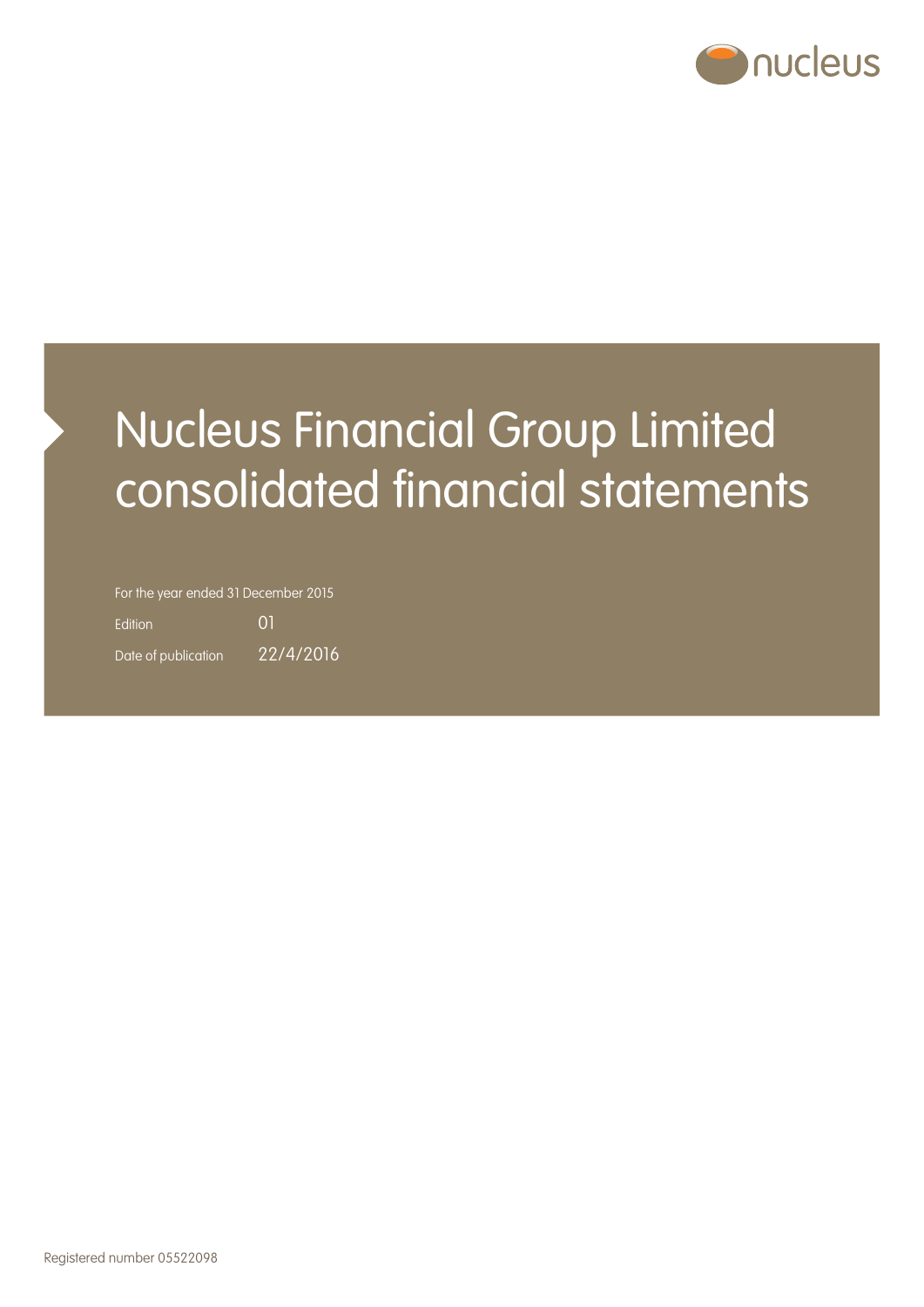# Company information

#### **Directors**

A C D Bloch P R Bradshaw D R Ferguson S J Geard J P Gibson J A A Samuels M D Seddon S J Tucker

#### Company secretary

N C Megaw

#### Registered number

05522098

#### Registered office

One London Wall London United Kingdom EC2Y 5AB

#### Independent auditors

PricewaterhouseCoopers LLP Atria One 144 Morrison Street Edinburgh EH3 8EX

#### Bankers

The Royal Bank of Scotland Aldgate Union 7th Floor 10 Whitechapel High Street London E1 8DX

Bank of Scotland plc PO Box 17235 Edinburgh EH11 1YH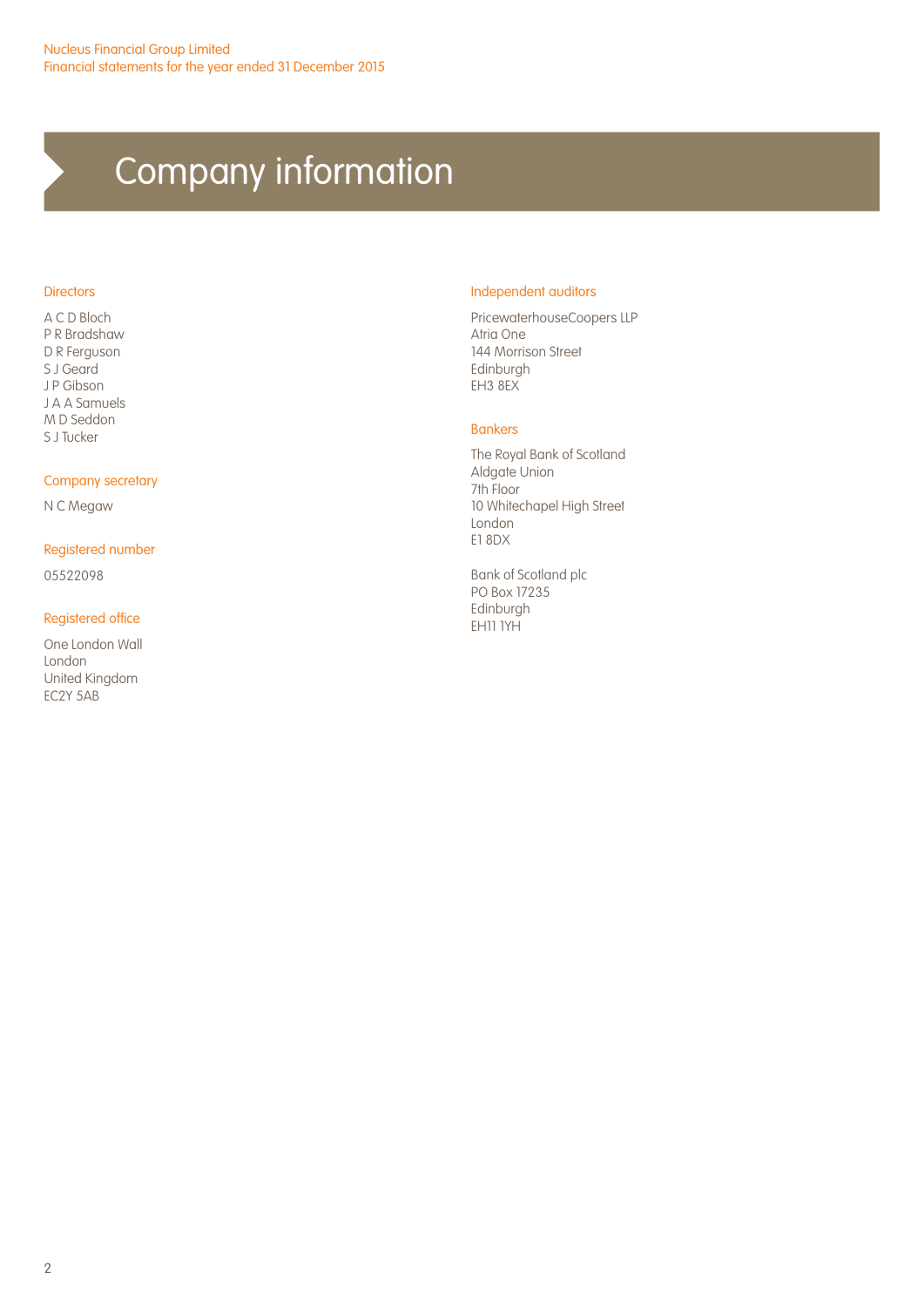# **Contents**

 $\blacktriangleright$ 

| Consolidated statement of comprehensive income13 |  |
|--------------------------------------------------|--|
|                                                  |  |
|                                                  |  |
| Consolidated statement of changes in equity16    |  |
|                                                  |  |
|                                                  |  |
|                                                  |  |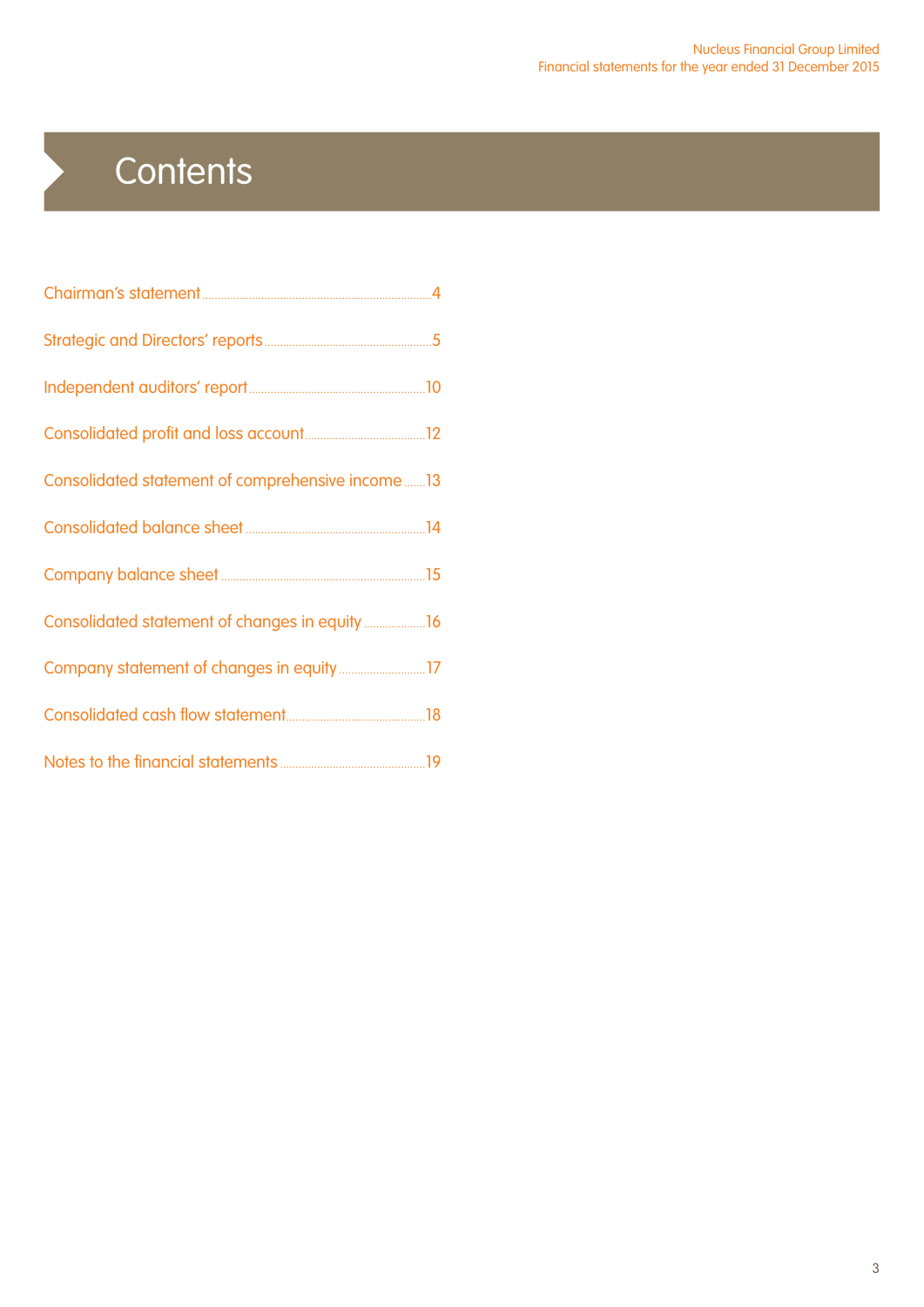## Chairman's statement

2015 was a successful year for the Company during which many of our commercial premises were proven to be both correct and durable. Our operating profit of £4.8m (2014: £2.5m), representing an increase of 92%, compares with increases in turnover of 23% and average platform assets of 16.2%. Our profit margin (operating profit as a percentage of turnover) increased from 10.5% to 16.6%.

This demonstration that expenses do not need to increase at the same pace as turnover is a comforting affirmation of the fundamental value and durability of the business. Future results may mask this trend as we invest in the functionality of our business, but the fundamental reality that long-term assets are the core value constituent is unarguable.

Assets on the platform finished the year at £9.1bn reflecting net inflows of £1.2bn, a highly credible result given both volatile markets and the service issues discussed below.

Along with the rest of the board I was delighted to see the way the top team, strengthened by Andrew Smith and Doug Heron at the beginning of the year, worked together through both challenging times and more relaxed environments. The individuals involved in managing the business have grown and matured into a totally professional team, at ease with each other and more than capable of growing the business way beyond its current level.

Last year I highlighted that we were alone in transitioning to modern platform architecture and, almost unbelievably, that remains the case. Although we were bitterly disappointed to have to return to our stakeholders with service issues it is evident that competitors are struggling with budgets and time scales to even begin the essential transition to modern architecture. The reality is that UK financial services are complex and the real entry barrier is the translation and control of that complexity.

Nothing matters more to Nucleus than high quality service and a totally professional control environment. The lapses experienced last year represented the major preoccupation of the board during the period. We finished the year with customer feedback and the fundamental control KPIs at a much more acceptable level and the board expects that substantive service issues should now be a thing of the past. Nevertheless, the board remains acutely aware of its responsibilities in this regard and will continue to monitor closely actual customer feedback as well as the key control KPIs

As ever, our market has a very positive outlook. Platforms are no longer young innovators, rather the accepted service delivery mechanism. Customers struggling with ever greater complexity, especially on pensions, are seeking advice in ever increasing numbers and the more difficult capital markets being experienced during 2016 only increase the need for professional help. Our ability to assist advisers to deliver much more professional asset risk management services is an essential element in generating good customer outcomes.

We are in a very strong position to gain market share through our modern technology, uniquely close adviser engagement and our strong management team.

My thanks as ever to board colleagues for their tireless help, support and counsel. In particular to Lukas van der Walt who stepped down in early 2016, and my welcome to Jonathan Polin who will be the new Sanlam board representative.

P R Bradshaw Chairman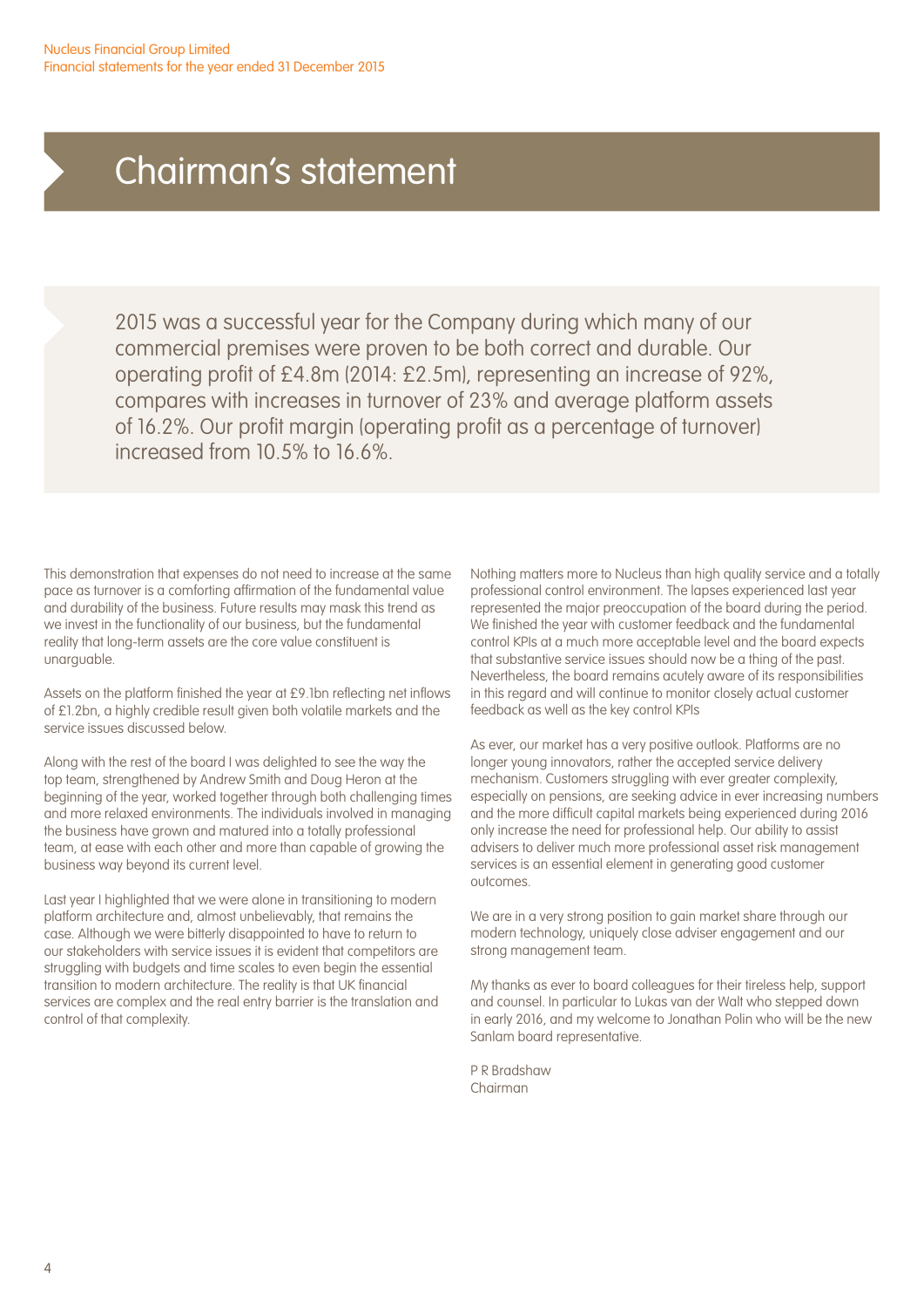The Directors present their Strategic and Directors' Reports and the audited consolidated financial statements for the year ended 31 December 2015. Nucleus Financial Group Limited ("the Company") is the parent company of a group of companies comprising Nucleus Financial Group Limited and its subsidiaries Nucleus Financial Services Limited ("NFS") and Nucleus IFA Services Limited ("NIFAS") ("the Group" or "Nucleus").

With effect from 1 January 2015, the Financial Reporting Council revised financial reporting standards and issued Financial Reporting Standard 102 "The Financial Reporting Standard applicable in the United Kingdom and Republic of Ireland" ("FRS 102"). This is the first year that the Company and Group have presented its results under FRS 102. The last financial statements prepared under UK GAAP were for the year ended 31 December 2014. The date of transition to FRS 102 was 1 January 2014 and details of the transition are disclosed in note 25.

### Strategic report

The Company's principal activity is that of a holding company. The Group's principal activity is that of a wrap platform service provider.

NFS is regulated by the Financial Conduct Authority ("FCA"). The FCA regulated activities of the Group are predominantly those relating to a Limited Licence Investment Firm. In addition, NFS has additional FCA and Her Majesty's Revenue and Customs ("HMRC") obligations relating to its activities as an operator of a Self Invested Personal Pension scheme ("a Sipp Operator") and also those relating to the management of Individual Savings Accounts ("an Isa Manager"). NFS is authorised to hold and control client money as part of its activities and is therefore subject to the FCA's client asset rules ("CASS rules").

NIFAS is not regulated by the FCA and it provides services encompassing sales, marketing and platform development exclusively to NFS.

The financial statements of the Group and NFS along with NFS' Pillar 3 statement can be found on the Group's website www.nucleusfinancial. com and they are also available on request from the company secretary.

The Nucleus wrap allows clients to invest directly, or via various 'tax wrappers' into a broad range of asset types, including cash, unit trusts, OEICs, ETFs, investment trusts and other securities.

Nucleus has a particular commitment to transparency and a desire to put the client centre stage. This is hardwired into our culture and sustained through the influence of our users in determining our business model and future strategy.

In terms of recent regulatory change we believe that our business model and corporate culture are consistent with the FCA agenda to promote ever higher standards of conduct and client-centricity across the financial services industry. We welcome the increased levels of professionalism in the adviser market. Wrap platforms, as with quality financial advisers, stand to benefit in areas where life companies may once have enjoyed protected status.

In June 2014 we completed a migration of our technology to the Sonata system, giving us and our users access to modern and scalable technology that we believe will become the leading architecture in our market. There are regular updates planned for 2016 which will give us extended capability and greater efficiency.

In August 2015 the Company also entered into a new agreement for a period of 7 years with Genpact WM UK Limited ("Genpact"), who acquired the operations of Citi Openwealth, our former business process outsourcer ("BPO"). Genpact now provide the Company with a range of outsourced operational services.

The year closed with £9.1bn of assets under management. representing an increase of 16.2% from the end of 2014.

During the year we added £2bn of gross inflows (£1.2bn net) and a 17% increase in firms with meaningful inflow support. We now support 2,584 users, an increase of 43% in the year. Group financial performance was pleasing, with turnover up 23% to £29m and profit after tax rising to £4.3m (2014: £2.5m). The consolidated profit margin increased to 16.6% from 10.5% as we continue to realise the expected operational benefit of scale.

#### Future developments

The Company is aware of the recent activity in the sector concerning the intended float or disposal of platform operations from some of our competitors. The Company continues to believe that open-architecture, independent wrap platforms support the delivery of fair and consistent financial advice outcomes for clients and as a result remains committed to its core purpose of providing platform technology and associated operations to its user base. Over the coming years the Company expects to launch a number of significant new features that will enhance user experience, improve financial adviser productivity and boost client outcomes.

Nucleus IFA Company ("NIFAC") (the investment company through which many adviser shareholders hold their investment in Nucleus) continues to consider its future role and we will continue to support its decision-making process. At the balance sheet date, the Company provided £319,020 of loan support which is repayable on giving three months' notice at a date no earlier than 1 March 2017.

### Principal risks and uncertainties

The following principal risks relate to Nucleus' business and the sector in which it operates. The risks and uncertainties described below are not intended to be exhaustive. Additional risks and uncertainties not presently known to the Directors or that the Directors currently deem to be immaterial could also have an adverse effect on the Group's business and financial performance.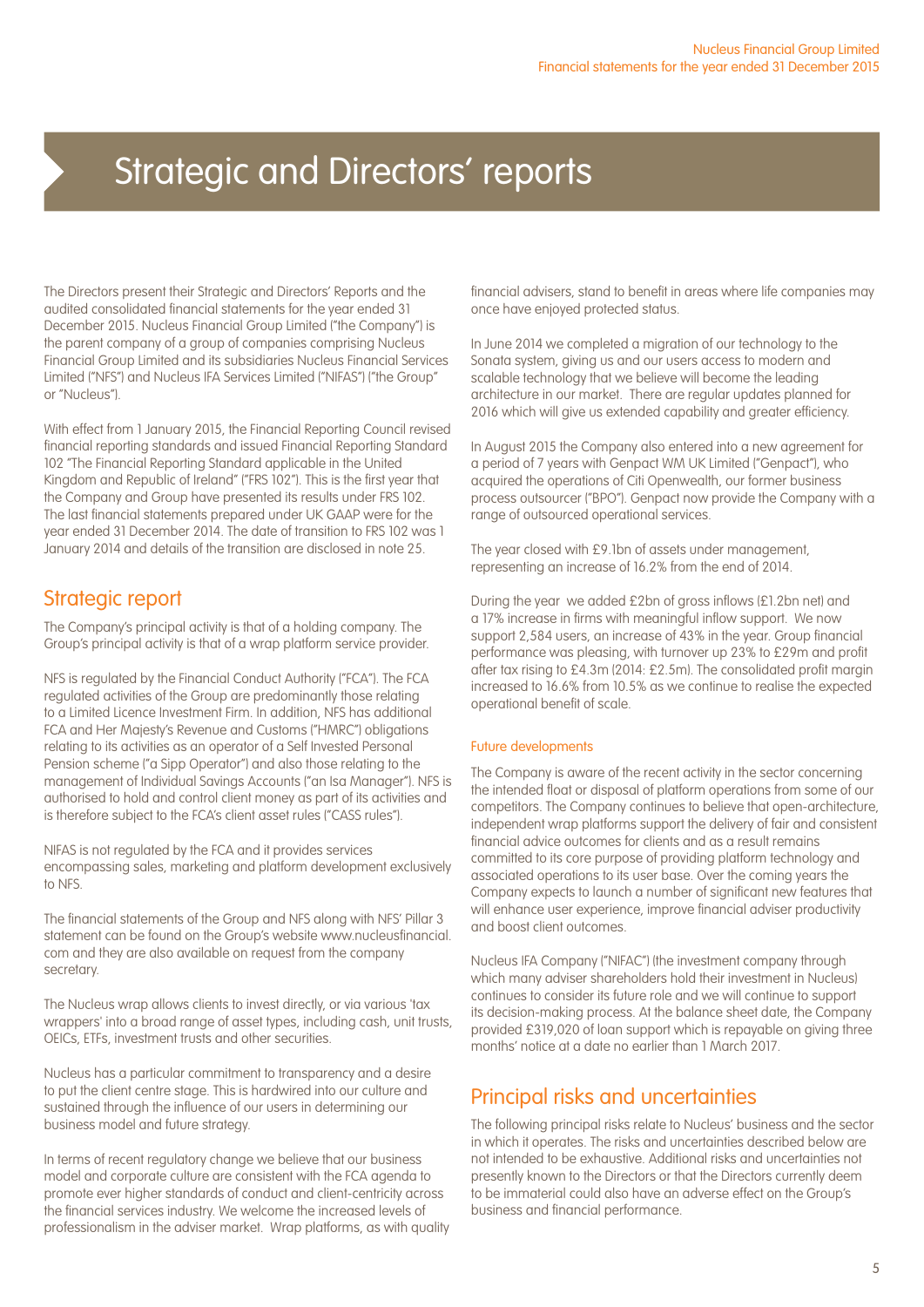#### Relationship with financial advisers

As with all operators in the adviser platform market, attracting, engaging and retaining users and their clients is an important part of the Group's growth plans. Specifically, Nucleus provides a white label platform solution to Paradigm Partners LLP and in 2015 approximately one quarter of new business originated through this arrangement. Changes in the environment as a result of regulator or competitor actions could adversely affect the Group's ability to continue its offering to financial advisers and have a material adverse effect on the Group's revenues.

#### Reliance on key suppliers

Nucleus, like many other participants in the wrap platform market, operates a business model that outsources aspects of operational or technology services, and enters into agreements with product providers to deliver components of the Nucleus wrap. As a result we have a reliance on our suppliers and performance issues affecting these products and services may impact on our business performance. Our key suppliers are:

- Genpact, to whom we outsource platform administration services. In the delivery of its services, Genpact outsources platform technology to Bravura Solutions Limited;
- Scottish Friendly Assurance Society and Sanlam Life & Pensions UK Limited, who provide the onshore bonds;
- RL360, who provide the offshore bond;
- Royal Bank of Scotland plc who provide operational, client money and corporate banking facilities;
- Bank of Scotland plc and Lloyds Bank plc who provide client money facilities

#### Competition risk

There can be no assurance that other companies will not compete more aggressively than at present with Nucleus. This may be in terms of winning new clients, attracting advisers and sourcing acquisition targets. Competition may come from companies that have greater development, marketing, financial and personnel resources than the Group, or firms for whom the platform offering can be subsidised from richer margins on cross-sale of its own products. Competitors may also develop products and services that are more effective or economically viable than those developed by Nucleus.

#### Access to capital

Nucleus is an unlisted private company limited by share capital. The provisions of the Company's shareholder agreement ordinarily restrict the ability of the Company to raise additional capital from its existing shareholders. However, where additional capital is required in order to meet its regulatory obligations there is specified flexibility in the shareholders' agreement.

#### The Group operates in a heavily regulated industry

Any change in regulations affecting NFS, or any other member of Nucleus, could have a material adverse effect on Nucleus' ability to carry on its activities, which in turn could have a material adverse effect on the Company and its returns to shareholders. There are a number of risks which arise from Nucleus' regulatory status and the most significant of these, are considered to be:

#### (i) Impact of a breach of FCA regulations

If NFS or any other member of Nucleus, and/or any of its key suppliers, were to commit a serious breach of any of the regulations that apply to it, there could be both regulatory and cost consequences (including, without limitation, fines and/or the cost of being required to take remedial action). These could adversely impact on the Group's business, operations and financial condition.

#### (ii) Requirement to hold sufficient regulatory capital

As a firm regulated by the FCA, Nucleus is required to have available to it, and to maintain, a sufficient level of capital as determined by the requirements applicable to a Limited License Investment Firm and a non-insured Sipp Operator.

#### (iii) New and forthcoming regulation

The FCA has continued to focus on how the RDR changes have been implemented and has used a number of themed reviews to sample check the industry's compliance with specific issues such as management of conflicts of interest and inducements, advisers' use of platforms and the handling of customer complaints. Furthermore, the FCA's Financial Advice Market Review ("FAMR") report looks at how to resolve concerns about the affordability and accessibility of financial advice and guidance.

The regulatory stage at European level has also brought into force regulations that will affect the operations of the Group. These include the provisions of the Capital Requirements Directive IV ("CRD IV") such as the Packaged Retail and Insurance-based Investment Products Regulation (PRIIPs) and the revised Markets in Financial Instruments Directive (MiFID II). The implementation of MiFID II has been delayed by one year, however it is essential our preparatory work continues to be a focus because of the breadth and scale of the required changes.

The Fourth Anti-Money Laundering Directive aims to strengthen the anti-money laundering regime across the EU. The main proposed changes are in relation to the definition of "beneficial owner"; the central registers of beneficial owners; the treatment of politically exposed persons ("PEPs"); risk assessments; due diligence; and cash transactions.

The implementation of the CRD IV and its supporting Regulation in January 2014 has seen the introduction of more detailed financial reporting and a new section of the FCA's handbook, the IFPRU sourcebook, which we expect will see the Group become a "significant IFPRU firm" in 2016. This will require us to undertake further stress testing of the Group's business plan and the effect on our resources.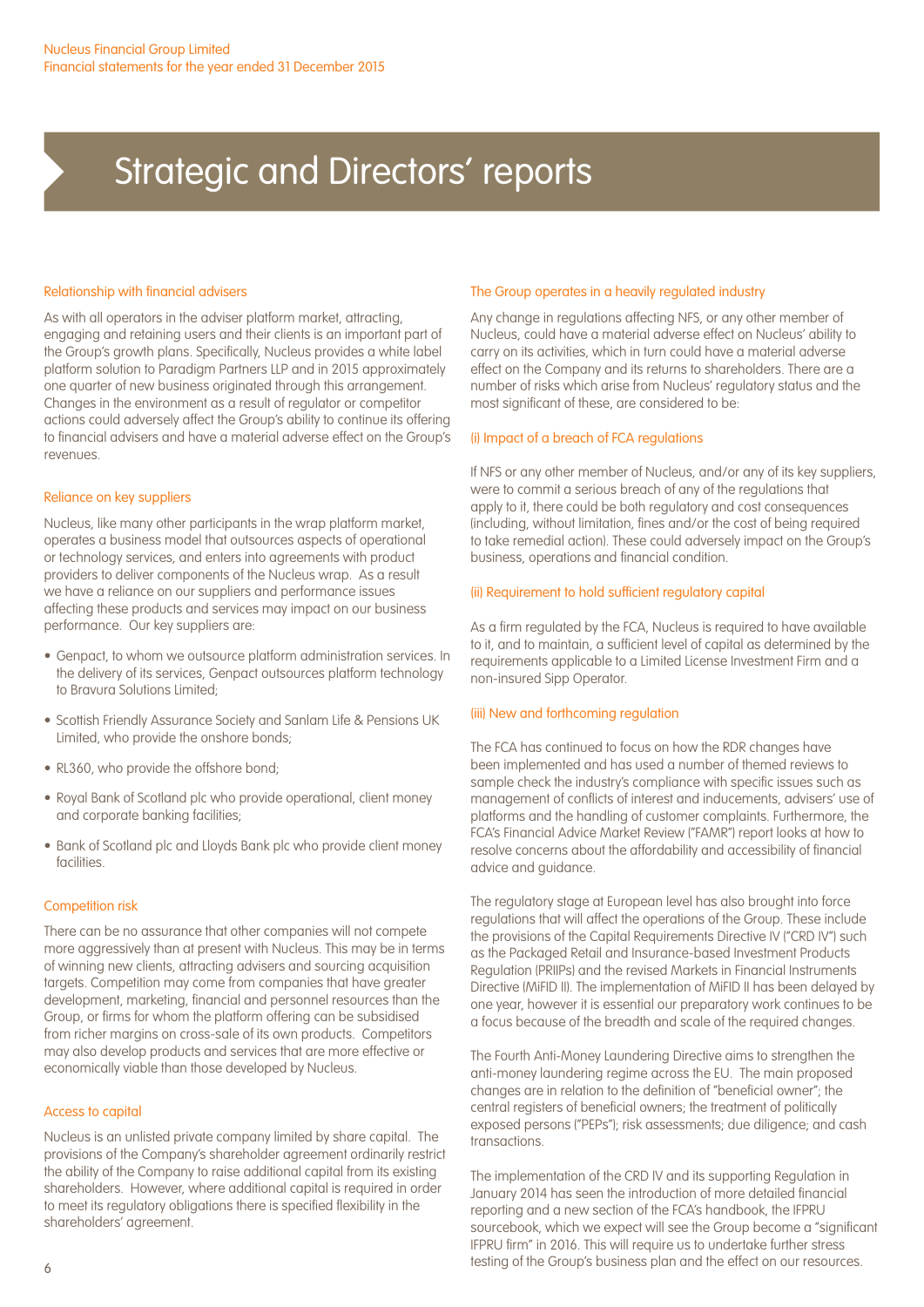The FCA introduced new CASS rules in 2014, with their implementation over three phases in July and December 2014 and June 2015. These and the pension legislative changes that have resulted in new FCA rules around communication with clients regarding their retirement income options, may impact on the Group and its operations.

### Results and key performance indicators

The consolidated profit after tax for the financial year was £4,300,354 (2014: £2,471,595). This was in line with Directors' expectations. The key performance indicators the Board uses to assess financial performance are:

|                               | 2015          | 2014          |
|-------------------------------|---------------|---------------|
|                               | £             | £             |
| Assets under management       | 9,068,788,558 | 7,807,689,863 |
| Turnover                      | 28,956,914    | 23,604,193    |
| Consolidated operating profit | 4.793.652     | 2,466,738     |
| Consolidated profit after tax | 4,300,354     | 2,471,595     |
| Consolidated net assets       | 12,166,622    | 7,367,937     |

The Directors also monitor the regulatory capital position of the Group on an ongoing basis.

### Directors' report

The Directors present their report and the audited financial statements of the Group and Company for the year ended 31 December 2015.

#### Future Developments

Details on future developments are included in the Strategic Report.

### Risk management framework

The Board's objective with regard to risk management is to deliver the Nucleus strategy and business plan supported by a robust, scalable and enterprise-wide governance, risk management and control framework. Consequently, in assigning risk management responsibilities, Nucleus operates an approach to risk management that is commonly referred to as the "three lines of defence" model.

The activities within each of the three lines are:

• First line of defence

Business lines have responsibility for managing their identified risks through a sound set of processes and controls.

#### • Second line of defence

The risk, compliance and finance functions constitute the major part of the second line of defence and are predominantly oversight functions.

The role of the second line functions is to develop and maintain the risk management policies and framework, review the effectiveness of the operation of the risk management practices by operational management. It also provides support and advice to the business risk owners in reporting risk-related information within the Group, including management information on risk matters to the Audit and Risk Committee and the Board.

#### • Third line of defence

Nucleus engages Grant Thornton as an appointed internal audit function to serve as its third line of defence and to obtain independent assurance on the effectiveness of its control environment. Internal audit, through a risk based approach, provides assurance to the Audit and Risk Committee and the Board on how effectively risks are assessed and managed. Findings arising from these audit processes are reported to both the Audit and Risk Committee and the Board.

### Financial risk management

Included in the Strategic Report above are details of the principal risks and uncertainties to which the Company and Group are exposed. Outlined below are the specific principal financial risks and uncertainties faced by the Company and the Group.

#### Exposure to securities markets

Nucleus' income is derived from a tiered basis point fee that is applied to client assets under management. This income is exposed to the value of the underlying investment assets which can be affected by market movements. Although some of this risk is mitigated within components of the cost base, the Group is ultimately exposed to volatility in its financial results because of market movements beyond its control.

#### Liquidity risk

Liquidity risk is the risk that a company will fail or incur losses because it is unable to secure the necessary funds or is forced to obtain funds at higher interest rates than under normal conditions due to a mismatch between the maturity profile of its assets and its liabilities. The Group manages its liquidity risk through an ongoing evaluation of its working capital requirements against available cash balances and credit facilities.

#### Operational risk

The nature of the activities performed by the Group is such that a degree of operational risk is unavoidable in relation to losses that could be incurred by the Group or by others as a consequence of errors or omissions for which the Group is ultimately liable. The Group operates a risk framework through which it is able to systematically identify actual and potential risk events and seeks to put in place appropriate policies and controls as safeguards. Additional information can be found in our Pillar 3 disclosures.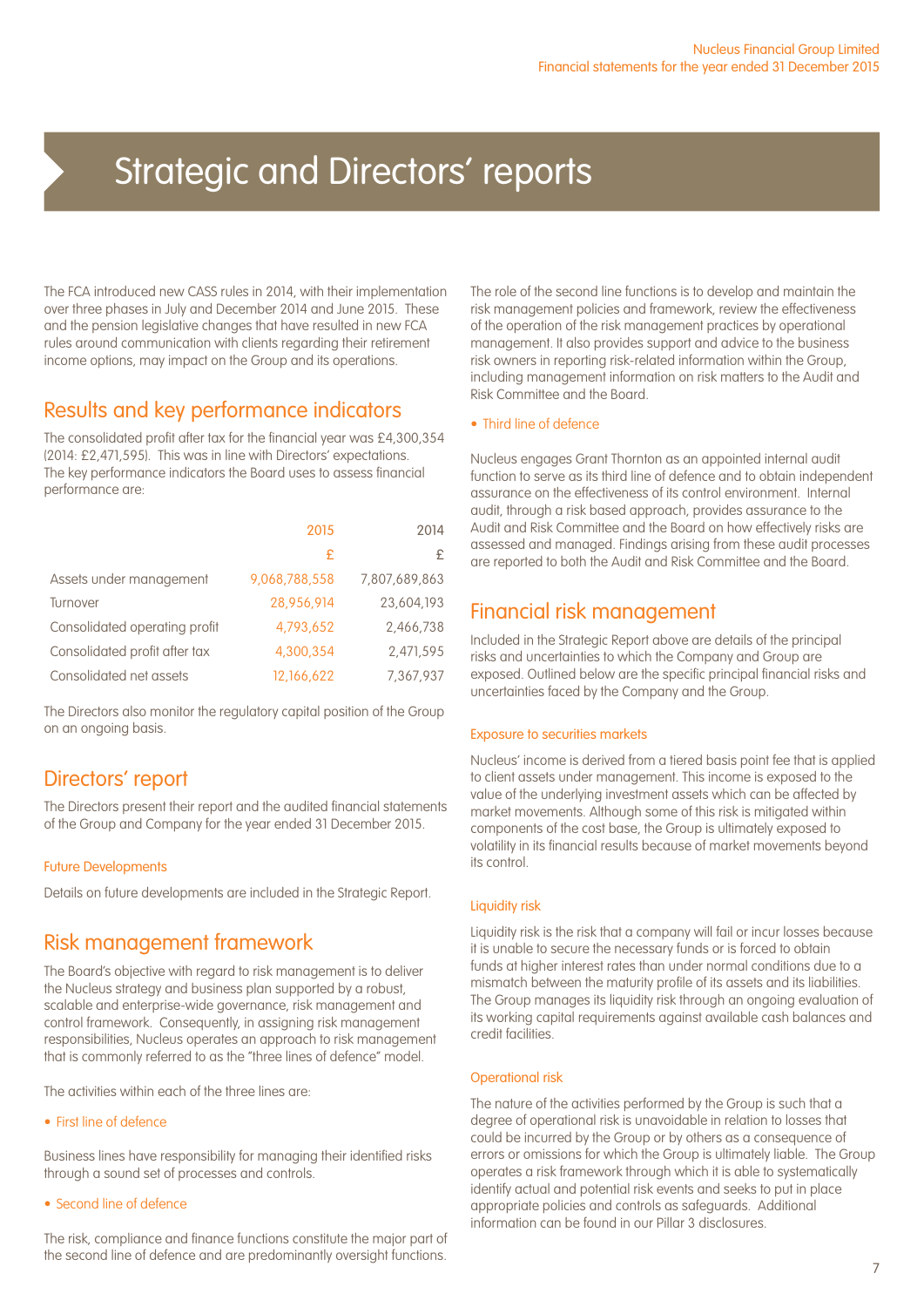#### Credit risk

The Group holds the surplus of corporate cash balances over and above its working capital requirements on deposit with its operational banking services provider, Royal Bank of Scotland plc. The Group is therefore exposed to counterparty credit risk and a failure of the bank would impact the Group's resources and its ability to meet its solvency and liquidity requirements.

### Going concern

With regard to the assessment of the Group and Company's ability to continue as a going concern, the Directors evaluate this taking into account:

- the latest business plan projections of the Group and the Company, stressed for significant events that would have a material impact on the Group and the Company's profitability, liquidity, solvency and its regulatory capital position;
- actual performance to date;
- access to capital to meet operational and regulatory requirements;
- known risks and uncertainties in relation to known and prospective regulatory developments and possible interventions;
- known risks and uncertainties with consideration of the impact of these on the Group's solvency and liquidity position;
- known and expected changes in the regulatory environment impacting on platform operators; and
- the results of the Group's ICAAP which is formally reviewed annually and approved by the Directors.

The Directors also consider their approach to assessing the Group and the Company's ability to continue as a going concern with reference to guidance from the Financial Reporting Council and the recommendations from the Sharman Inquiry of 2012 which sought to identify lessons for companies and auditors addressing going concern and liquidity risks following the credit crisis.

Having regard to these matters, the Directors believe it is appropriate to prepare the financial statements on a going concern basis.

### **Directors**

The Directors of the Company who were in office during the year and up to the date of signing the financial statements unless otherwise stated were:

A C D Bloch

- P R Bradshaw (Chairman)
- D R Ferguson
- S J Geard
- J P Gibson
- J A A Samuels
- M D Seddon
- S J Tucker
- L van der Walt (resigned 20 January 2016)

### Company secretary

N C Megaw

### Provision of information to independent auditors

Each of the persons who are Directors at the time when these Strategic and Directors' Reports are approved has confirmed that:

- so far as they are aware, there is no relevant audit information of which the Company and the Group's auditors are unaware, and
- they have taken all the steps that ought to have been taken as a Director in order to be aware of any information needed by the Company and the Group's auditors in connection with preparing its report and to establish that the Company and the Group's auditors are aware of that information.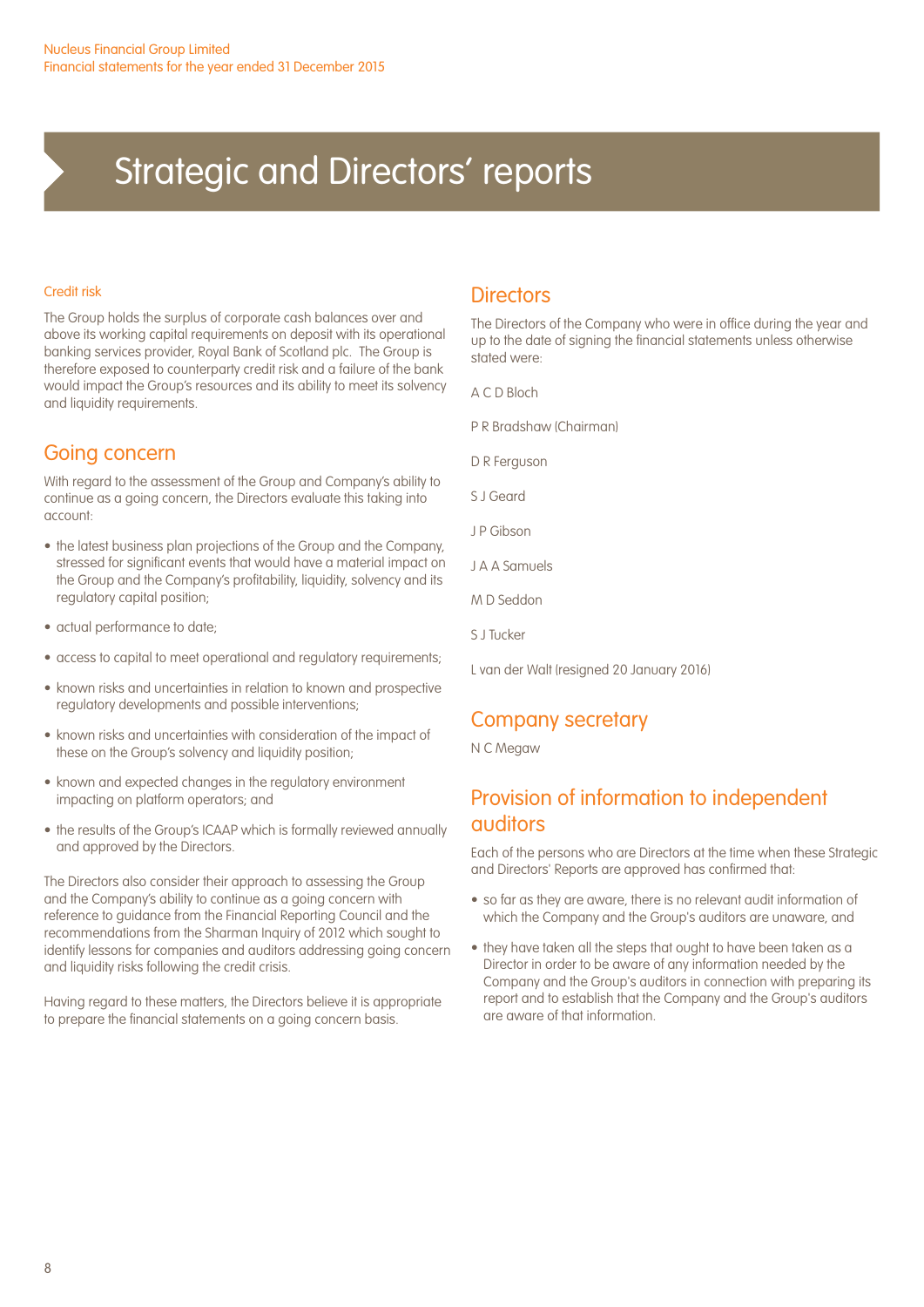### Statement of directors' responsibilities

The Directors are responsible for preparing the annual report and the financial statements in accordance with applicable law and regulations.

Company law requires the Directors to prepare financial statements for each financial year. Under that law the Directors have prepared the Group and the Parent Company financial statements in accordance with United Kingdom Generally Accepted Accounting Practice (United Kingdom Accounting Standards and applicable law). Under company law the Directors must not approve the financial statements unless they are satisfied that they give a true and fair view of the state of affairs of the Group and of the profit or loss of the Group for that period. In preparing these financial statements, the Directors are required to:

- select suitable accounting policies and then apply them consistently;
- make judgements and accounting estimates that are reasonable and prudent;
- state whether applicable UK Accounting Standards have been followed, subject to any material departures disclosed and explained in the financial statements; and
- prepare the financial statements on the going concern basis unless it is inappropriate to presume that the Group and the Company will continue in business.

The Directors are responsible for keeping adequate accounting records that are sufficient to show and explain the Group and the Company's transactions and disclose with reasonable accuracy at any time the financial position of the Group and the Company and enable them to ensure that the financial statements comply with the Companies Act 2006. They are also responsible for safeguarding the assets of the Group and the Company and hence for taking reasonable steps for the prevention and detection of fraud and other irregularities.

The Directors are also responsible for the maintenance and integrity of the Group's corporate website. The Directors understand that uncertainty regarding legal requirements is compounded as information published on the internet is accessible in many countries with different legal requirements relating to the preparation and dissemination of financial statements.

The work carried out by the auditors does not involve consideration of these matters and, accordingly, the auditors accept no responsibility for any changes that may have occurred to the financial statements since they were initially presented on the website.

Legislation in the United Kingdom governing the preparation and dissemination of financial statements may differ from legislation in other jurisdictions.

This report was approved by the Board on 22 April 2016 and signed on its behalf.

S J Geard Director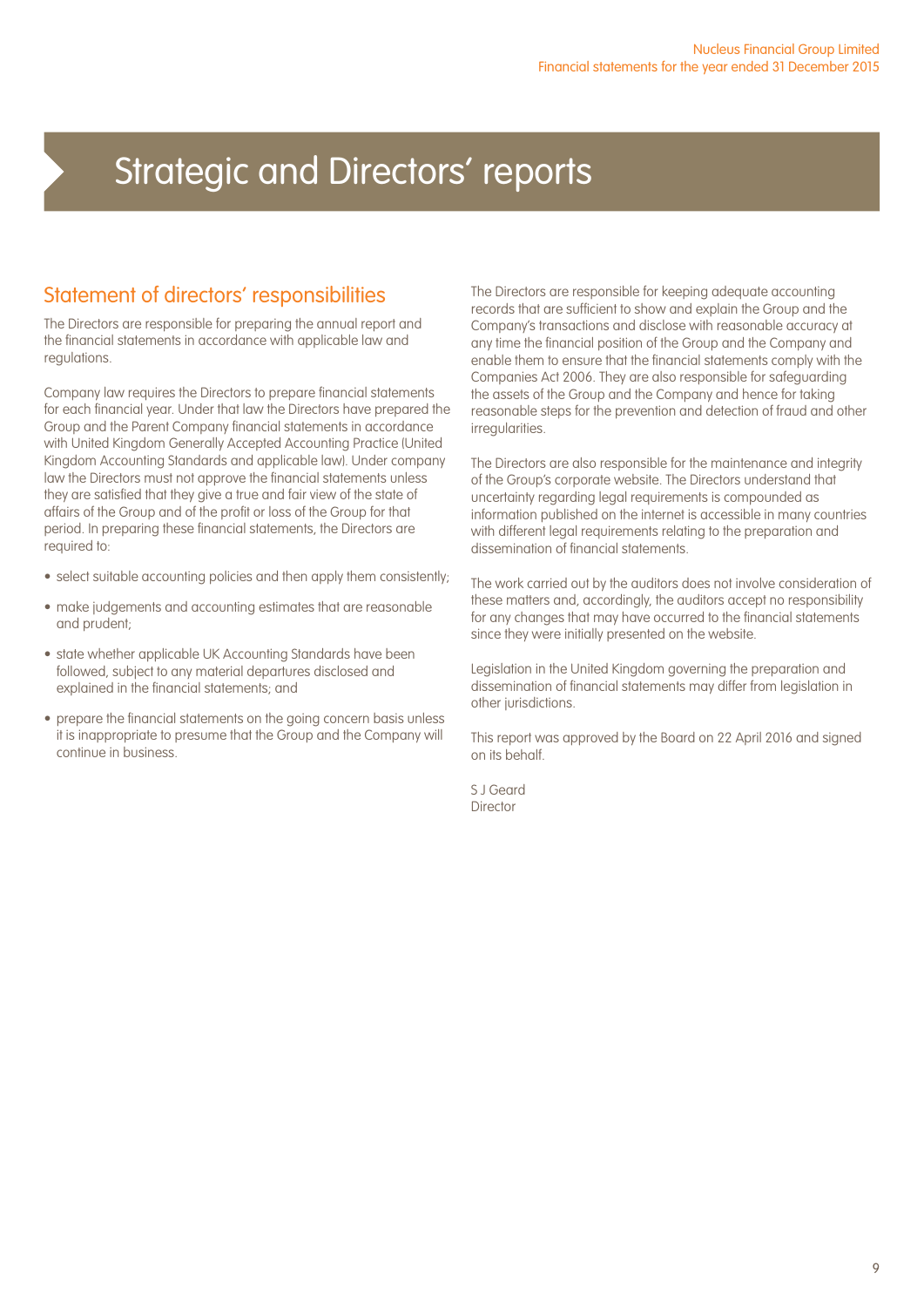# Independent auditors' report

## Independent auditors' report to the members of Nucleus Financial Group **Limited**

### Report on the financial statements

#### Our opinion

In our opinion, Nucleus Financial Group Limited's group financial statements and company financial statements (the "financial statements"):

- give a true and fair view of the state of the group's and of the company's affairs as at 31 December 2015 and of the group's profit and cash flows for the year then ended;
- have been properly prepared in accordance with United Kingdom Generally Accepted Accounting Practice; and
- have been prepared in accordance with the requirements of the Companies Act 2006.

#### What we have audited

Nucleus Financial Group Limited's financial statements comprise:

- the Consolidated and Company Balance Sheets as at 31 December  $2015.$
- the Consolidated Profit & Loss Account for the year then ended:
- the Consolidated Statement of Comprehensive Income for the year then ended;
- the Consolidated Cash Flow Statement for the year then ended;
- the Consolidated and Company Statement of Changes in Equity for the year then ended; and
- the notes to the financial statements, which include a summary of significant accounting policies and other explanatory information.

The financial reporting framework that has been applied in the preparation of the financial statements is United Kingdom Accounting Standards, comprising FRS 102 "The Financial Reporting Standard applicable in the UK and Republic of Ireland", and applicable law (United Kingdom Generally Accepted Accounting Practice).

In applying the financial reporting framework, the directors have made a number of subjective judgements, for example in respect of significant accounting estimates. In making such estimates, they have made assumptions and considered future events.

#### Opinion on other matter prescribed by the Companies Act

In our opinion, the information given in the Strategic Report and the Directors' Report for the financial year for which the financial statements are prepared is consistent with the financial statements.

#### Other matters on which we are required to report by exception

#### Adequacy of accounting records and information and explanations received

Under the Companies Act 2006 we are required to report to you if, in our opinion:

- we have not received all the information and explanations we require for our audit; or
- adequate accounting records have not been kept by the company, or returns adequate for our audit have not been received from branches not visited by us; or
- the company financial statements are not in agreement with the accounting records and returns.

We have no exceptions to report arising from this responsibility.

#### Directors' remuneration

Under the Companies Act 2006 we are required to report to you if, in our opinion, certain disclosures of directors' remuneration specified by law are not made. We have no exceptions to report arising from this responsibility.

#### Responsibilities for the financial statements and the audit

#### Our responsibilities and those of the directors

As explained more fully in the Statement of Directors' Responsibilities set out on page 9, the directors are responsible for the preparation of the financial statements and for being satisfied that they give a true and fair view.

Our responsibility is to audit and express an opinion on the financial statements in accordance with applicable law and International Standards on Auditing (UK and Ireland) ("ISAs (UK & Ireland)"). Those standards require us to comply with the Auditing Practices Board's Ethical Standards for Auditors.

This report, including the opinions, has been prepared for and only for the company's members as a body in accordance with Chapter 3 of Part 16 of the Companies Act 2006 and for no other purpose. We do not, in giving these opinions, accept or assume responsibility for any other purpose or to any other person to whom this report is shown or into whose hands it may come save where expressly agreed by our prior consent in writing.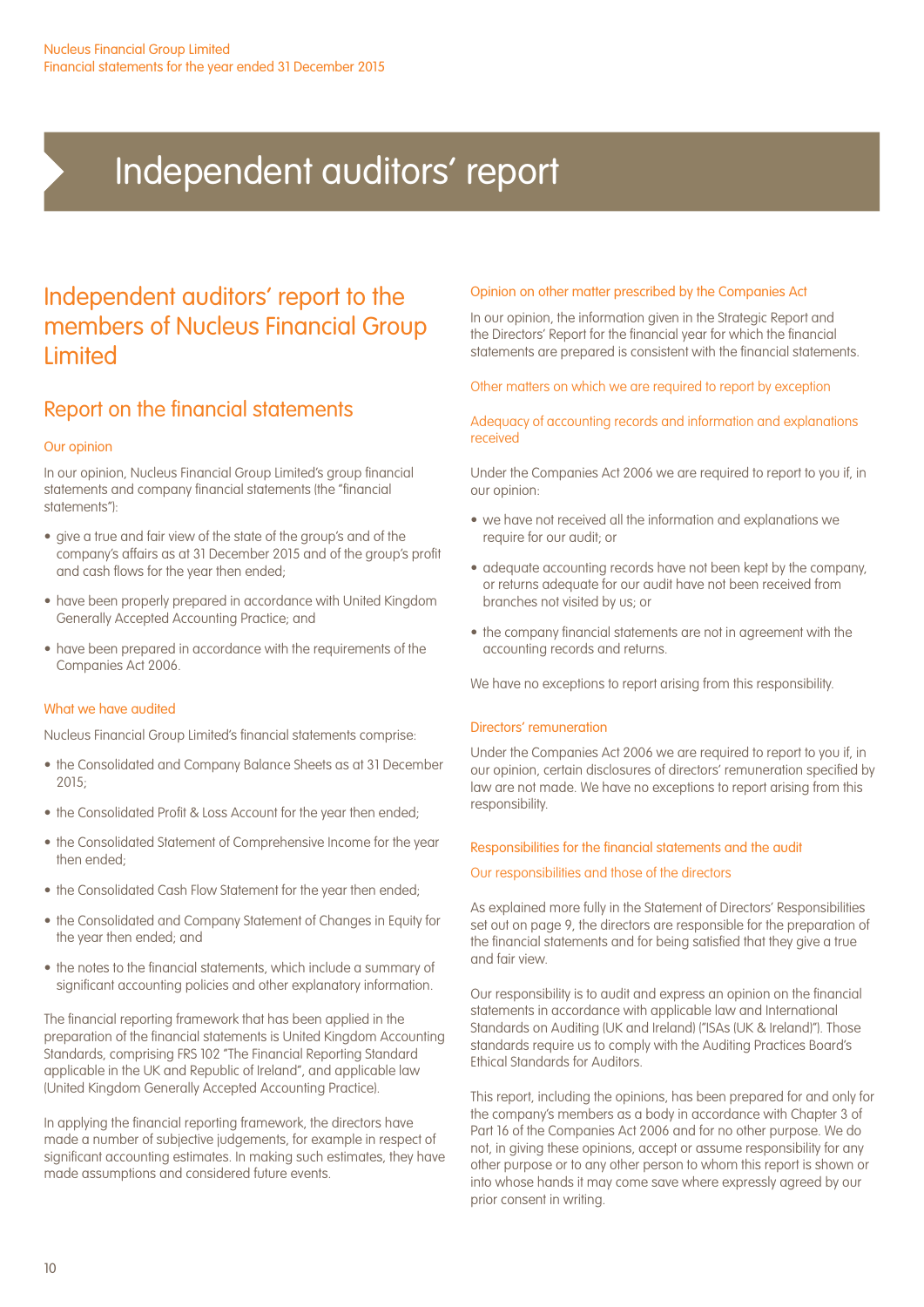# Independent auditors' report

#### What an audit of financial statements involves

We conducted our audit in accordance with ISAs (UK & Ireland). An audit involves obtaining evidence about the amounts and disclosures in the financial statements sufficient to give reasonable assurance that the financial statements are free from material misstatement, whether caused by fraud or error. This includes an assessment of:

- whether the accounting policies are appropriate to the group's and the company's circumstances and have been consistently applied and adequately disclosed;
- the reasonableness of significant accounting estimates made by the directors; and
- the overall presentation of the financial statements.

We primarily focus our work in these areas by assessing the directors' judgements against available evidence, forming our own judgements, and evaluating the disclosures in the financial statements.

We test and examine information, using sampling and other auditing techniques, to the extent we consider necessary to provide a reasonable basis for us to draw conclusions. We obtain audit evidence through testing the effectiveness of controls, substantive procedures or a combination of both.

In addition, we read all the financial and non-financial information in the Annual Report to identify material inconsistencies with the audited financial statements and to identify any information that is apparently materially incorrect based on, or materially inconsistent with, the knowledge acquired by us in the course of performing the audit. If we become aware of any apparent material misstatements or inconsistencies we consider the implications for our report.

Catrin Thomas (Senior Statutory Auditor) for and on behalf of PricewaterhouseCoopers LLP Chartered Accountants and Statutory Auditors Edinburgh 22 April 2016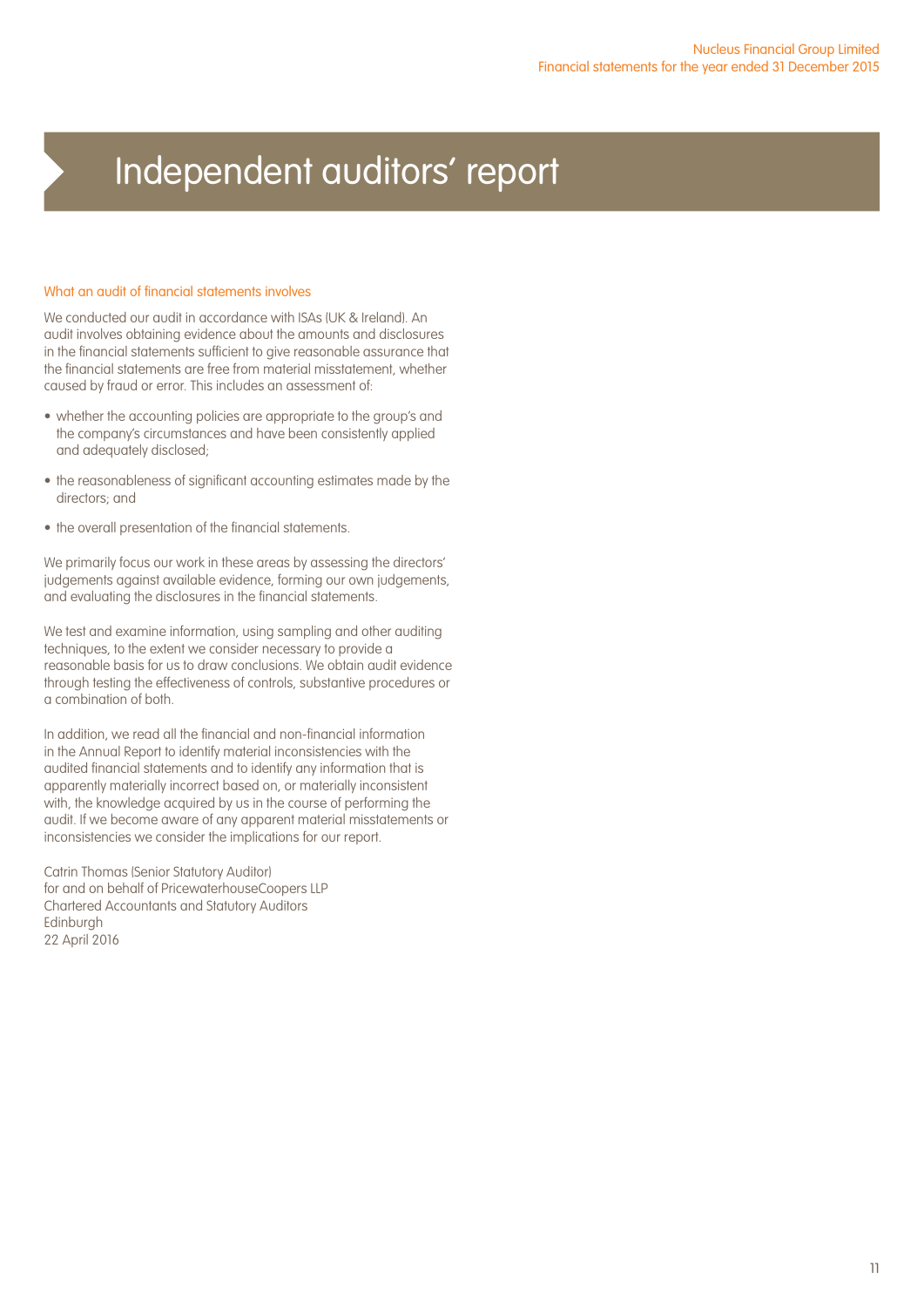# Consolidated profit and loss account

|                                               | 2015 |                | 2014           |
|-----------------------------------------------|------|----------------|----------------|
|                                               | Note | £              | £              |
| <b>Turnover</b>                               | 4    | 28,956,914     | 23,604,193     |
| Cost of sales                                 |      | (10, 522, 674) | (10, 032, 416) |
| <b>Gross profit</b>                           |      | 18,434,240     | 13,571,777     |
| Administrative expenses                       |      | (14, 517, 894) | (11, 133, 363) |
| Other operating income                        | 5    | 877,306        | 28,324         |
| <b>Operating profit</b>                       | 6    | 4,793,652      | 2,466,738      |
| Loss on disposal of fixed assets              |      | (3,886)        |                |
| Interest receivable and similar income        |      | 9,491          | 12,678         |
| Interest payable and similar charges          | 9    | (26,080)       | (10, 728)      |
| Profit on ordinary activities before taxation |      | 4,773,177      | 2,468,688      |
| Tax on profit on ordinary activities          | 10   | (472, 823)     | 2,907          |
| Profit for the financial year                 |      | 4,300,354      | 2,471,595      |
|                                               |      |                |                |

All amounts relate to continuing operations.

All profit for the financial year is attributable to owners of the parent.

The notes on pages 19 to 44 form part of these financial statements.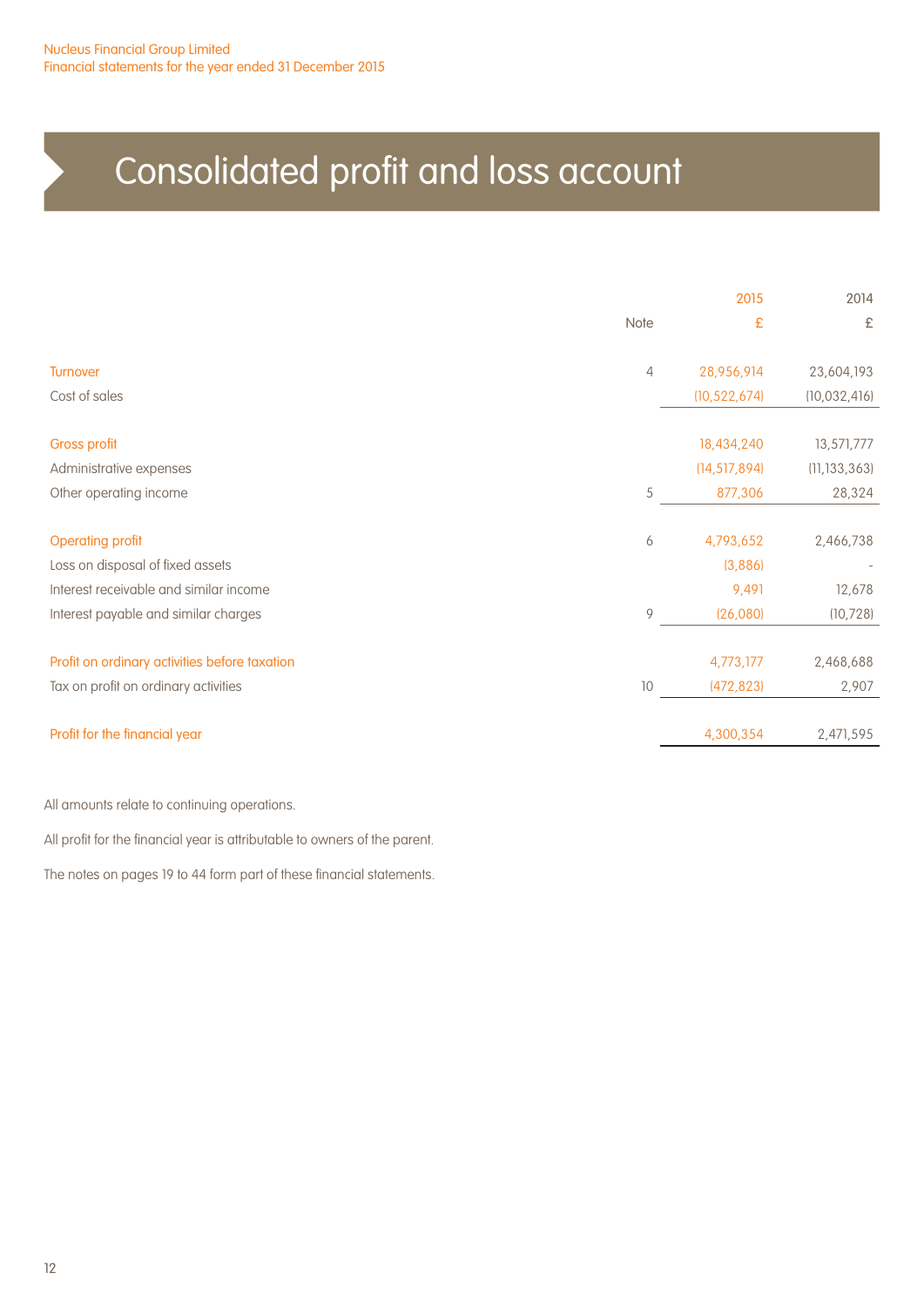# Consolidated statement of comprehensive income

|                                                   |             | 2015      | 2014      |
|---------------------------------------------------|-------------|-----------|-----------|
|                                                   | <b>Note</b> | £         | £         |
| Profit for the financial year                     |             | 4,300,354 | 2,471,595 |
| Unrealised (loss)/gain on investments             | 14          | (44.714)  | 87,628    |
| Total comprehensive income for the financial year |             | 4,255,640 | 2,559,223 |

All total comprehensive income is attributable to owners of the parent.

The notes on pages 19 to 44 form part of these financial statements.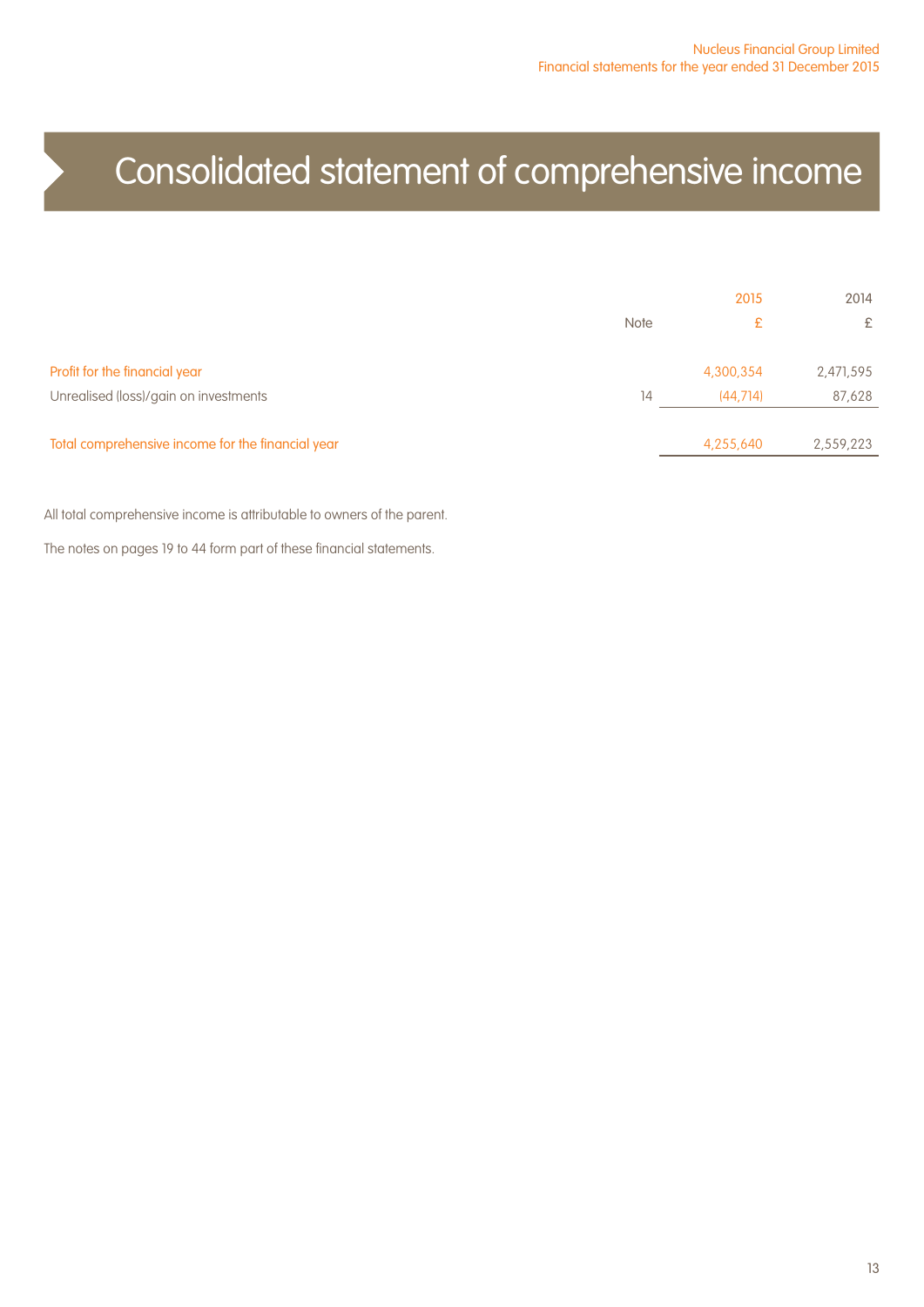# Consolidated balance sheet as at 31 December 2015

|                                                          |                 |               | 2015        |               | 2014          |
|----------------------------------------------------------|-----------------|---------------|-------------|---------------|---------------|
|                                                          | Note            | £             | £           | £             | £             |
| <b>Fixed assets</b>                                      |                 |               |             |               |               |
| Tangible assets                                          | $\overline{11}$ |               | 469,208     |               | 342,319       |
| <b>Current assets</b>                                    |                 |               |             |               |               |
| Current asset investments                                | 14              | 72,670        |             | 117,384       |               |
| Debtors: amounts falling due within one year             | 15              | 7,245,243     |             | 6,632,181     |               |
| Debtors: amounts falling due after more than<br>one year | 16              | 366,852       |             | 47,832        |               |
| Cash at bank and in hand                                 |                 | 12,858,427    |             | 6,812,402     |               |
|                                                          |                 | 20,543,192    |             | 13,609,799    |               |
| Creditors: amounts falling due within one year           | 17              | (8, 845, 778) |             | (6, 584, 181) |               |
| Net current assets                                       |                 |               | 11,697,414  |               | 7,025,618     |
| Net assets                                               |                 |               | 12,166,622  |               | 7,367,937     |
| <b>Capital and reserves</b>                              |                 |               |             |               |               |
| Called up share capital                                  | 19              |               | 21,329      |               | 20,885        |
| Share premium account                                    |                 |               | 15,746,001  |               | 15,744,226    |
| Share-based payments reserve                             |                 |               | 1,291,559   |               | 750,733       |
| Profit and loss account                                  |                 |               | (4,935,181) |               | (9, 235, 535) |
| Fair value reserve                                       |                 |               | 42,914      |               | 87,628        |
| <b>Total shareholders' funds</b>                         |                 |               | 12,166,622  |               | 7,367,937     |

The notes on pages 19 to 44 form part of these financial statements.

The financial statements were approved and authorised for issue by the Board and were signed on its behalf on 22 April 2016.

S J Geard Director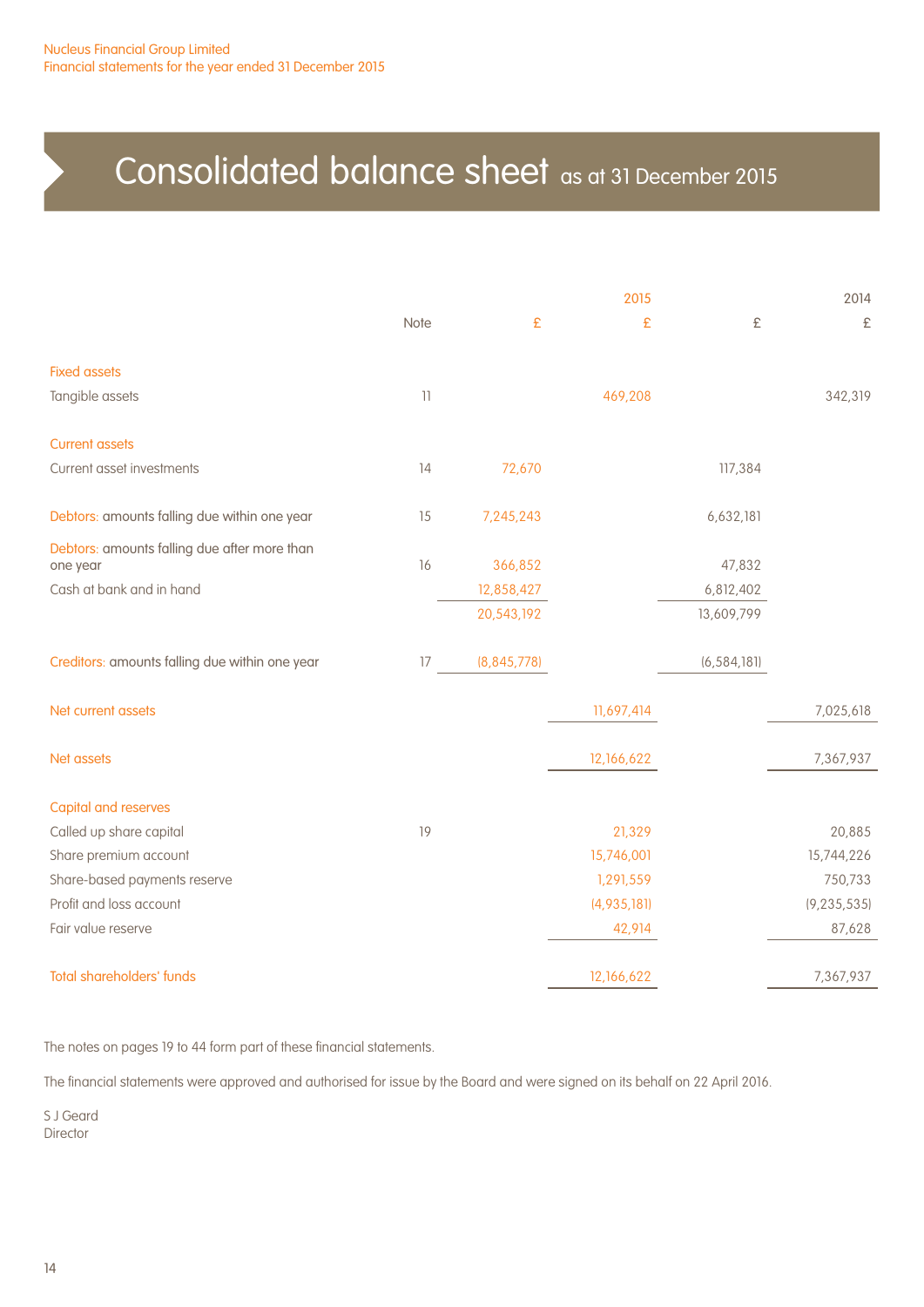## Company balance sheet as at 31 December 2015

|                                                          |                 |             | 2015          |               | 2014        |
|----------------------------------------------------------|-----------------|-------------|---------------|---------------|-------------|
|                                                          | Note            | £           | £             | £             | £           |
| <b>Fixed assets</b>                                      |                 |             |               |               |             |
| Tangible assets                                          | $\overline{11}$ | 11,578      |               | 20,120        |             |
| Investments                                              | 12              | 2,645,002   |               | 2,645,002     |             |
|                                                          |                 |             | 2,656,580     |               | 2,665,122   |
| <b>Current assets</b>                                    |                 |             |               |               |             |
| Debtors: amounts falling due within one year             | 15              | 1,075,855   |               | 842,689       |             |
| Debtors: amounts falling due after more than<br>one year | 16              | 2,682,898   |               | 8,664,409     |             |
| Cash at bank and in hand                                 |                 | 8,870,335   |               | 3,893,387     |             |
|                                                          |                 | 12,629,088  |               | 13,400,485    |             |
| Creditors: amounts falling due within one year           | 17              | (1,680,304) |               | (1, 360, 037) |             |
| Net current assets                                       |                 |             | 10,948,784    |               | 12,040,448  |
| Net assets                                               |                 |             | 13,605,364    |               | 14,705,570  |
| <b>Capital and reserves</b>                              |                 |             |               |               |             |
| Called up share capital                                  | 19              |             | 21,329        |               | 20,885      |
| Share premium account                                    |                 |             | 15,746,001    |               | 15,744,226  |
| Share-based payment reserve                              |                 |             | 1,291,559     |               | 750,733     |
| Profit and loss account                                  |                 |             | (3, 453, 525) |               | (1,810,274) |
| <b>Total shareholders' funds</b>                         |                 |             | 13,605,364    |               | 14,705,570  |

The notes on pages 19 to 44 form part of these financial statements.

The financial statements were approved and authorised for issue by the Board and were signed on its behalf on 22 April 2016.

S J Geard Director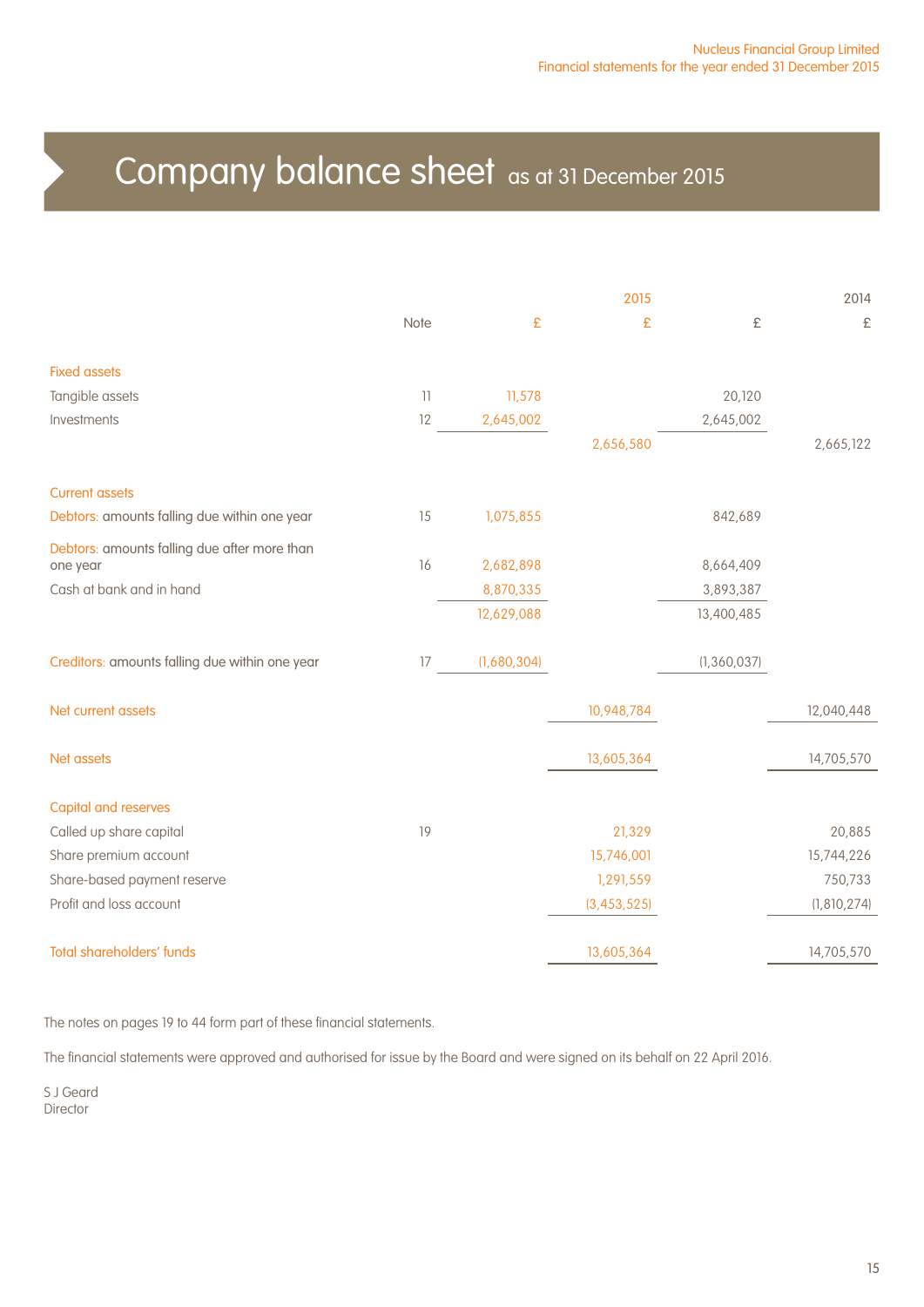# Consolidated statement of changes in equity

|                                          | Called up share<br>capital<br>£ | Share premium<br>account<br>£ | Share based<br>payment reserve<br>£ | Profit and loss<br>account<br>£ | Fair value<br>reserve<br>£ | Total<br>£ |
|------------------------------------------|---------------------------------|-------------------------------|-------------------------------------|---------------------------------|----------------------------|------------|
| <b>Balance as at 1 January</b><br>2014   | 20,879                          | 15,744,202                    | 254,202                             | (11, 707, 130)                  |                            | 4,312,153  |
| Profit for the financial year            |                                 |                               |                                     | 2,471,595                       |                            | 2,471,595  |
| Share based payments<br>charge           |                                 |                               | 496,531                             |                                 |                            | 496,531    |
| Proceeds from shares<br>issued           | 6                               | 24                            |                                     |                                 |                            | 30         |
| Unrealised gain on<br>investments        |                                 |                               |                                     |                                 | 87,628                     | 87,628     |
| <b>Balance as at 31 December</b><br>2014 | 20,885                          | 15,744,226                    | 750,733                             | (9, 235, 535)                   | 87,628                     | 7,367,937  |
| <b>Balance as at 1 January</b><br>2015   | 20,885                          | 15,744,226                    | 750,733                             | (9, 235, 535)                   | 87,628                     | 7,367,937  |
| Profit for the financial year            |                                 |                               |                                     | 4,300,354                       |                            | 4,300,354  |
| Share based payments<br>charge           |                                 |                               | 540,826                             |                                 |                            | 540,826    |
| Proceeds from shares<br>issued           | 444                             | 1,775                         |                                     |                                 |                            | 2,219      |
| Unrealised loss on<br>investments        |                                 |                               |                                     |                                 | (44, 714)                  | (44, 714)  |
| <b>Balance as at 31 December</b><br>2015 | 21,329                          | 15,746,001                    | 1,291,559                           | (4,935,181)                     | 42,914                     | 12,166,622 |

All profit and comprehensive income is attributable to owners of the parent.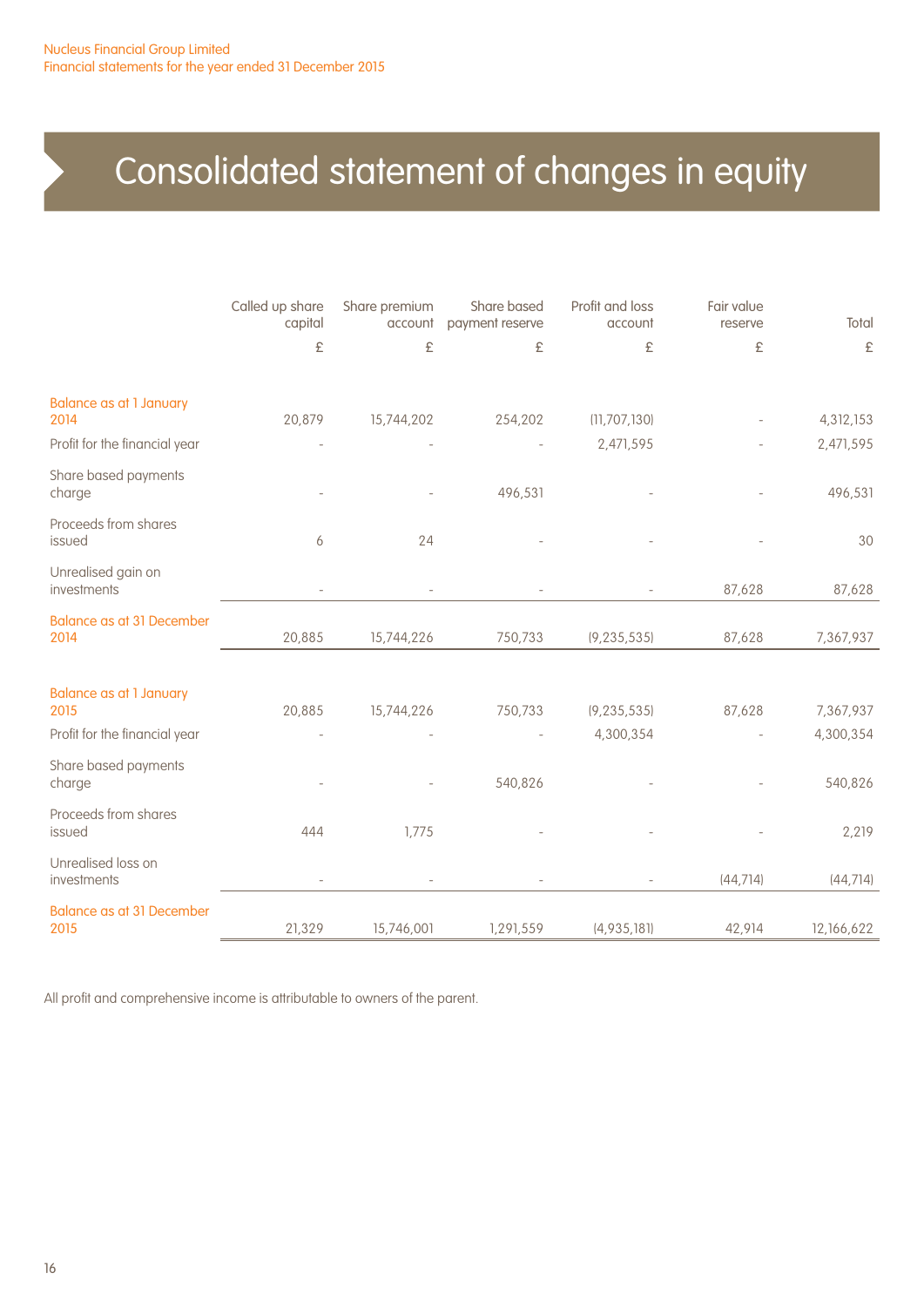# Company statement of changes in equity

|                                | Called up share<br>capital | Share premium<br>account | Share based<br>payment<br>reserve | Profit and loss<br>account | Total         |
|--------------------------------|----------------------------|--------------------------|-----------------------------------|----------------------------|---------------|
|                                | £                          | £                        | £                                 | £                          | £             |
| Balance as at 1 January 2014   | 20,879                     | 15,744,202               | 254,202                           | (566, 168)                 | 15,453,115    |
| Loss for the financial year    |                            | $\overline{\phantom{a}}$ | ٠                                 | (1, 244, 106)              | (1, 244, 106) |
| Share based payments charge    |                            |                          | 496,531                           |                            | 496,531       |
| Proceeds from shares issued    | 6                          | 24                       | $\overline{\phantom{a}}$          |                            | 30            |
| Balance as at 31 December 2014 | 20,885                     | 15,744,226               | 750,733                           | (1,810,274)                | 14,705,570    |
| Balance as at 1 January 2015   | 20,885                     | 15,744,226               | 750,733                           | (1, 810, 274)              | 14,705,570    |
| Loss for the financial year    |                            | $\overline{\phantom{a}}$ |                                   | (1,643,251)                | (1,643,251)   |
| Share based payments charge    |                            |                          | 540,826                           |                            | 540,826       |
| Proceeds from shares issued    | 444                        | 1,775                    |                                   |                            | 2,219         |
| Balance as at 31 December 2015 | 21,329                     | 15,746,001               | 1,291,559                         | (3,453,525)                | 13,605,364    |

All profit and comprehensive income is attributable to owners of the parent.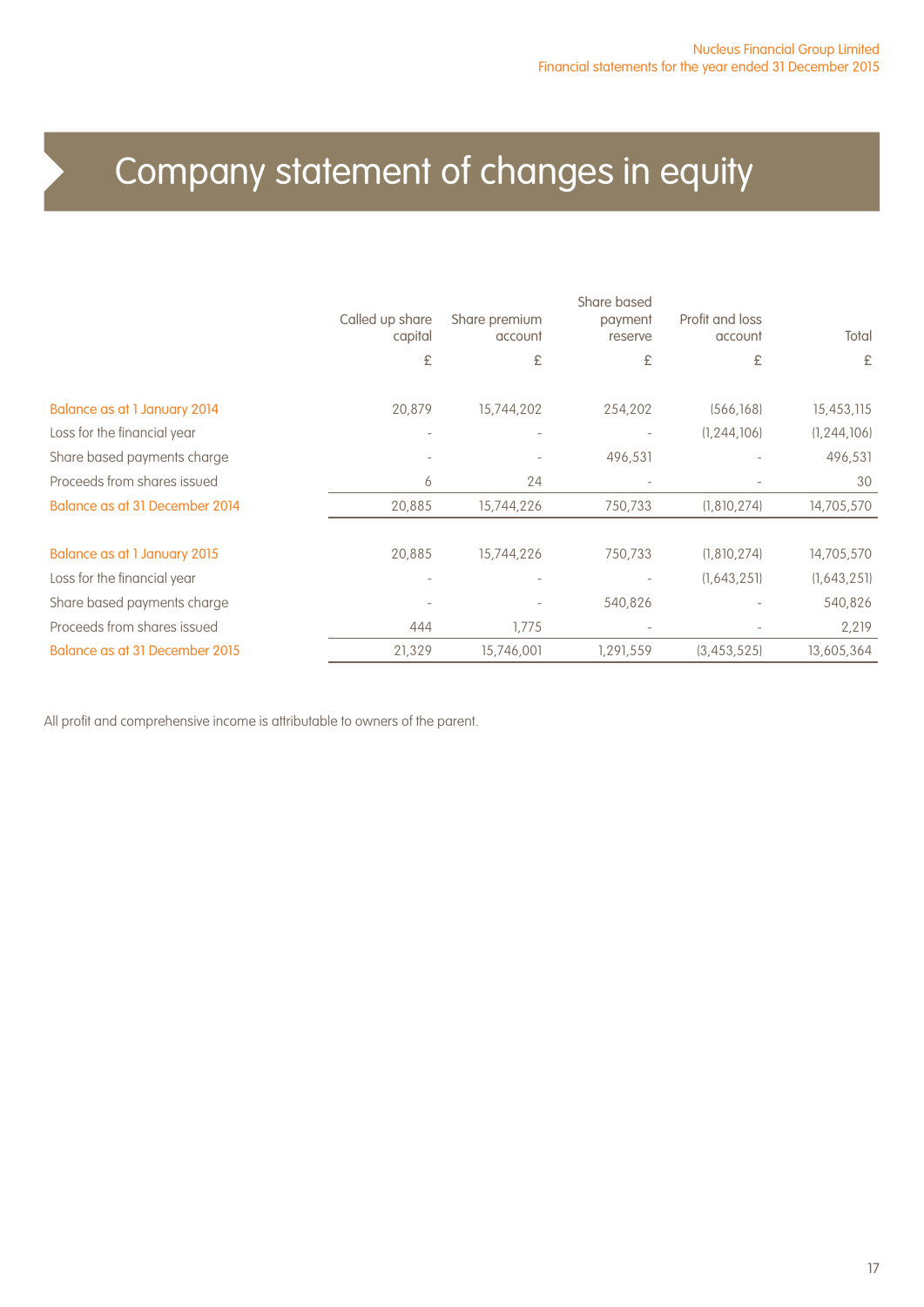# Consolidated cash flow statement

|                                             | 2015          | 2014        |
|---------------------------------------------|---------------|-------------|
|                                             | £             | £           |
| Cash flows from operating activities        |               |             |
| Profit for the financial year               | 4,773,177     | 2,468,688   |
| Adjustments for:                            |               |             |
| Depreciation of fixed assets                | 182,573       | 152,849     |
| Loss on disposal of fixed assets            | 3,886         |             |
| Share based payment charge                  | 540,826       | 496,531     |
| Bad debt provision                          | 12,737        | (23, 161)   |
| Increase in debtors                         | (1, 282, 194) | (2,550,351) |
| Increase in creditors                       | 3,268,995     | 761,301     |
| Unrealised loss on foreign currency         | 1,457         | 1,334       |
| Interest paid                               | 26,080        | 10,728      |
| Interest received                           | (9, 49]       | (12, 678)   |
| Taxation                                    |               |             |
| Net cash from operating activities          | 7,518,046     | 1,305,241   |
| Cash flows from investing activities        |               |             |
| Purchase of tangible fixed assets           | (313, 348)    | (284, 126)  |
| Purchase of investments                     |               | (29, 756)   |
| Net cash from investing activities          | (313, 348)    | (313, 882)  |
| Cash flows from financing activities        |               |             |
| Interest paid                               | (26,080)      | (12, 833)   |
| Interest received                           | 9,491         | 12,678      |
| Issue of ordinary share capital             | 2,219         | 30          |
| Capital element of finance lease repayments | (8,907)       | (21, 377)   |
| Bank overdraft                              | (1, 133, 939) | 1,088,792   |
| Net cash from financing activities          | (1, 157, 216) | 1,067,290   |
| Net increase in cash and cash equivalents   | 6,047,482     | 2,058,649   |
| Unrealised loss on foreign currency         | (1, 457)      | (1, 334)    |
|                                             | 6,046,025     | 2,057,315   |
| Cash and cash equivalents at 1 January      | 6,812,402     | 4,755,087   |
| Cash and cash equivalents at 31 December    | 12,858,427    | 6,812,402   |
|                                             |               |             |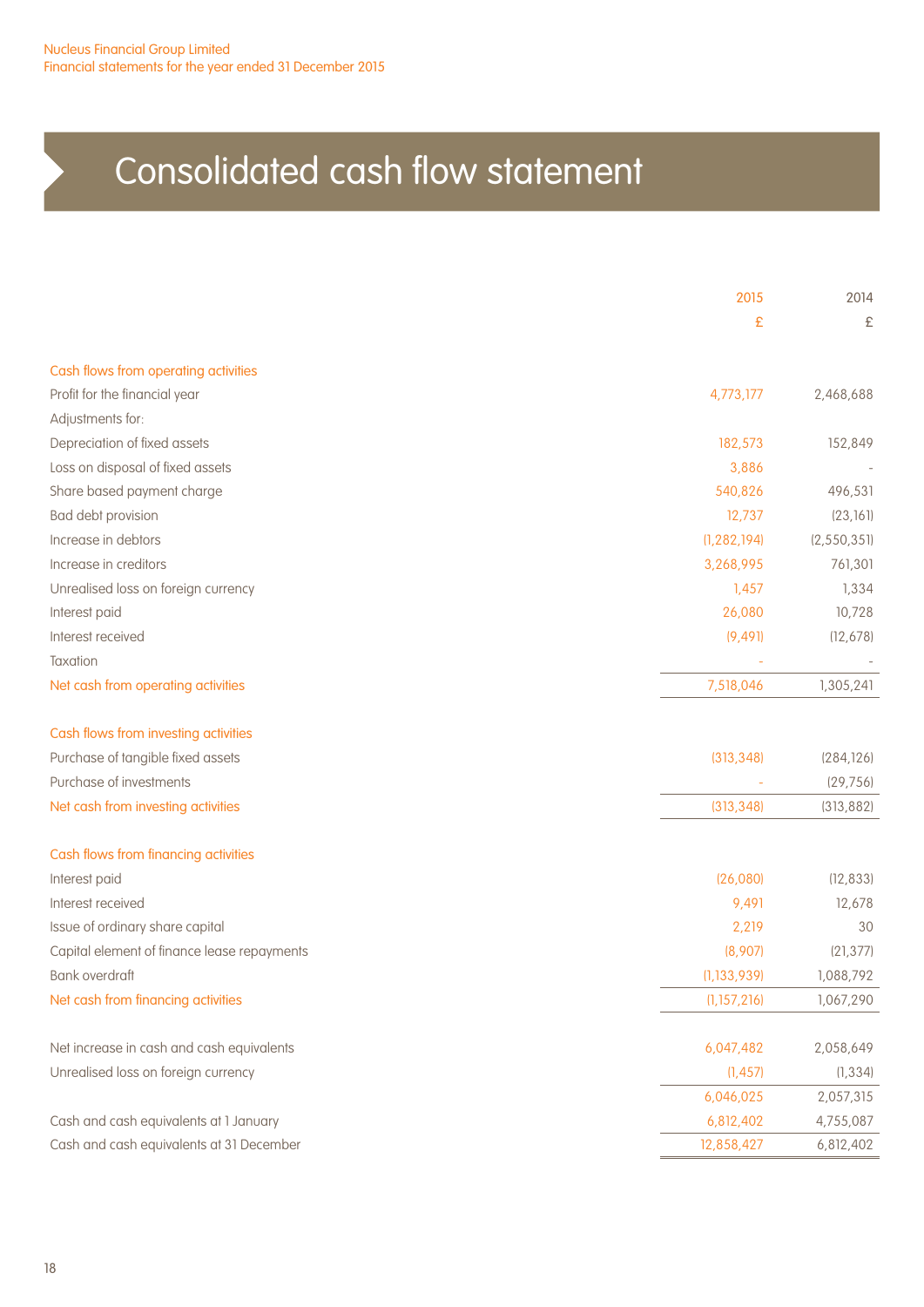### 1. Statement of compliance

The financial statements of the Group and the Company have been prepared in compliance with United Kingdom Accounting Standards, including FRS 102 and the Companies Act 2006, under the provision of the Large and Medium-sized Companies and Groups (Accounts and Reports) Regulations 2008 (SI 2008/410).

### 2. Accounting policies

The principal accounting policies applied in the preparation of these financial statements are set out below. These policies have been consistently applied to all the years presented, unless otherwise stated. The Group and the Company has adopted FRS 102 in these financial statements and details of the transition to FRS 102 are disclosed in note 25.

#### 2.1 Basis of preparation of financial statements

The Company's and the Group's financial statements have been prepared on a going concern basis, under the historical cost convention as modified by the recognition of certain financial assets measured at fair value. The preparation of financial statements in conformity with FRS 102 requires the use of certain critical accounting estimates. It also requires management to exercise its judgement in the process of applying the Company's accounting policies. The areas involving a higher degree of judgement or complexity, or areas where assumptions and estimates are significant to the financial statements are disclosed in note 3.

#### 2.2 Basis of consolidation

The consolidated financial statements incorporate the financial statements of the Company and all its subsidiary undertakings. As a consolidated profit and loss account is published, the Company has taken advantage of the exemption contained within section 408 of the Companies Act 2006 not to present its own profit and loss account. All profits or losses on intra-group transactions have been eliminated on consolidation. Uniform accounting policies have been applied across the Group.

#### 2.3 Going concern

After reviewing the Group and the Company's forecasts and projections, the Directors have a reasonable expectation that the Group and the Company has adequate resources to continue in operational existence for at least 12 months from the date of signing of the financial statements. The Group and the Company therefore continues to adopt the going concern basis in preparing its financial statements.

#### 2.4 Exemptions for qualifying entities under FRS 102

FRS 102 allows a qualifying entity certain disclosure exemptions. The Group financial statements have not taken advantage of any available

exemption for qualifying entities. The Company has taken advantage of the exemption from preparing a statement of cash flows on the basis that it is a qualifying entity and the consolidated statement of cash flows, included in these financial statements, includes the Company's cash flow.

#### 2.5 Turnover

Turnover comprises fees earned by the Group from the provision of wrap platform services to UK financial advisers and their clients. Fees are recognised net of Value Added Tax, rebates and discounts and are recorded in the year to which they relate and can be reliably measured. Fees are calculated based on a basis point rate applied daily to assets under administration on the platform.

#### 2.6 Interest income

Interest received is recognised in the profit and loss account as it is earned.

#### 2.7 Expenses recognition

Expenditure incurred by the Group is recognised in the year to which it relates. Any expenses relating to a year that have not yet been invoiced are accrued and expenses paid but which relate to future years are classified as prepayments within the balance sheet.

#### 2.8 Finance costs

Interest expense is recognised in the profit and loss account in the year to which it relates.

#### 2.9 Tangible fixed assets

Tangible fixed assets are stated at historic cost less depreciation. Cost includes the original purchase price of the asset and the costs attributable to bringing the asset to its working condition for its intended use. Impairment reviews are performed by the Directors at each reporting date. There was no impairment of fixed assets in the year. Depreciation is provided at rates calculated to write off the cost of fixed assets, less their estimated residual value, over their expected useful lives on the following bases:

| Short-term leasehold costs | Over 5 years straight line |
|----------------------------|----------------------------|
| Furniture and fittings     | Over 4 years straight line |
| Office equipment           | Over 3 years straight line |

Tangible assets are derecognised on disposal or when no future economic benefits are expected. On disposal, the difference between the net disposal proceeds and the carrying amount is recognised in profit or loss.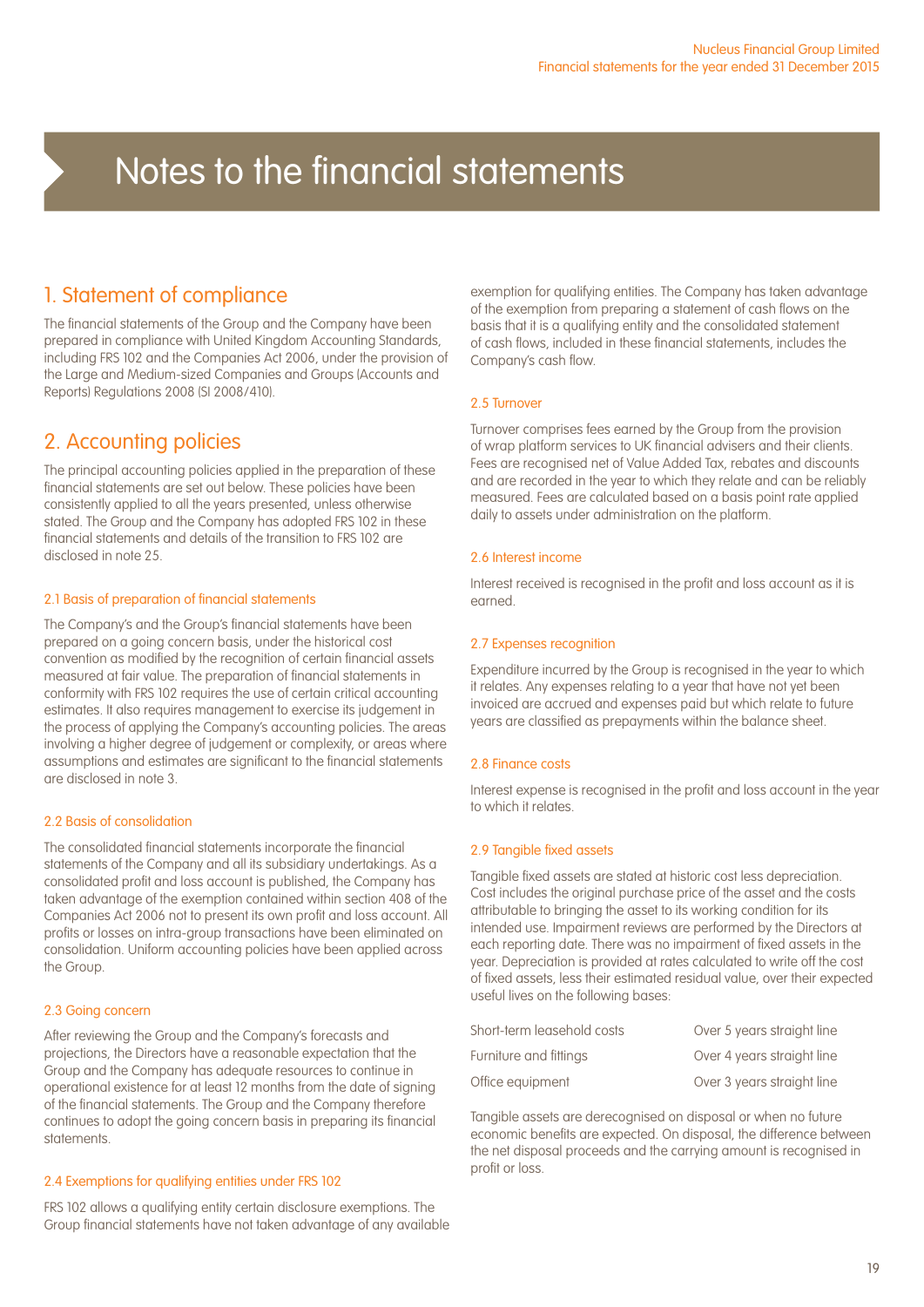### 2. Accounting policies (continued)

#### 2.10 Fixed asset investments

Investments in subsidiaries are valued at cost less any provision for impairment. At each reporting date, the Directors assess whether there is any indication that an asset may be impaired. If any such indication exists, the Directors will estimate the recoverable amount of the asset. There was no impairment during the year.

#### 2.11 Current asset investments

The Group has investments held by it on the platform for operational purposes. These are recognised and measured at fair value with gains and losses recognised immediately in the statement of comprehensive income.

#### 2.12 Cash and cash equivalents

Cash and cash equivalents include cash in hand and deposits held at call with banks. Bank overdrafts are shown within current liabilities due less than one year.

#### 2.13 Operating leases

Rentals under operating leases are charged to the profit and loss account on a straight line basis over the lease term.

Incentives received to enter into an operating lease are credited to the profit and loss account, to reduce the lease expense, on a straight line basis over the period of the lease.

The Company has taken advantage of the exemption for existing leases at the transition date to continue to recognise these lease incentives on the same basis as previous UK GAAP, on a straight line basis over the period until the date the rent is expected to be adjusted to the prevailing market rate. Accordingly, the FRS 102 accounting policy has been applied to new operating leases entered into since 1 January 2014.

#### 2.14 Finance leases

Where assets are financed by leasing agreements that give rights approximating to ownership, the assets are treated as if they had been purchased outright. The amount capitalised is the present value of the minimum lease payments payable during the lease term. Assets acquired under hire purchase contracts are depreciated over their useful lives on the following basis:

Office equipment Over 3 years straight line

Depreciation on the relevant assets is charged to the profit and loss account. There was no interest on the finance lease.

#### 2.15 Defined contribution pension scheme

The Company operates a defined contribution pension scheme. The pension charge represents the amounts payable by the Company to the scheme in respect of the year and contributions are recognised as an expense when they are due. Once the contributions have been paid, the Company has no further payment obligations. Amounts not paid are shown in creditors in the balance sheet. The assets of the scheme are held separately from those of the Company in an independently administered fund.

#### 2.16 Share-based payments

#### (a) Share options

The Company operates two equity-settled share based payment compensation plans, under which the Group receives services from Directors and senior managers as consideration for equity instruments (options) of the Company. These are accounted for in accordance with FRS 102. The fair value of services received in exchange for the grant of options is recognised as an expense over the vesting period of these options.

The total amount to be expensed is determined by reference to the fair value of the options at the grant date and the number of options expected to vest. Service conditions are included in the assumptions about the number of options expected to vest. The relevant charge to the profit and loss account is recognised over the vesting period on a straight line basis.

At the end of each reporting period, the Company revises its estimates of the number of options that are expected to vest to reflect latest expectations on the Group's ability to achieve the specified performance criteria and actual or anticipated leavers from the scheme. The Company recognises the impact of any revision to the prior year's estimates in the profit and loss account, with a corresponding adjustment to equity. When the options are exercised the proceeds received net of any directly attributable transaction costs are credited to share capital and share premium account.

#### (b) Growth shares

The Company also operates a growth share scheme under which the Company receives services from Directors and staff as consideration for Unrealised G Ordinary Shares. This scheme is accounted for as an equity-settled share based payment in accordance with FRS 102. Consequently, the fair value of services received in exchange for the grant of growth shares is recognised as an expense in the profit and loss account during the vesting period.

During 2015 the Company obtained Shareholder consent to issue 44,364 Unrealised G3 Ordinary Shares. The vesting period associated with the new issue is 31 December 2019.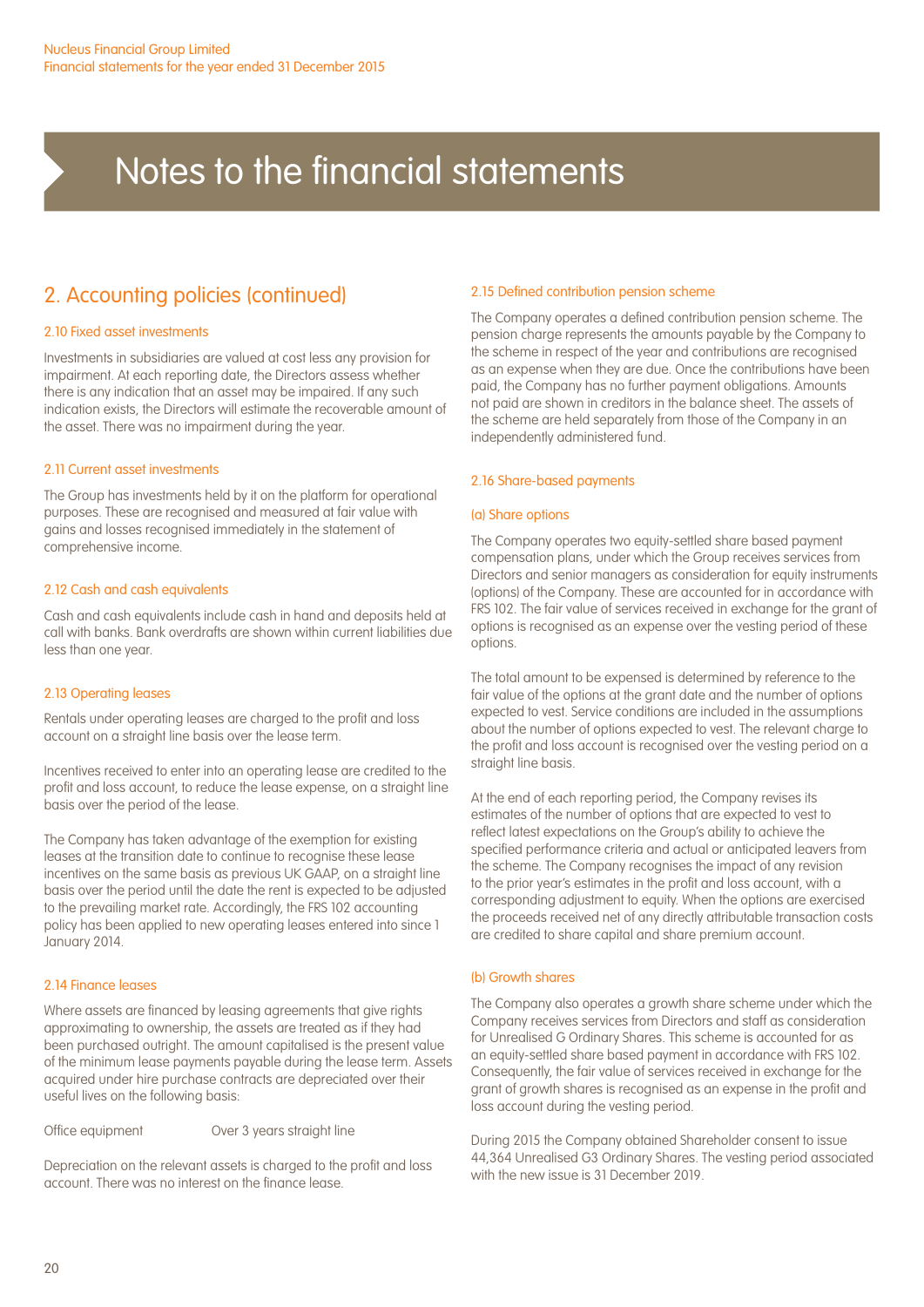## 2. Accounting policies (continued)

Unrealised G Ordinary Shares form part of the share capital of the Company, are not transferable, are eligible to receive dividends and do not have any voting rights. Holders of Unrealised G Ordinary Shares are subject to good and bad leaver provisions and enter into individual subscription agreements that specify certain performance targets that are to be achieved during the period to 31 December 2017 or 31 December 2019. If these performance targets are met these shares can be deemed by the Company's Remuneration and Nomination Committee to be realised. In addition, a proportion of existing and new Unrealised G Ordinary Shares will not be subject to the requirement to achieve performance targets during the vesting period. The Remuneration and Nomination Committee also has the right to exercise discretion in determining if any awards are due under the Growth Share scheme.

Unrealised G Ordinary Shares are issued in tranches, each tranche determined by the date of issue and the applicable performance conditions attached. As at the date of signing, five tranches of shares have been issued. Realised G Ordinary Shares have the right to participate in any proceeds of a capital distribution amongst shareholders or participate in the proceeds of a sale of the Company should either occur before 31 December 2017 (for G1 and G2 shares) and 31 December 2019 (for G3 shares). In the event of a listing of the Company on a recognised stock exchange on or before 31 December 2017 (for G1 and G2 shares) and 31 December 2019 (for G3 shares), whichever is the earlier, any G Ordinary Shares that are deemed to have become Realised are converted into Ordinary Shares at a rate determined by the relative open market values of G Ordinary Shares and Ordinary Shares. In the event of a listing, the Company also has the option to settle the value of the Realised G Ordinary Shares in cash rather than issue Ordinary shares before the listing occurs. The Realised G Ordinary Shares only participate in any capital distribution or sale of the Company to the extent that the value generated exceeds a specified hurdle. This valuation hurdle is also taken into consideration in determining the open market value of a Realised G Ordinary Share.

The total amount to be recognised in the financial statements in respect of the Growth Share scheme is determined by reference to the fair value of the Unrealised G Ordinary Shares at the date of grant, calculated using the Black-Scholes methodology. Details of the assumptions used are included in Note 24. At the end of each reporting period, the Company reviews its estimate of the number of Unrealised G Ordinary Shares that is expected to become realised at 31 December 2017 and 31 December 2019 and then recognises the associated charge in the profit and loss account throughout the remainder of the vesting period, with a corresponding adjustment to equity.

#### 2.17 Deferred tax

Full provision is made for deferred tax assets and liabilities arising from all timing differences between the recognition of gains and losses in the financial statements and recognition in the tax computation.

A net deferred tax asset is recognised only if it can be regarded as more likely than not that there will be suitable taxable profits from which the future reversal of the underlying timing differences can be deducted.

Deferred tax assets and liabilities are calculated at the tax rates expected to be effective at the time the timing differences are expected to reverse, based on tax laws that have been enacted or substantively enacted by the balance sheet date.

Deferred tax assets and liabilities are not discounted.

#### 2.18 Foreign currency

The Group and Company's functional and presentation currency is the Pound Sterling and no rounding is used. Transactions in foreign currencies are recorded at the rate ruling at the date of the transaction. At each year end, foreign currency monetary items are translated using the closing rate. Foreign exchange gains and losses resulting from the settlement of transactions at year end exchange rates of monetary assets denominated in foreign currencies are recognised in the profit and loss account.

#### 2.19 Bad and doubtful debt provision

Full provision is made for debts that are considered to be irrecoverable or unlikely to be recovered within twelve months of the balance sheet date.

#### 2.20 Share capital

Ordinary shares are classified as equity. Incremental costs directly attributable to the issue of new ordinary shares or options are shown in equity as a deduction, net of tax, from the proceeds.

### 3. Critical accounting judgements and estimation uncertainty

Estimates and judgements are continually evaluated and are based on historical experience and other factors, including expectations of future events that are believed to be reasonable under the circumstances.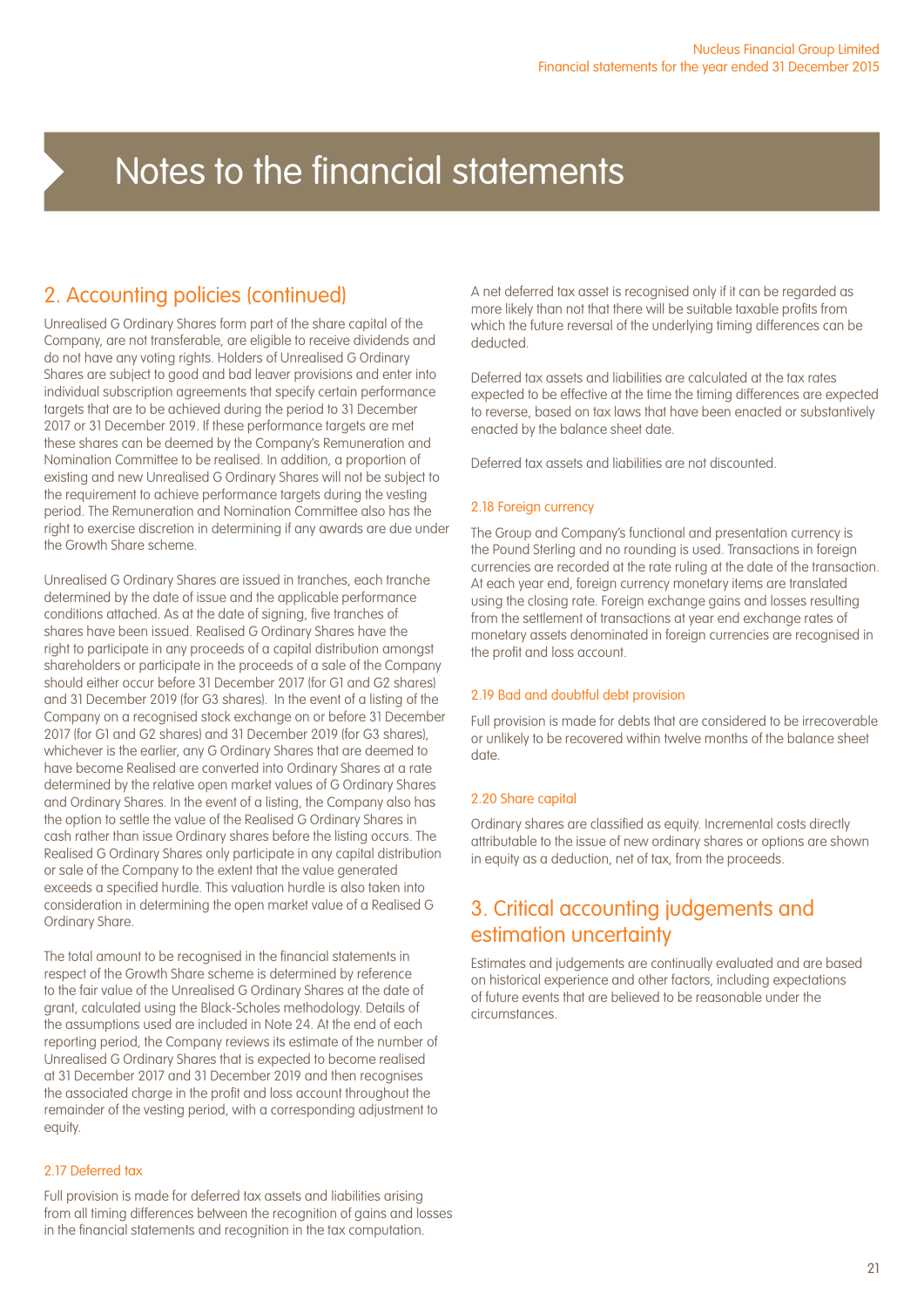### 3. Critical accounting judgements and estimation uncertainty (continued)

Critical judgements in applying the entity's accounting policies

#### Bad debt provision for Offshore Bond Withholding Tax reclaim

The RL360 offshore bond wrapper was launched on the Nucleus platform in 2008. This product is registered in the Isle of Man and, as such, clients invested in this product are entitled to receive interest distributions gross of tax from UK funds. However between 2008 and 2013 some distributions were paid by fund managers net of UK income tax. Nucleus has applied the tax incorrectly withheld at source to clients' accounts and is currently liaising with fund managers to process reclaims of this tax. There is a possibility that some fund managers will not process the reclaim of tax and therefore the debtor due has been impaired to the extent that these reclaims have not been refunded or agreed to be refunded as at the date of signing of these financial statements.

#### Critical accounting estimates and assumptions

The Group makes estimates and assumptions concerning the future. The estimates and assumptions that have a significant risk of causing a material adjustment to the carrying amounts of assets and liabilities within the next financial year are addressed below.

#### Useful economic lives of tangible assets

The annual depreciation charge for tangible assets is sensitive to changes in the estimated useful lives and residual values of the assets. The useful economic lives and residual values are re-assessed annually. They are amended when necessary to reflect current estimates, based on technological advancement, future investments, economic utilisation and the physical condition of the assets. See note 11 for the carrying amount of fixed assets and note 2.9 for the useful economic lives for each class of assets.

#### Impairment of debtors

The Group makes an estimate of the recoverable value of debtors. When assessing impairment of debtors, management considers factors including the ageing profile of debtors and historical experience. Included within other debtors is a balance of cash prefunded on the wrap platform as required by our terms and conditions. Where this prefunding has been outstanding for more than six months, it has been fully provided for.

#### Share-based payments

At the end of each reporting period, the Company revises its estimate of the number of options and shares under the growth share scheme that are expected to vest to reflect latest expectations on the Group's ability to achieve the specified performance criteria and actual or anticipated leavers from the schemes. The Company recognises the impact of any revision to the prior year's estimates in the profit and loss account, with a corresponding adjustment to equity.

### 4. Turnover

The whole of turnover is attributable to the principal activity of the Group.

All turnover arose within the United Kingdom (2014: United Kingdom).

### 5. Other operating income

Other operating income includes reimbursement costs which are nonrecurring and relate to the firm's costs incurred in the course of our contract with a third-party operational service provider.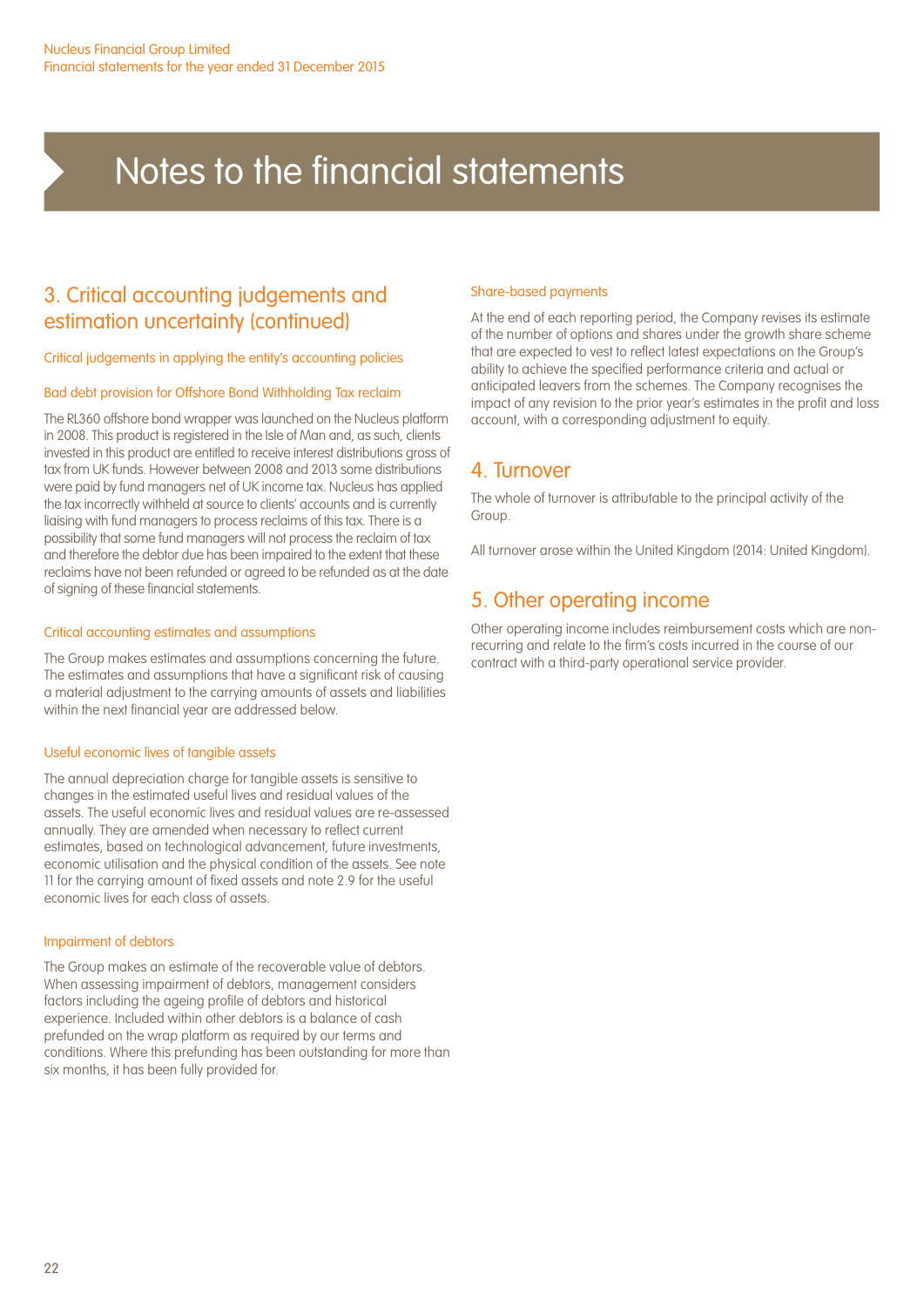### 6. Operating profit

The operating profit is stated after charging:

|                                                                         | 2015    | 2014      |
|-------------------------------------------------------------------------|---------|-----------|
|                                                                         | £       | £         |
| Movement in bad debt provision                                          | 12,737  | (23, 161) |
| Loss on foreign exchange                                                | 1,282   | 1,092     |
| Depreciation of tangible fixed assets:                                  |         |           |
| - owned by the Group                                                    | 175,431 | 131,425   |
| - leased by the Group                                                   | 7,142   | 21,425    |
| Operating lease rentals:                                                |         |           |
| - land and buildings                                                    | 196,400 | 176,735   |
| Audit fees payable to the Group's auditor:                              |         |           |
| - for the audit of the Company's and subsidiaries' financial statements | 102,376 | 88,400    |
| - in respect of the client assets audit                                 | 103,191 | 53,573    |
| - in respect of all other services                                      | 112,800 | 54,000    |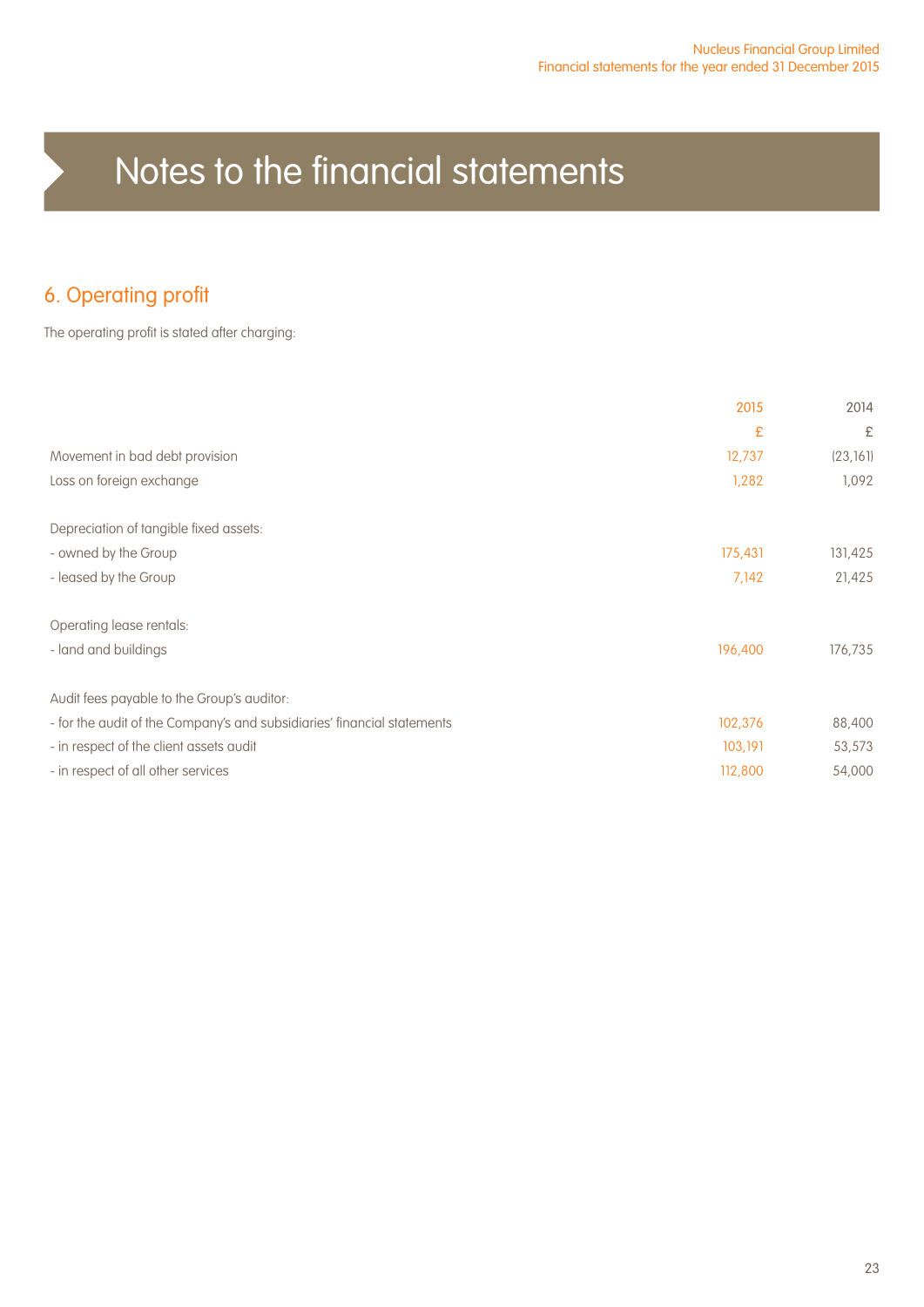## 7. Staff costs

#### Group

Staff costs, including Directors' remuneration, were as follows:

|                                 | 2015      | 2014      |
|---------------------------------|-----------|-----------|
|                                 | £         | £         |
|                                 |           |           |
| Wages and salaries              | 7,372,429 | 5,982,811 |
| Costs of employee share schemes | 540,826   | 496,531   |
| Social security costs           | 863,935   | 665,231   |
| Pension costs                   | 588,254   | 464,131   |
|                                 | 9,365,444 | 7,608,704 |

The average monthly number of employees, including the Directors, during the year was as follows:

|                              | 2015<br>Number | 2014<br>Number |
|------------------------------|----------------|----------------|
| Wrap administration services | 138            | 111            |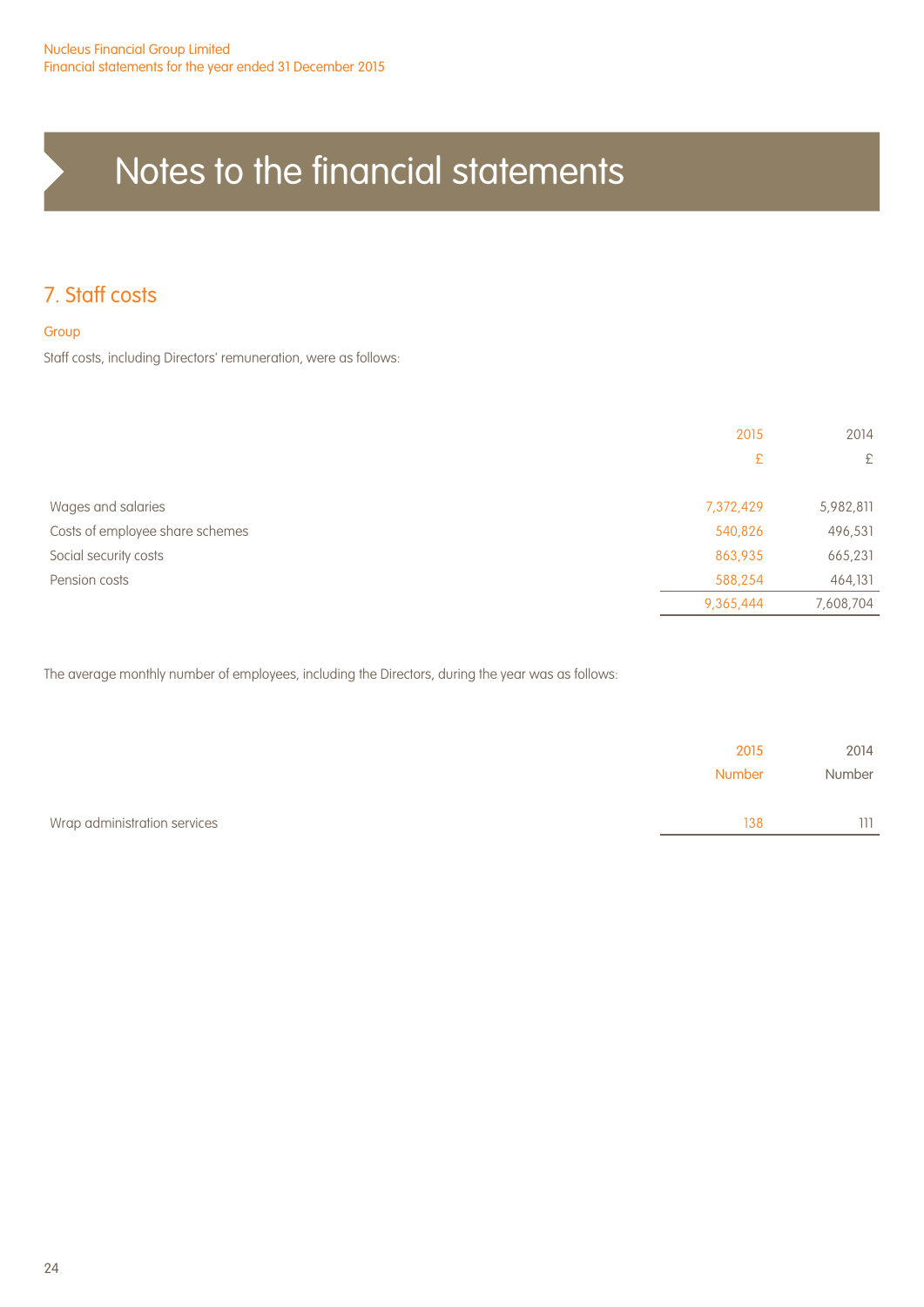### 7. Staff costs (continued)

#### Key management compensation

Key management includes the Directors and members of senior management. The compensation paid to key management for employee services is shown below:

| Group                                                                 | 2015      | 2014      |
|-----------------------------------------------------------------------|-----------|-----------|
|                                                                       | £         | £         |
| Aggregated emoluments                                                 | 1,194,783 | 1,286,348 |
| Costs of employee share schemes                                       | 364,858   | 361,699   |
|                                                                       | 1,560,641 | 1,648,047 |
|                                                                       |           |           |
| Company pension contributions to defined contribution pension schemes | 84.154    | 69,830    |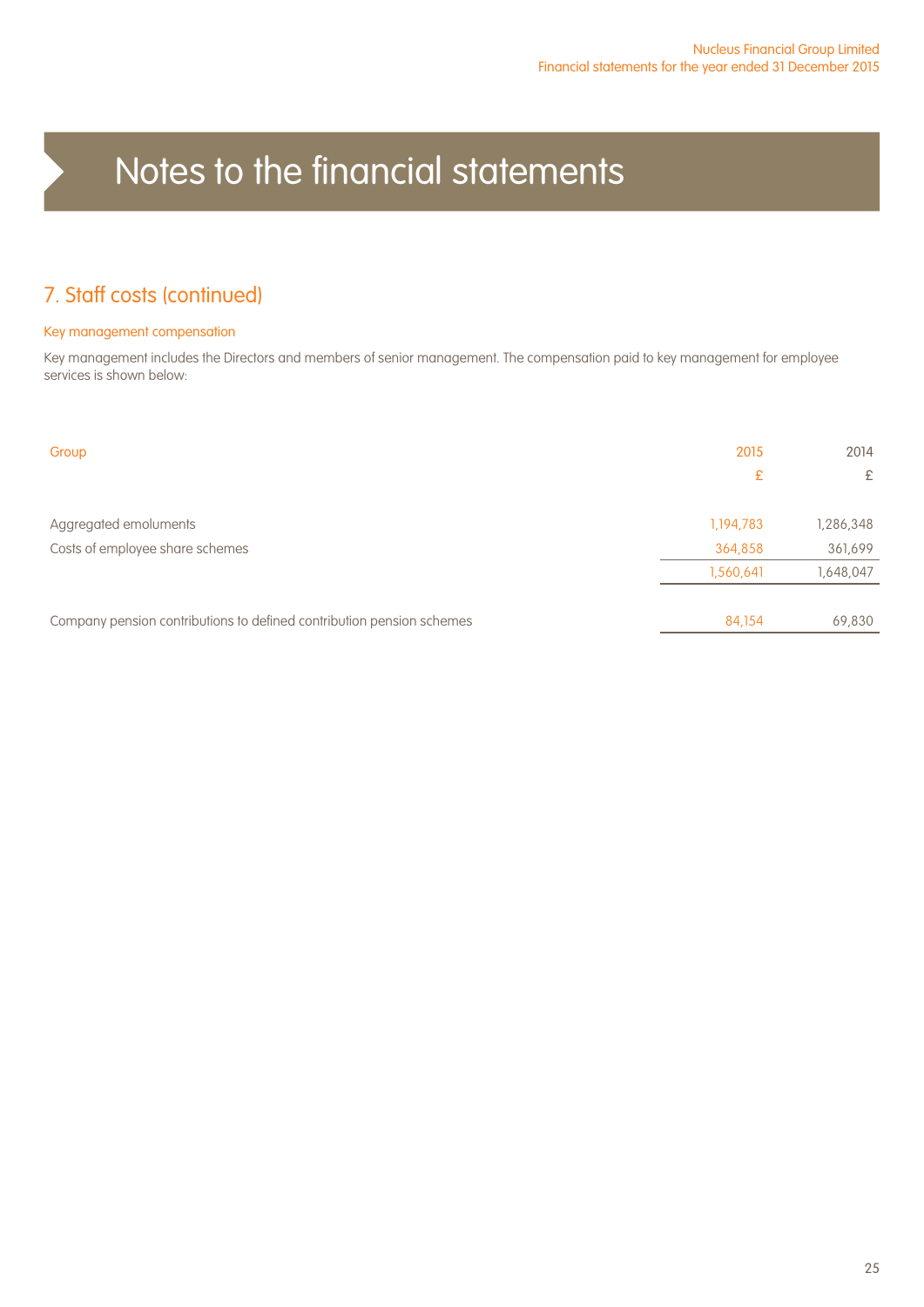### 8. Directors' remuneration

| Group                                                                 | 2015      | 2014      |
|-----------------------------------------------------------------------|-----------|-----------|
|                                                                       | £         | £         |
| Aggregated emoluments                                                 | 769,711   | 1,135,574 |
| Costs of Directors' participation in share schemes                    | 286,749   | 339,237   |
|                                                                       | 1,056,460 | 1,474,811 |
|                                                                       |           |           |
| Company pension contributions to defined contribution pension schemes | 41,614    | 57,080    |

During the year retirement benefits were accruing to 2 Directors (2014: 3) in respect of defined contribution pension schemes.

The highest paid Director received remuneration of £342,625 (2014: £409,025).

The value of the Company's contributions paid to a defined contribution pension scheme in respect of the highest paid Director amounted to £23,138 (2014: £22,464).

### 9. Interest payable and similar charges

|                                     | 2015   | 2014   |
|-------------------------------------|--------|--------|
|                                     | £.     | £      |
|                                     |        |        |
| Interest payable on bank overdrafts | 26,080 | 10,728 |
|                                     | 26,080 | 10,728 |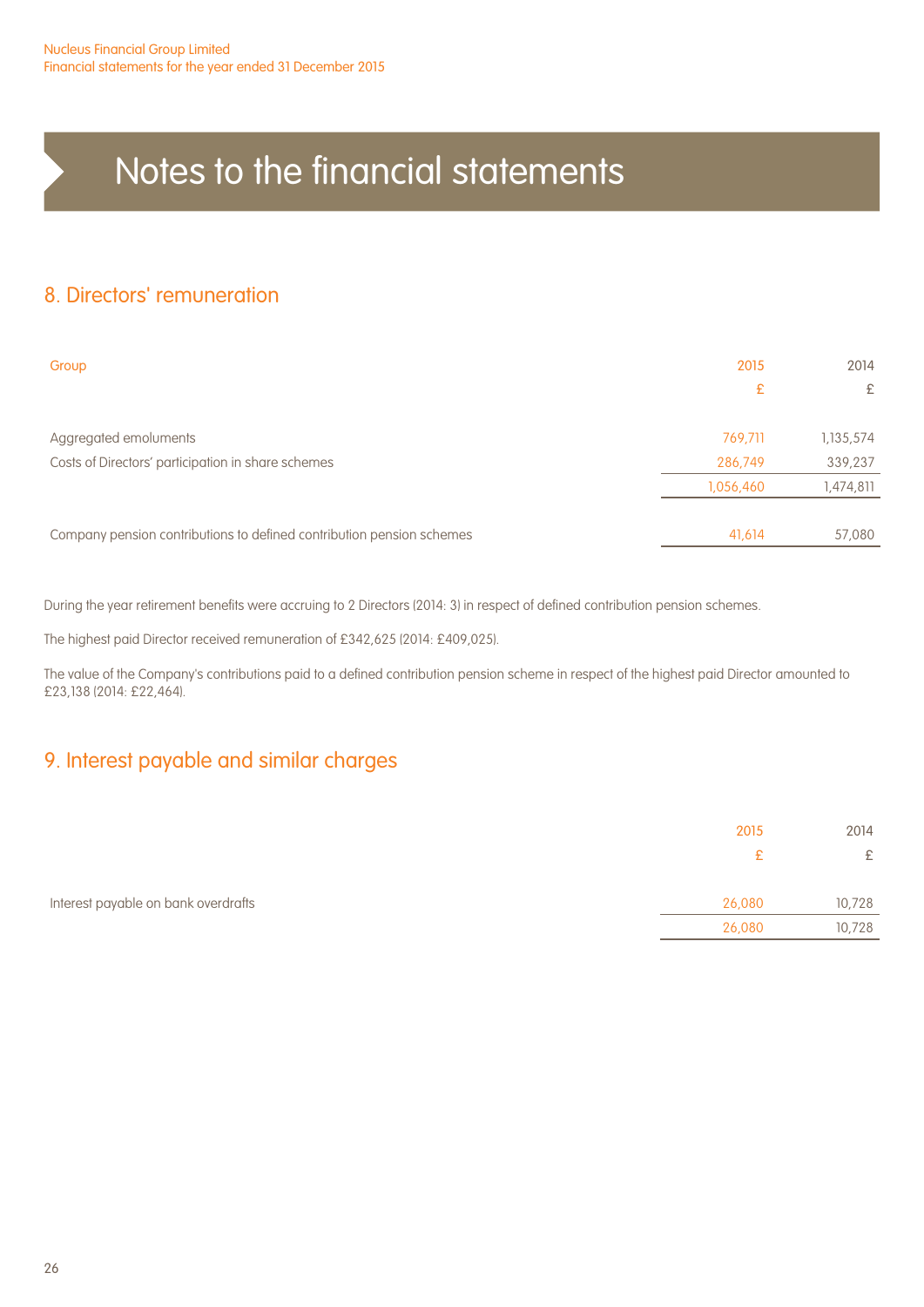## 10. Tax on profit on ordinary activities

|                                                                          | 2015       | 2014       |
|--------------------------------------------------------------------------|------------|------------|
| Group                                                                    | £          | £          |
| Analysis of tax charge/(credit) in the year:                             |            |            |
| <b>Current tax</b>                                                       |            |            |
| UK corporation tax at 20.25% (2014: 20%)                                 | 135,448    |            |
| Deferred tax                                                             |            |            |
| Origination and reversal of timing differences                           | 319,454    | (2,907)    |
| Effect of tax rate change on opening balance                             | 17,921     |            |
| Total deferred tax charge/(credit)                                       | 337,375    | (2,907)    |
|                                                                          |            |            |
| Tax charge/(credit) on profit on ordinary activities                     | 472,823    | (2,907)    |
|                                                                          |            |            |
|                                                                          | 2015       | 2014       |
|                                                                          | £          | £          |
| Provision for deferred tax:                                              |            |            |
| Accelerated capital allowances                                           | 40,943     | (93, 064)  |
| Short term timing differences                                            | (62,00]    | (265, 369) |
| <b>Total deferred tax asset</b>                                          | (21, 058)  | (358, 433) |
|                                                                          |            |            |
|                                                                          |            |            |
|                                                                          | 2015       | 2014       |
|                                                                          | £          | £          |
| Movement in provision:                                                   |            |            |
| Provision at start of year                                               | (358, 433) | (355, 526) |
| Deferred tax charge/(credit) in the profit and loss account for the year | 337,375    | (2,907)    |
| Provision at end of year                                                 | (21, 058)  | (358, 433) |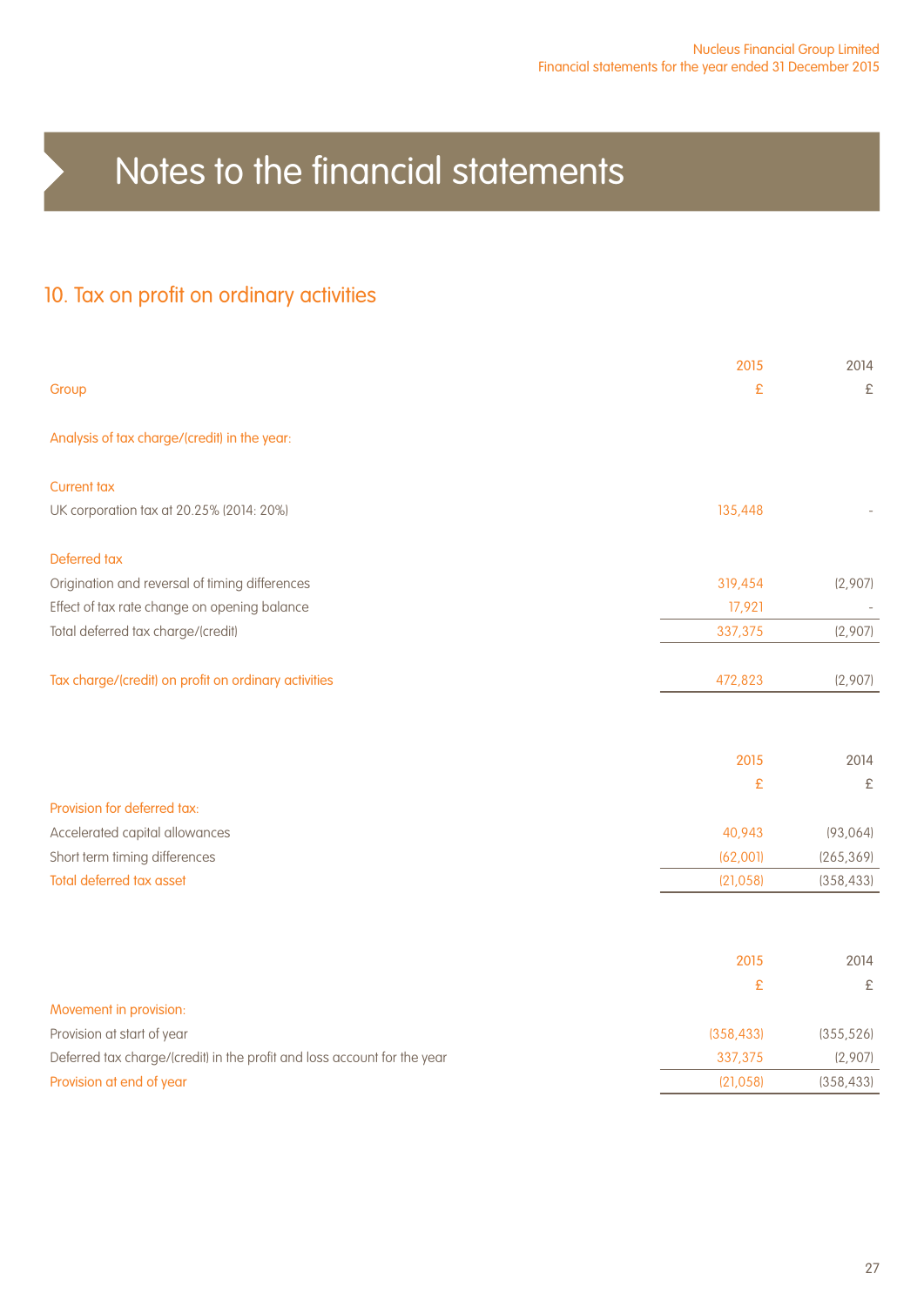### 10. Tax on profit on ordinary activities (continued)

|                                                                                                                         | 2015       | 2014       |
|-------------------------------------------------------------------------------------------------------------------------|------------|------------|
|                                                                                                                         | £          | £          |
| Factors affecting tax charge/(credit) for the year:                                                                     |            |            |
| Profit on ordinary activities before tax                                                                                | 4,773,177  | 2,468,688  |
| Profit on ordinary activities multiplied by small companies' rate of corporation tax in the UK of 20.25% (2014: 20.00%) | 966,342    | 493,737    |
| Effects of:                                                                                                             |            |            |
| Fixed asset differences                                                                                                 | 1,156      | 2,379      |
| Expenses not deductible for tax purposes                                                                                | 144,044    | 119,677    |
| Income not taxable for tax purposes                                                                                     | (3, 246)   | (1,074)    |
| Adjustments to brought forward values                                                                                   | (17, 989)  |            |
| Losses eliminated                                                                                                       | 17,989     |            |
| Timing differences not recognised in the computation                                                                    | 2,942      |            |
| Adjust closing deferred tax to average rate of 20.25%                                                                   | 20,581     |            |
| Adjust opening deferred tax to average rate of 20.25%                                                                   | (15, 657)  |            |
| Deferred tax not recognised                                                                                             | (643, 339) | (617, 626) |
| Tax charge/(credit) for the year                                                                                        | 472,823    | (2,907)    |
|                                                                                                                         |            |            |
|                                                                                                                         | 2015       | 2014       |
|                                                                                                                         | £          | £          |
| Unrecognised deferred tax assets comprise:                                                                              |            |            |
| Fixed asset timing differences                                                                                          |            | 4,714      |
| Short term timing differences                                                                                           |            | 12,249     |
| Losses and other deductions                                                                                             | 296.634    | 923,010    |

Unrecognised deferred tax asset 296,634 939,973

The total potential deferred tax asset arising in respect of unutilised tax losses and timing differences at 31 December 2015 is £362,975 (2014: £1,298,406). As a result of the uncertainty in the opinion of the Directors regarding the timing and extent of future profit generation by the Group, a deferred tax asset of £296,634 (2014: £939,973) has not been recognised.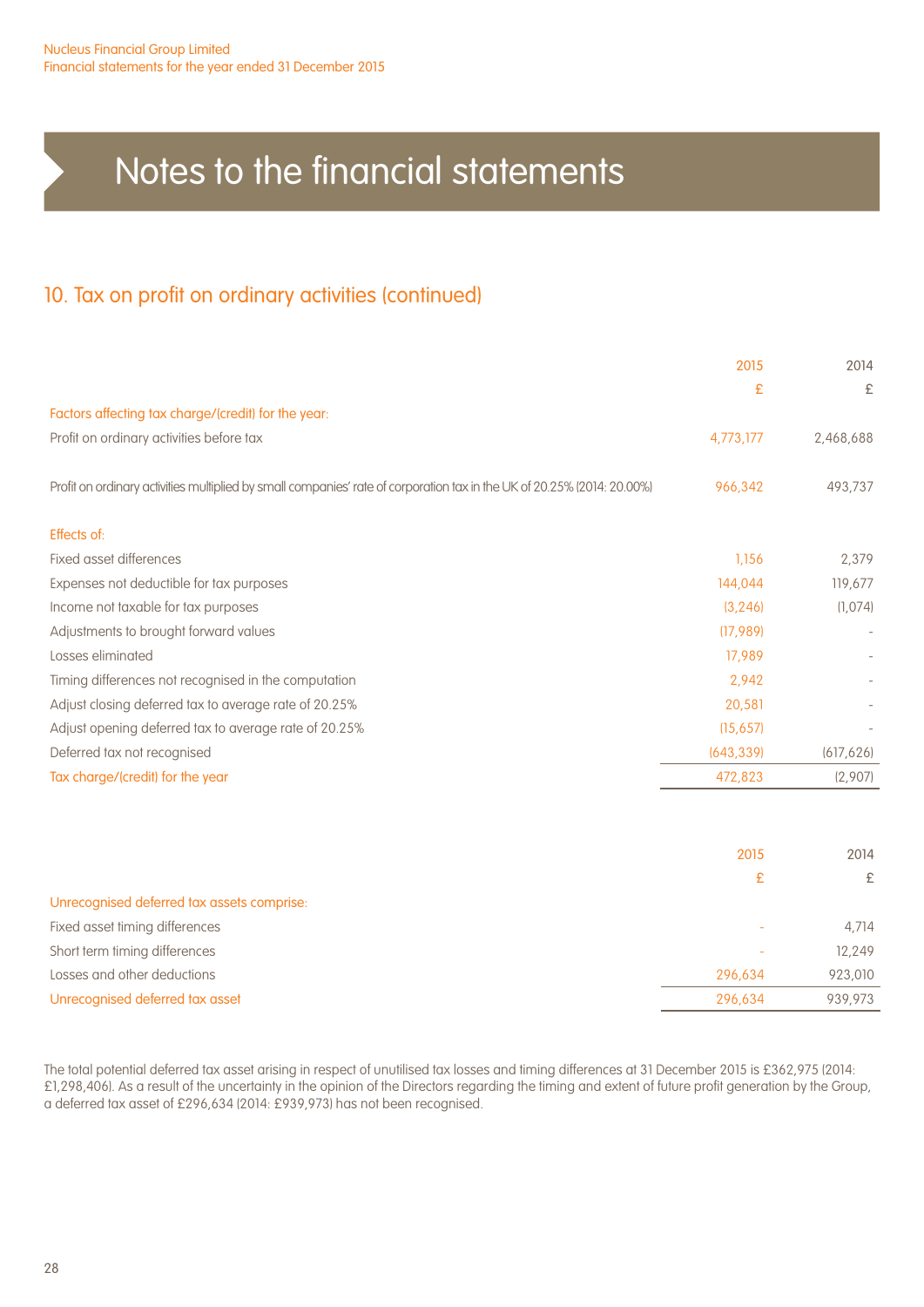## 10. Tax on profit on ordinary activities (continued)

|                                                                 | 2015      | 2014    |
|-----------------------------------------------------------------|-----------|---------|
| Company                                                         | £         | £       |
| Analysis of tax credit in the year:                             |           |         |
| <b>Current tax</b>                                              |           |         |
| UK corporation tax at 20.25% (2014: 20%)                        |           |         |
| Deferred tax                                                    |           |         |
| Origination and reversal of timing differences                  | (43, 332) | (2,907) |
| Effect of tax rate change on opening balance                    | 145       |         |
| Total deferred tax credit                                       | (43, 187) | (2,907) |
| Tax credit on profit on ordinary activities                     | (43, 187) | (2,907) |
|                                                                 | 2015      | 2014    |
|                                                                 | £         | £       |
| Provision for deferred tax:                                     |           |         |
| Accelerated capital allowances                                  | (4, 340)  |         |
| Short term timing differences                                   | (41, 754) | (2,907) |
| Total deferred tax asset                                        | (46,094)  | (2,907) |
|                                                                 |           |         |
|                                                                 | 2015      | 2014    |
|                                                                 | £         | £       |
| Movement in provision:                                          |           |         |
| Provision at start of year                                      | (2,907)   |         |
| Deferred tax credit in the profit and loss account for the year | (43, 187) | (2,907) |
| Provision at end of year                                        | (46,094)  | (2,907) |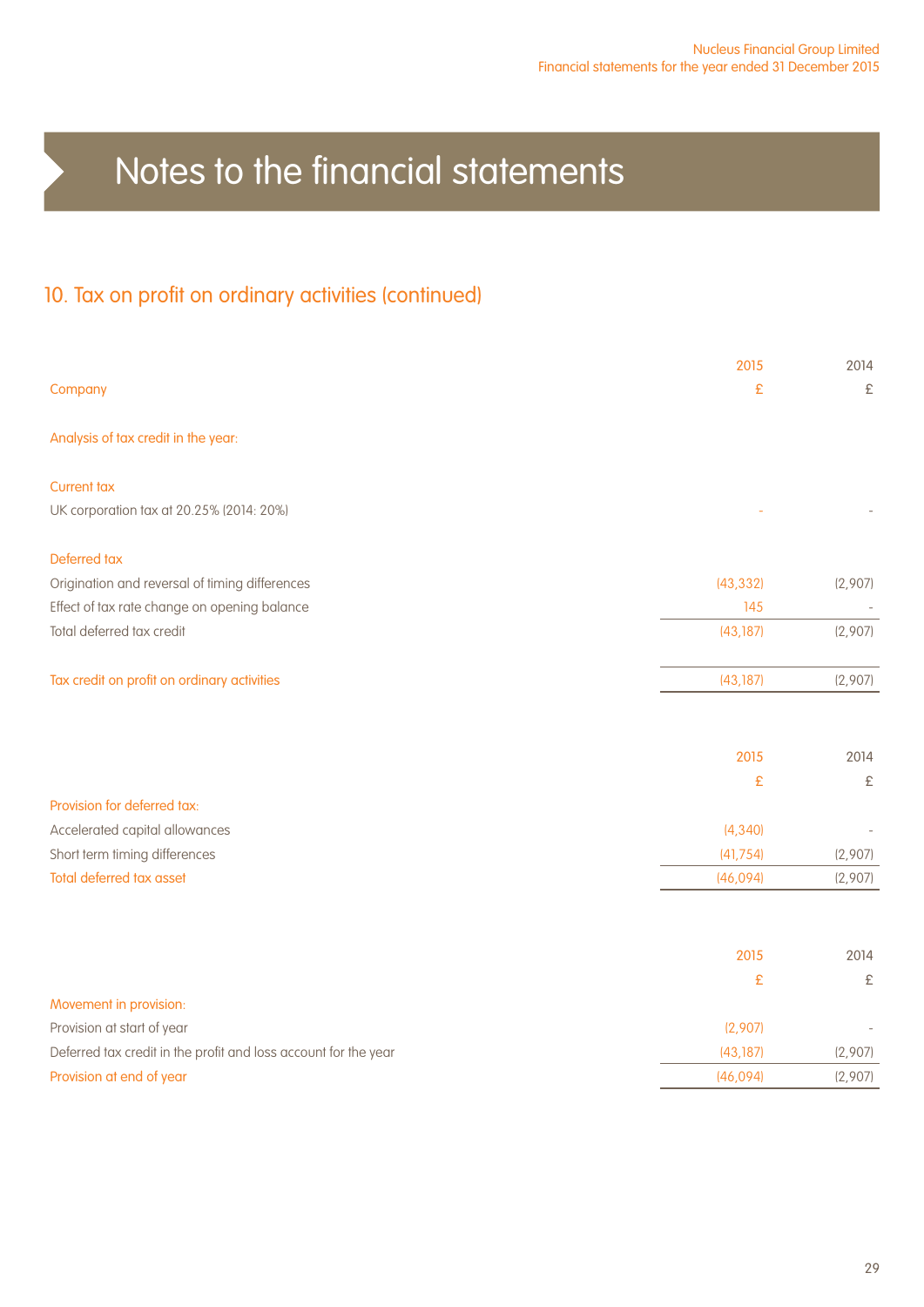### 10. Tax on profit on ordinary activities (continued)

|                                                                           | 2015        | 2014          |
|---------------------------------------------------------------------------|-------------|---------------|
|                                                                           | £           | £             |
| Factors affecting tax credit for the year:                                |             |               |
| Loss on ordinary activities before tax                                    | (1,686,438) | (1, 247, 013) |
| Tax on loss on ordinary activities at standard rate of 20.25% (2014: 20%) | (341, 446)  | (249, 403)    |
| Effects of:                                                               |             |               |
| Fixed asset differences                                                   | 667         | 1,896         |
| Expenses not deductible for tax purposes                                  | 138,870     | 119,399       |
| Income not taxable for tax purposes                                       | (3, 246)    | (1,074)       |
| Adjustments to brought forward values                                     | (17, 989)   |               |
| Losses eliminated                                                         | 17,989      |               |
| Transfer pricing adjustments                                              | (33, 425)   | (54, 327)     |
| Timing differences not recognised in the computation                      | 2,942       |               |
| Group relief surrendered                                                  | 224,624     | 50,998        |
| Adjust closing deferred tax to average rate of 20.25%                     | 22,486      |               |
| Adjust opening deferred tax to average rate of 20.25%                     | (4, 314)    |               |
| Deferred tax not recognised                                               | (50, 345)   | 129,604       |
| Tax credit for the year                                                   | (43, 187)   | (2,907)       |

|                                            | 2015    | 2014          |
|--------------------------------------------|---------|---------------|
|                                            | £       | $\mathcal{F}$ |
| Unrecognised deferred tax assets comprise: |         |               |
| Fixed asset timing differences             |         | 4.714         |
| Short term timing differences              |         | 12.249        |
| Losses and other deductions                | 296.634 | 330,016       |
| Unrecognised deferred tax asset            | 296,634 | 346,979       |
|                                            |         |               |

The total potential deferred tax asset arising in respect of unutilised tax losses and timing differences at 31 December 2015 is £342,728 (2014: £349,886). As a result of the uncertainty in the opinion of the Directors regarding the timing and extent of future profit generation by the Group, a deferred tax asset of £296,634 (2014: £346,979) has not been recognised.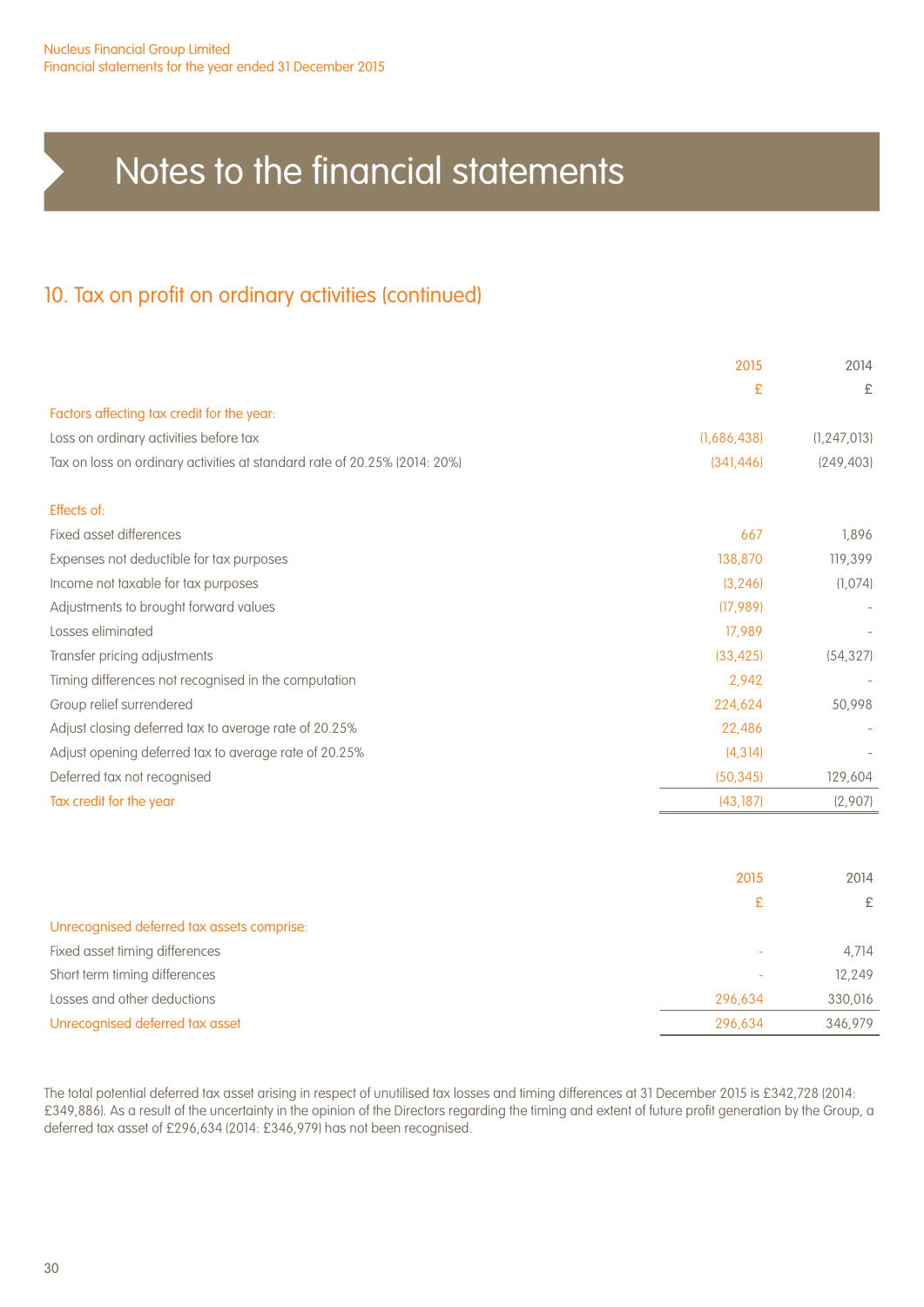### 11. Tangible fixed assets

| Group                           | Short-term<br>leasehold costs | Furniture and<br>fittings | <b>Office</b><br>Equipment | Total        |
|---------------------------------|-------------------------------|---------------------------|----------------------------|--------------|
|                                 | £                             | £                         | £                          | $\mathbf{E}$ |
| Cost                            |                               |                           |                            |              |
| At 1 January 2015               | 32,060                        | 170,337                   | 685,658                    | 888,055      |
| Additions                       |                               | 26,160                    | 287,188                    | 313,348      |
| Disposals                       | (4, 848)                      | (1, 548)                  |                            | (6, 396)     |
| Transfers between categories    |                               | (5,062)                   | 5,062                      |              |
| At 31 December 2015             | 27,212                        | 189,887                   | 977,908                    | 1,195,007    |
| <b>Accumulated depreciation</b> |                               |                           |                            |              |
| At 1 January 2015               | 11,940                        | 106,225                   | 427,571                    | 545,736      |
| Charge for the year             | 4,987                         | 26,680                    | 150,906                    | 182,573      |
| Eliminated on disposal          | (1, 293)                      | (1, 217)                  |                            | (2, 510)     |
| Transfers between categories    |                               | (1, 266)                  | 1,266                      |              |
| At 31 December 2015             | 15,634                        | 130,422                   | 579,743                    | 725,799      |
| Net book value                  |                               |                           |                            |              |
| At 31 December 2015             | 11,578                        | 59,465                    | 398,165                    | 469,208      |
| At 31 December 2014             | 20,120                        | 64,112                    | 258,087                    | 342,319      |

The net book value of office equipment includes assets held under finance leases or hire purchase contracts with a net book value amounting to £nil (2014: £7,142).

At 31 December 2015 the Group had the following future minimum lease payments under finance leases for each of the following periods:

|                         | 2015                     | 2014                     |
|-------------------------|--------------------------|--------------------------|
| Group                   | £                        | £                        |
| Commitments due:        |                          |                          |
| Within 1 year           | $\overline{\phantom{a}}$ | $\overline{\phantom{a}}$ |
| Within 2 to 5 years     | $\overline{\phantom{a}}$ | $\overline{\phantom{a}}$ |
| After more than 5 years | $\overline{\phantom{a}}$ | $\overline{\phantom{a}}$ |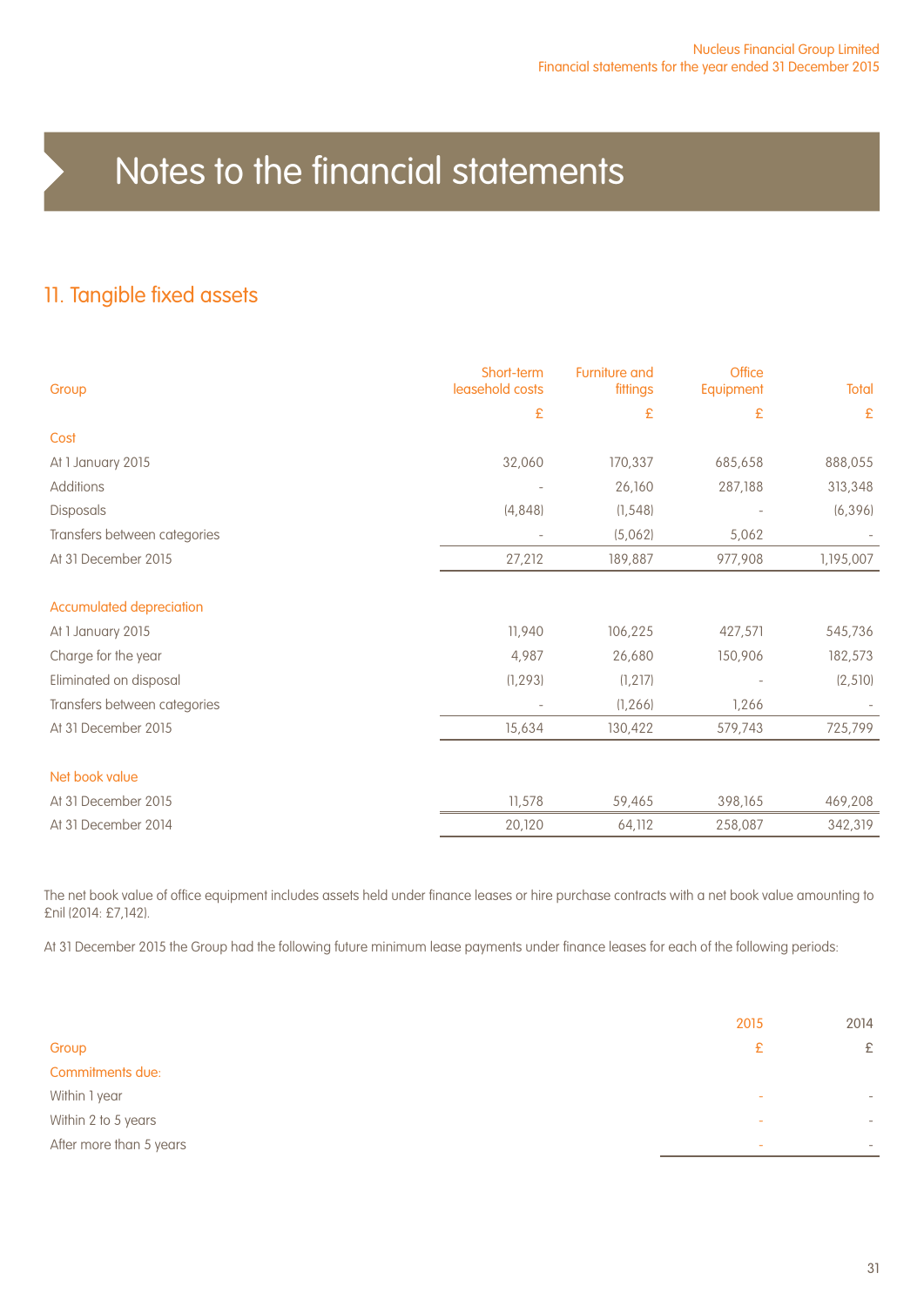### 11. Tangible fixed assets (continued)

| Company                         | Short-term<br>leasehold  |
|---------------------------------|--------------------------|
|                                 | $\pounds$                |
| Cost                            |                          |
| At 1 January 2015               | 32,060                   |
| Additions                       | $\overline{\phantom{a}}$ |
| Disposals                       | (4, 848)                 |
| At 31 December 2015             | 27,212                   |
|                                 |                          |
| <b>Accumulated Depreciation</b> |                          |
| At 1 January 2015               | 11,940                   |
| Charge for the year             | 4,987                    |
| Eliminated on disposal          | (1, 293)                 |
| As 31 December 2015             | 15,634                   |
|                                 |                          |
| Net book value                  |                          |
| At 31 December 2015             | 11,578                   |
|                                 |                          |
| At 31 December 2014             | 20,120                   |
|                                 |                          |

### 12. Fixed asset investments

| Company             | <b>Shares in Group</b><br>undertakings<br>£ |
|---------------------|---------------------------------------------|
| Cost                |                                             |
| At 1 January 2015   | 2,645,002                                   |
| Additions           |                                             |
| At 31 December 2015 | 2,645,002                                   |

Details of the subsidiary undertakings are shown in note 13 below and the trading activities of these subsidiaries are described in the Directors' Report. The Directors believe that the carrying value of the investments is supported by their underlying net assets.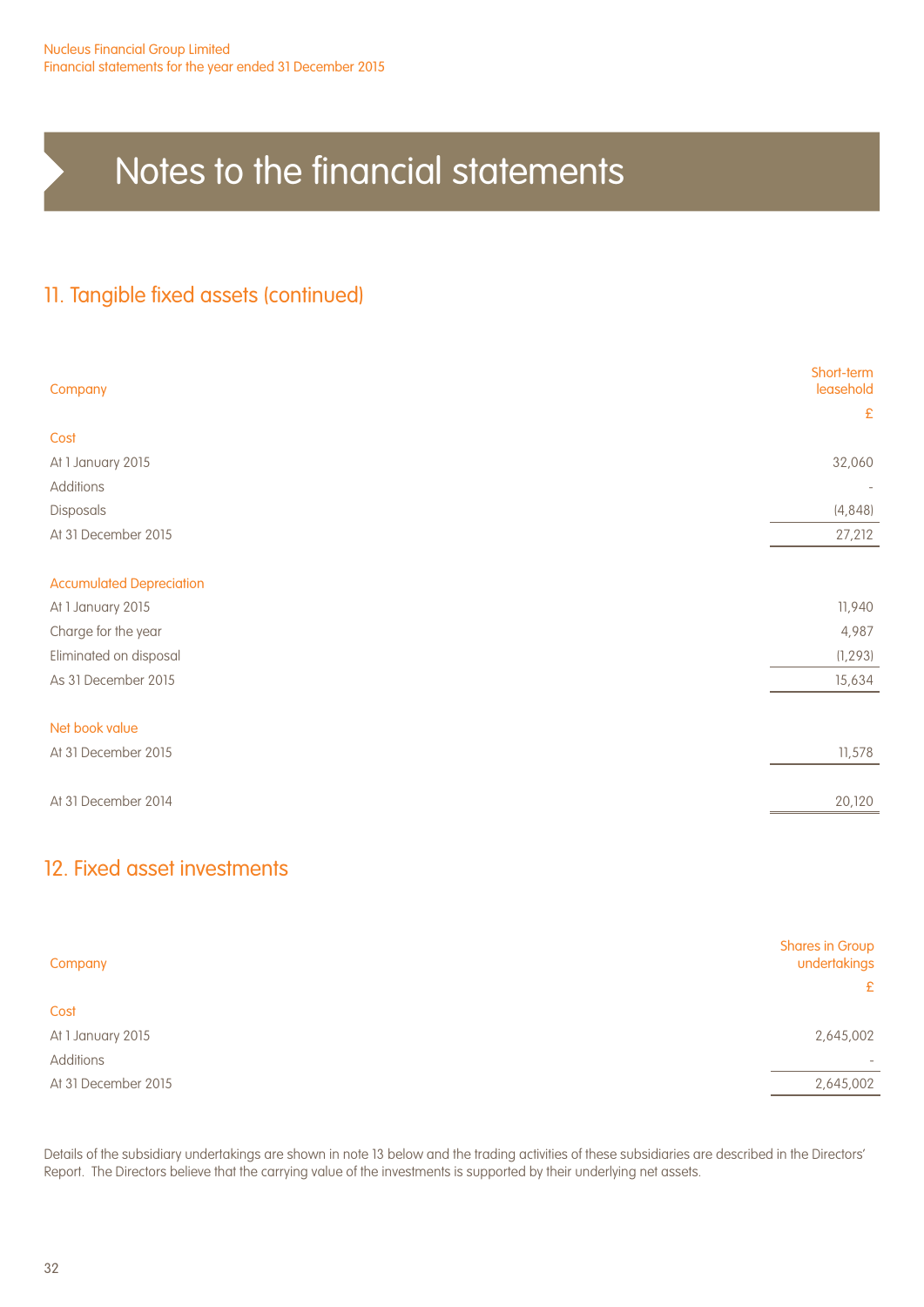### 13. Subsidiary undertakings

The following were subsidiary undertakings of the Company:

#### Company name **Percentage Shareholding** Nature of business **Nature of Shareholding** Nature of business

Nucleus Financial Services Limited 100% ordinary shares Provision of wrap investment administration

services to selected Financial Advisers in the United Kingdom

Nucleus IFA Services Limited 100% ordinary shares Provision of platform technology, sales, marketing and platform development services to Nucleus Financial Services Limited

Nucleus Financial Group and Nucleus Financial Services Limited are incorporated in England and Wales. Nucleus IFA Services Limited is incorporated in Scotland.

Nucleus Financial Services Limited has a 100% shareholding in NFS (Nominees) Ltd and a 100% shareholding in Nucleus Trustee Company Limited. Nucleus Financial Group Limited is the only entity to produce consolidated financial statements.

### 14. Current asset investments

| Group                          | Other<br>investments |
|--------------------------------|----------------------|
|                                | £                    |
| Valuation                      |                      |
| At 1 January 2015              | 117,384              |
| Unrealised loss on investments | (44, 714)            |
| At 31 December 2015            | 72,670               |
|                                |                      |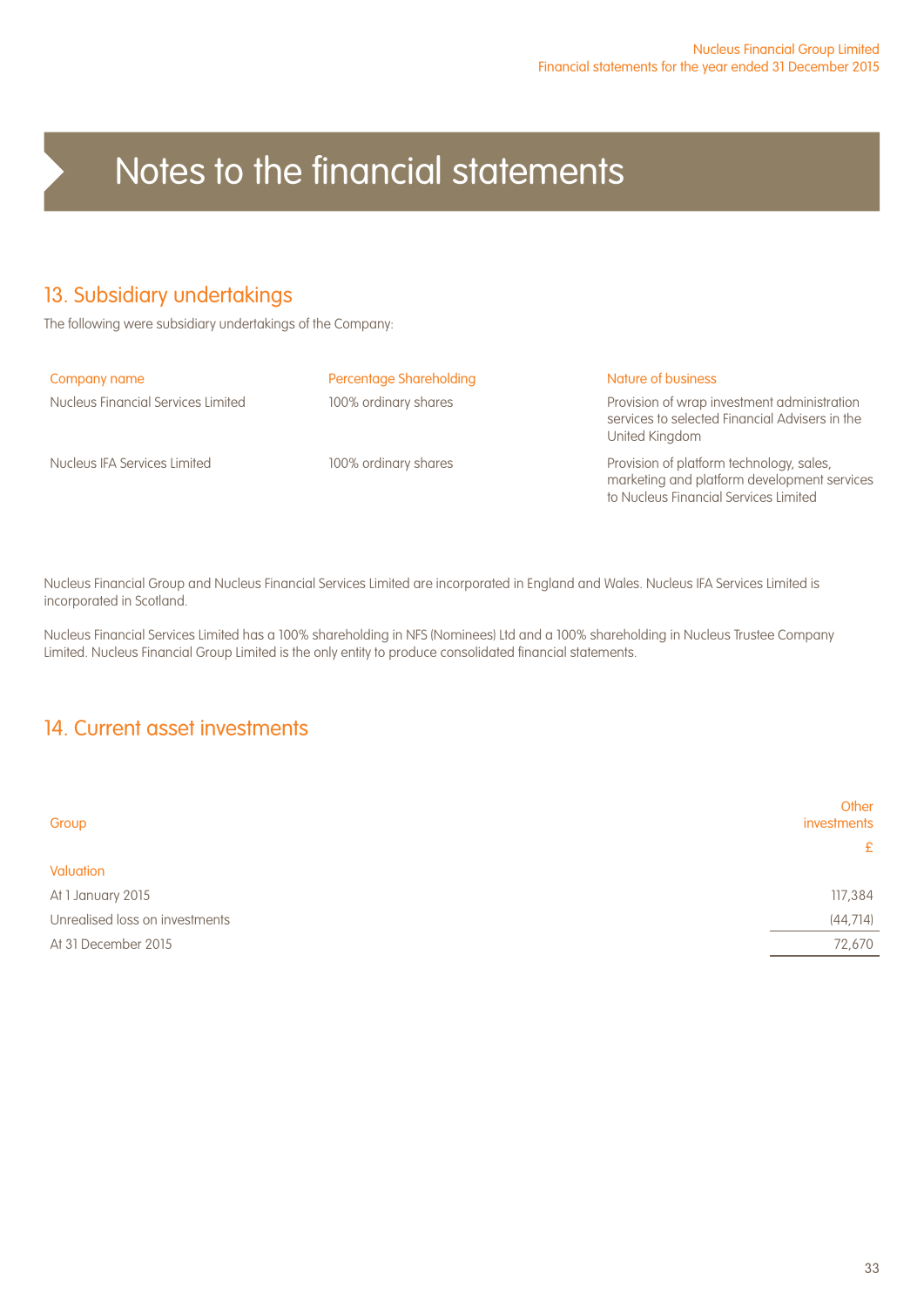### 15. Debtors

#### Amounts falling due within one year:

|                                    | Group      |                          | Company   |         |
|------------------------------------|------------|--------------------------|-----------|---------|
|                                    | 2015       | 2014                     | 2015      | 2014    |
|                                    | £          | £                        | £         | £       |
| Amounts owed by Group undertakings |            | $\overline{\phantom{a}}$ | 669,511   | 285,329 |
| Other debtors                      | 1,343,696  | 1,518,035                | 124,740   | 332,368 |
| Less: bad debt provision           | (164, 576) | (151, 839)               |           |         |
|                                    | 1,179,120  | 1,366,196                | 794,251   | 617,697 |
| Amounts owed by HMRC               | 2,534,803  | 2,116,306                |           |         |
| Prepayments and accrued income     | 3,510,262  | 2,791,246                | 235,510   | 222,085 |
| Deferred tax                       | 21,058     | 358,433                  | 46,094    | 2,907   |
|                                    | 7,245,243  | 6,632,181                | 1,075,855 | 842,689 |

Amounts owed by Group undertakings are unsecured, interest free and have agreed repayment terms.

Included within other debtors is a balance of cash prefunded on the wrap platform as required by our client terms and conditions. This fluctuates due to timing.

#### Bad debt provision for Offshore Bond Withholding Tax reclaim

The RL360 offshore bond wrapper was launched on the Nucleus platform in 2008. This product is registered in the Isle of Man and, as such, clients invested in this product are entitled to receive interest distributions gross of tax from UK funds. However between 2008 and 2013 some distributions were paid by fund managers net of UK income tax. Nucleus has applied the tax incorrectly withheld at source to clients' accounts and is currently liaising with fund managers to process reclaims of this tax. There is a possibility that some fund managers will not process the reclaim of tax and therefore the debtor due has been impaired to the extent that these reclaims have not been refunded or agreed to be refunded as at the date of signing of these financial statements.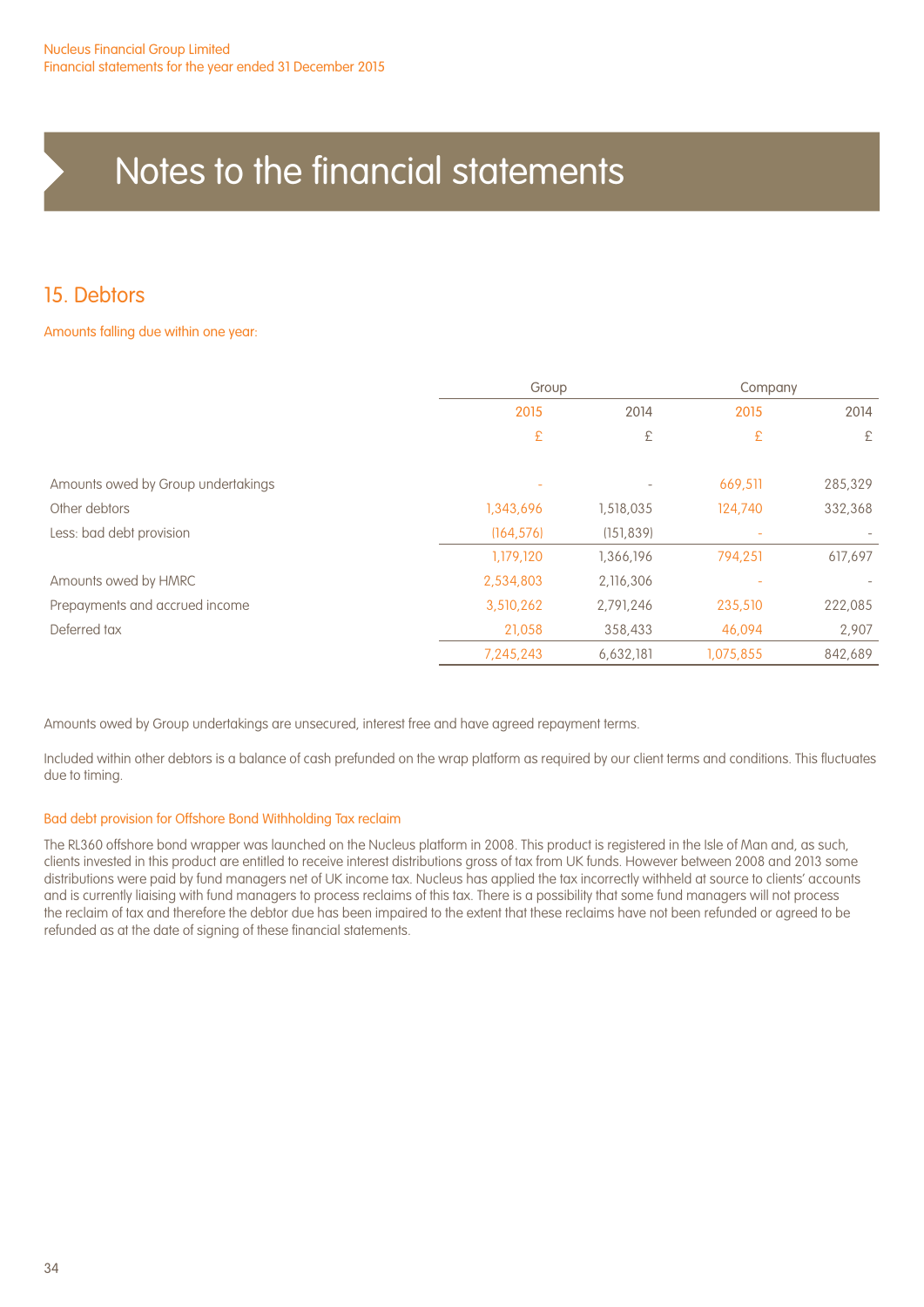### 16. Debtors

#### Amounts falling due after more than one year:

|                                    |                          | Group                    |           | Company   |
|------------------------------------|--------------------------|--------------------------|-----------|-----------|
|                                    | 2015                     | 2014                     | 2015      | 2014      |
|                                    | £                        | £                        | £         | £         |
| Amounts owed by Group undertakings | $\overline{\phantom{a}}$ | $\overline{\phantom{a}}$ | 2,316,046 | 8,616,577 |
| Other debtors                      | 366,852                  | 47,832                   | 366,852   | 47,832    |
|                                    | 366,852                  | 47,832                   | 2,682,898 | 8,664,409 |

Amounts owed by Group undertakings are unsecured and have agreed repayment terms. Interest accrues on the loan at a rate of The Royal Bank of Scotland plc base rate plus 2% per annum.

### 17. Creditors

#### Amounts falling due within one year:

|                              | Group     |           | Company   |           |
|------------------------------|-----------|-----------|-----------|-----------|
|                              | 2015      | 2014      | 2015      | 2014      |
|                              | £         | £         | £         | £         |
| <b>Bank overdrafts</b>       |           | 1,133,939 |           |           |
| Trade creditors              | 3,943,262 | 2,574,900 | 119,984   | 196,058   |
| Amounts owed to HMRC         | 494,704   | 213,682   |           |           |
| Taxation and social security | 238,922   | 162,914   | 238,184   | 162,914   |
| Corporation tax              | 135,448   |           |           |           |
| Other creditors              | 689,963   | 112,769   | 12,894    | 72,729    |
| Accruals                     | 3,343,479 | 2,385,977 | 1,309,242 | 928,336   |
|                              | 8,845,778 | 6,584,181 | 1,680,304 | 1,360,037 |

Included within other creditors is a lease agreement which is unsecured and has agreed repayment terms. There is no interest on the lease agreement.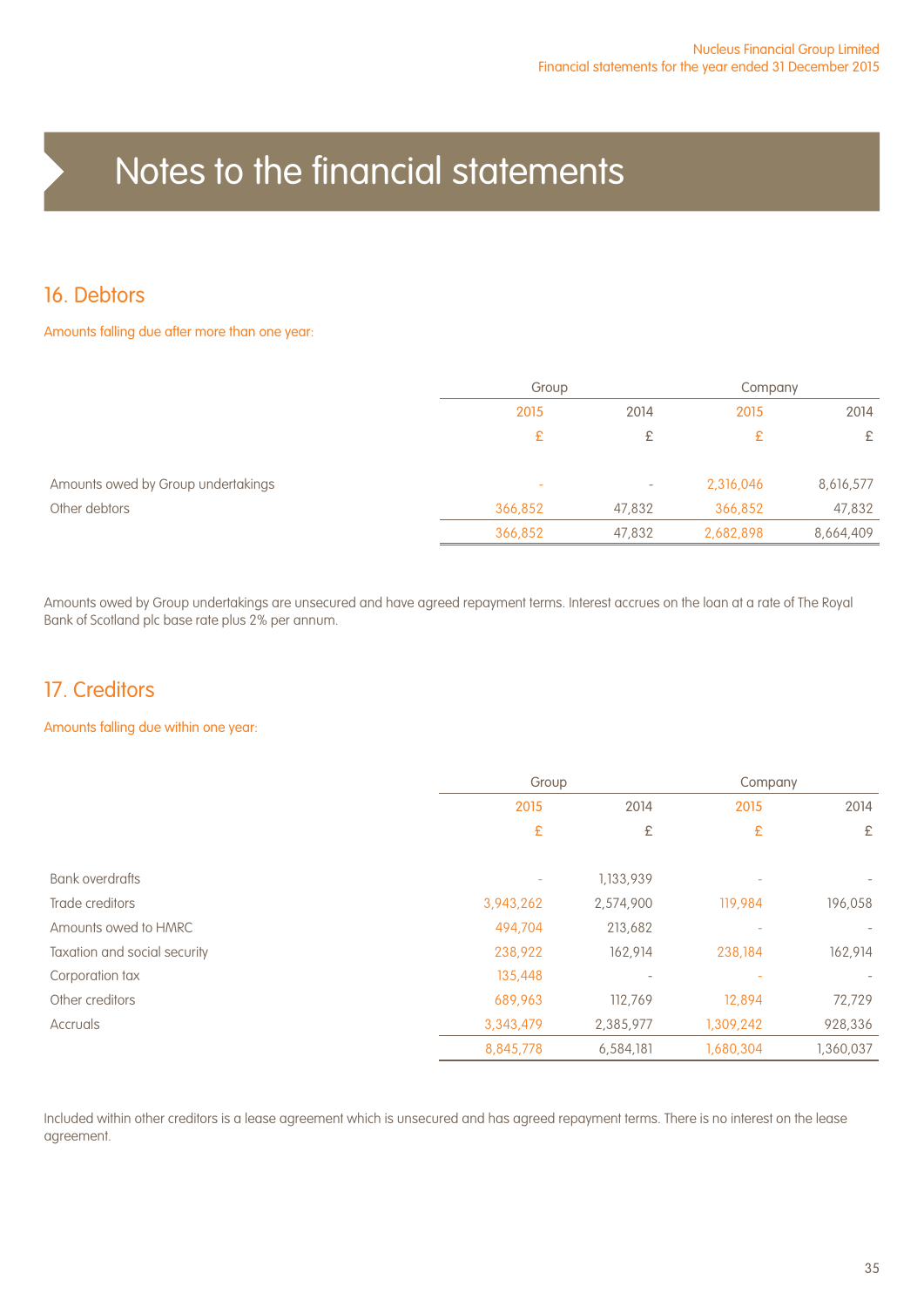### 18. Contingent liabilities

During the current and previous year, Nucleus remediated clients affected by errors following its system migration in June 2014. The net cost to Nucleus of these errors was not material, individually or in aggregate.

At the end of the year, a small number of scenarios requiring remediation remained and Nucleus is in the process of addressing these. Although Nucleus does not expect there to be any net liability to the Group, at this point in time it is not possible to quantify the financial impact to Nucleus or any amounts due from other parties and, as a result, Nucleus has not made any provision in its accounts.

### 19. Called up share capital

|                                                        | 2015   | 2014   |
|--------------------------------------------------------|--------|--------|
| <b>Company and Group</b>                               | £      | £      |
| Allotted and fully paid                                |        |        |
| 1,000,000 (2014: 1,000,000) Ordinary Shares of 1p each | 10,000 | 10,000 |
| 761,028 (2014: 761,028) B Ordinary Shares of 1p each   | 7,610  | 7,610  |
| 202,304 (2014: 202,304) G1 Ordinary Shares of 1p each  | 2,023  | 2,023  |
| 125,187 (2014: 125,187) G2 Ordinary Shares of 1p each  | 1.252  | 1,252  |
| 44,364 (2014: nil) G3 Ordinary Shares of Ip each       | 444    |        |
|                                                        | 21,329 | 20.885 |

In 2015, 44,364 G3 Ordinary Shares were issued at 5p each. The Company received consideration totalling £2,219 in respect of these shares.

Of the G1, G2 and G3 Ordinary Shares 116,100 (2014: 116,100) are held by Directors of the Company.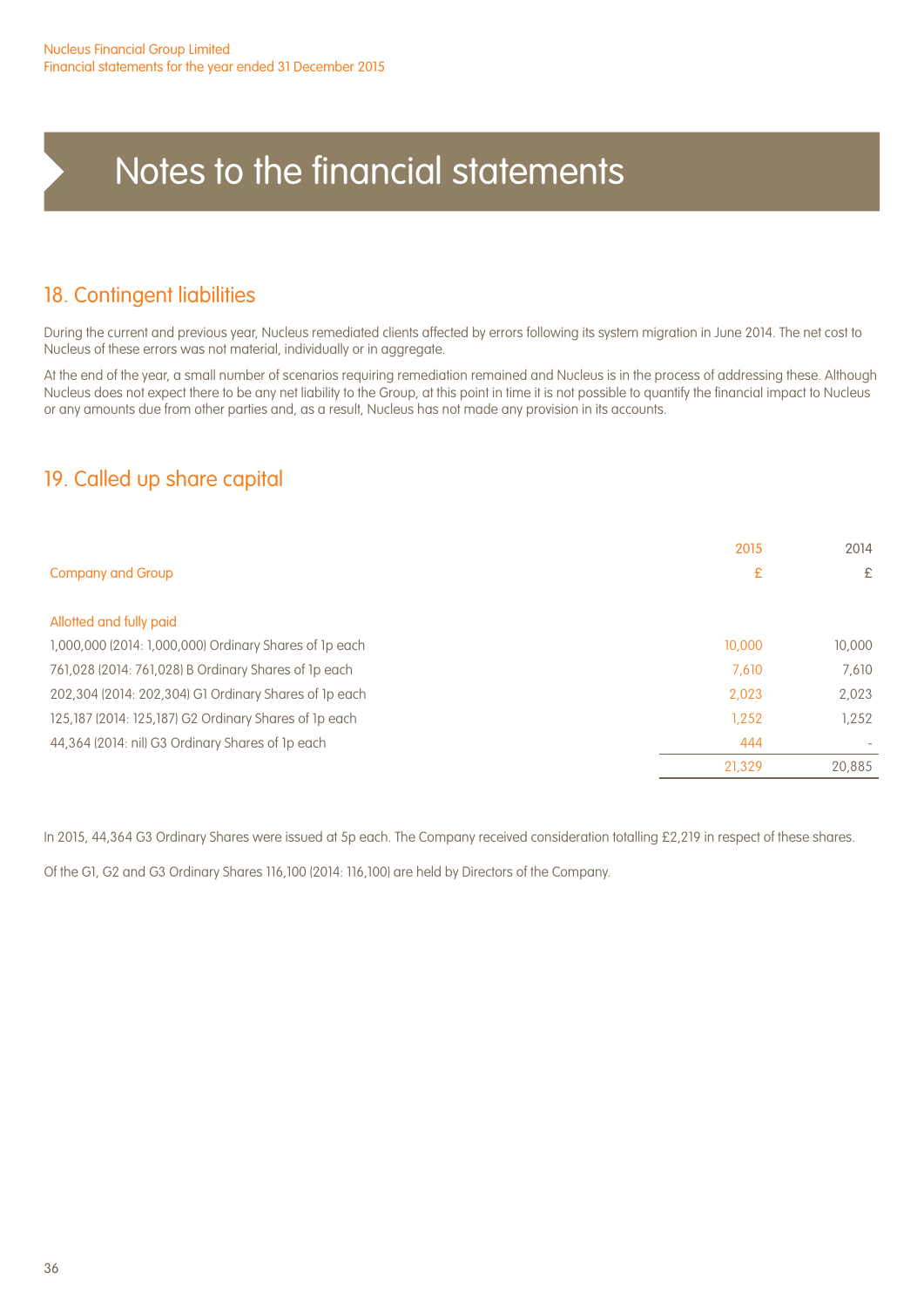### 20. Reserves

Called up share capital – Represents the nominal value of shares that have been issued.

Share premium account – Includes any premiums received on issue of share capital. Any transaction costs associated with the issuing of shares are deducted from share premium.

Share based payment reserve – The fair value of services received in exchange for the grant of options and growth shares is recognised over their vesting period.

Profit and loss account – Includes all current and prior year retained profits and losses.

Fair value reserve – Represents the gains and losses on investments held on the platform for operational purposes.

### 21. Operating lease commitments

At 31 December 2015 the Group and Company had the following future minimum lease payments under non-cancellable operating leases for each of the following periods:

#### Land and buildings

|                          | 2015                     | 2014    |
|--------------------------|--------------------------|---------|
| <b>Group and Company</b> | £                        | £       |
| Commitments due:         |                          |         |
| Within 1 year            | 157,661                  | 206,259 |
| Within 2 to 5 years      | 690,826                  | 795,823 |
| After more than 5 years  | $\overline{\phantom{a}}$ | 52,664  |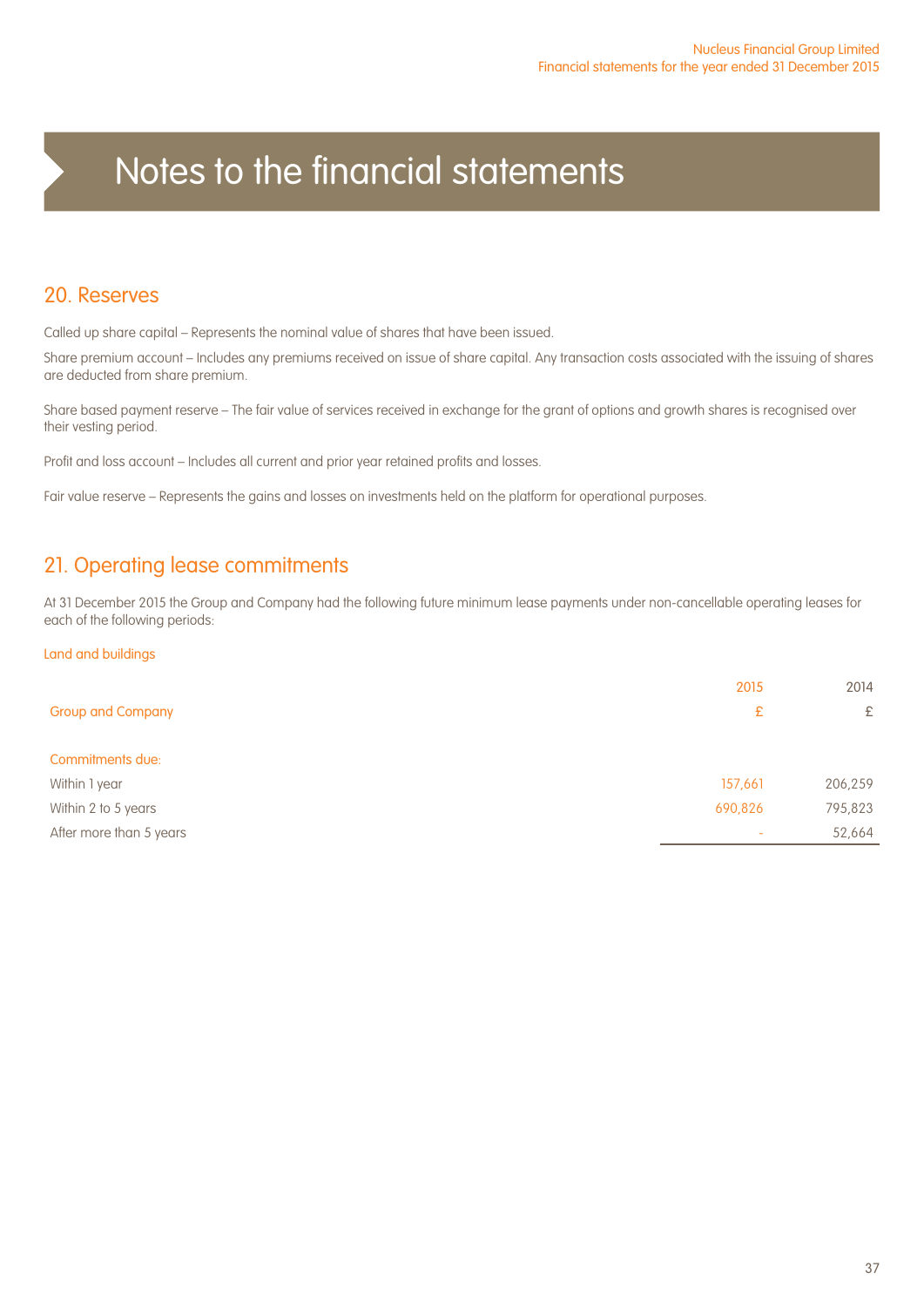### 22. Related party transactions

#### Entities with control, joint control or significant influence over the entity

Nucleus IFA Company Limited ("NIFAC") has a significant interest in the shareholding of Nucleus Financial Group Limited. Transactions with NIFAC during the year and at year end were as follows:

|                                                                                              | 2015    | 2014    |
|----------------------------------------------------------------------------------------------|---------|---------|
|                                                                                              |         |         |
|                                                                                              | £       | £       |
| Additional loans provided by Nucleus Financial Group Limited                                 | 37.132  | 92.576  |
|                                                                                              |         |         |
| Subordinated loan facility cap                                                               | 425,000 | 390,000 |
| Interest charged at 2.5% (2014: 2.5%)                                                        | 2.065   | 2.014   |
| Interest charged at 3.0% (2014: 3.0%)                                                        | 6.380   | 4.289   |
| Amounts owed to Nucleus Financial Group Limited                                              | 319,020 | 281.889 |
| Board fees paid by Nucleus Financial Group Limited on behalf of NIFAC                        | 6,155   | 6.772   |
| Board fees due to be paid by Nucleus Financial Group Limited on behalf of NIFAC              | 927     | 3.150   |
| Board fees due to be paid by Nucleus Financial Group to Sanlam UK Limited on behalf of NIFAC | 7.308   | 3.600   |

Sanlam UK Limited also has a significant interest in the shareholding of Nucleus Financial Group Limited. Transactions with Sanlam UK Limited during the year and at year end were as follows:

|                                                                                                      | 2015    | 2014    |
|------------------------------------------------------------------------------------------------------|---------|---------|
|                                                                                                      | £       | £       |
| Amounts owed by/(to) Nucleus Financial Group Limited in respect of Board fees                        | 3.649   | (5.112) |
| Amounts owed by Nucleus Financial Services Limited in respect of fees for the Onshore Bond           | 39.883  | 13,430  |
| Amounts charged to Nucleus Financial Services Limited in respect of the Onshore Bond                 | 215,285 | 130.189 |
| Amounts owed by Nucleus Financial Services Limited in respect of tax collected from the Onshore Bond | 93.164  | 19.223  |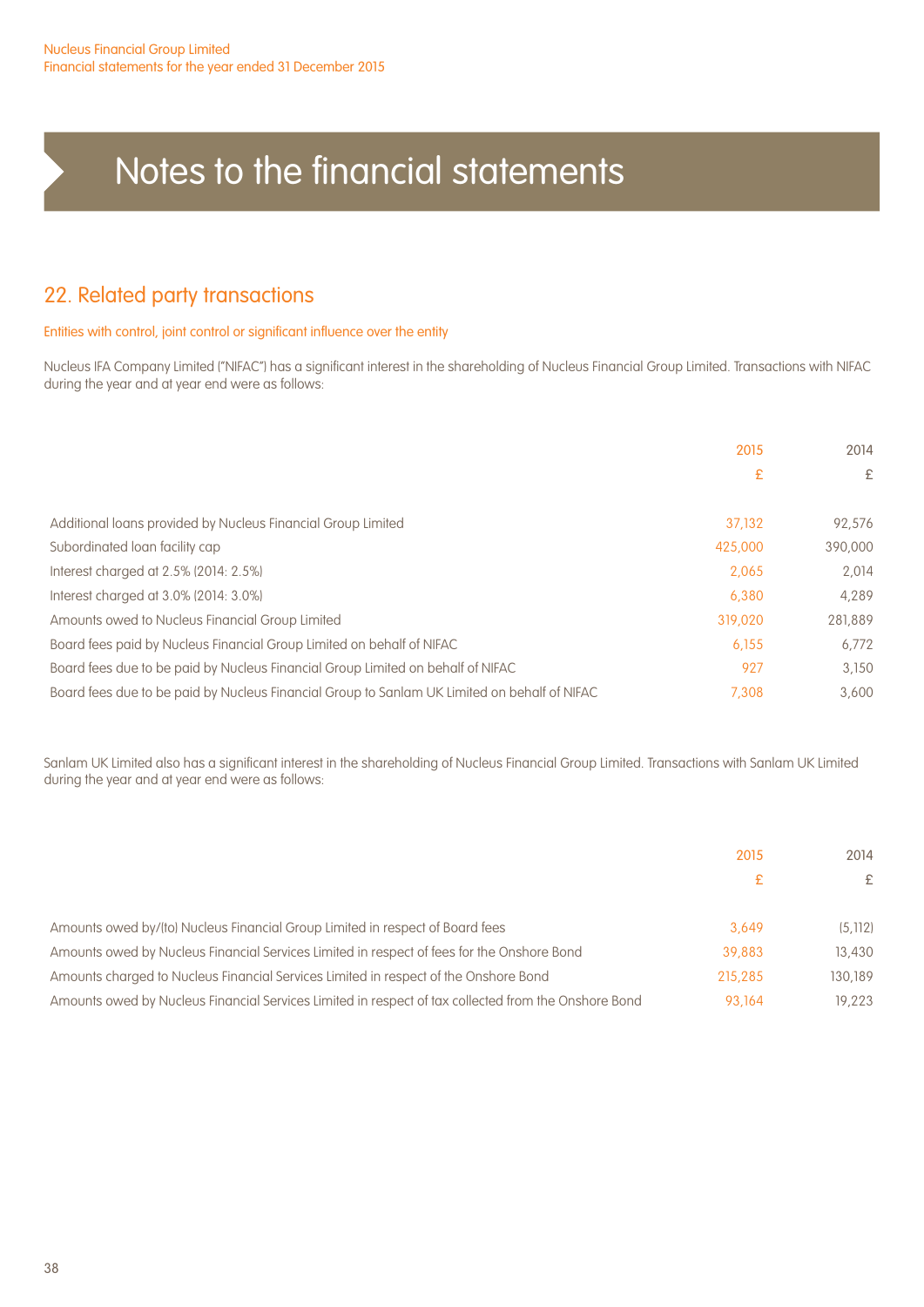### 22. Related party transactions (continued)

#### Entities over which the entity has control, joint control or significant influence

Nucleus Financial Group Limited is exempt from disclosing transactions with entities that are part of the Group, in accordance with the requirements of Financial Reporting Standard 102 section 33.1A

### 23. Controlling party

The Company's significant shareholders are Sanlam UK Limited, a company registered in England and Wales, and Nucleus IFA Company Limited, a company registered in Scotland.

### 24. Share-based payments

#### Employee Share Ownership Trust

An Employee Share Ownership Trust (ESOT) was established on 2 December 2010. At inception the ESOT purchased 23,500 Ordinary shares from former employees and consultants that had become "bad leavers" under the terms of the Company's shareholder agreement. The Company gifted £235 to facilitate this initial purchase. Thereafter, the ESOT has disposed of 3,475 shares to employees exercising options under the 2008 Share Option Scheme. The Company has agreed to provide a loan facility to the ESOT to enable the ESOT to meet its external expenses. As at the balance sheet date £47,990 (2014: £42,065) was due to the Company from the ESOT and this is included in external debtors on the Company and Group balance sheets. The Company has not consolidated the results of the ESOT on the grounds of materiality.

#### Share options

Certain Directors and senior management hold options that entitle them to purchase 11,500 Ordinary Shares provided they remain in full-time employment and subject to satisfactory performance appraisals when the options are due to vest. The options vest in tranches between 31 December 2012 and 28 February 2015 and have a last expiry date of 28 February 2017.

Details of the share options are as follows:

|                                       | Date granted | Exercise price £ | Exercisable from | Exercisable to | <b>Equity based</b><br>share options<br>outstanding<br>31/12/2015 | <b>Equity based</b><br>share options<br>outstanding<br>31/12/2014 |
|---------------------------------------|--------------|------------------|------------------|----------------|-------------------------------------------------------------------|-------------------------------------------------------------------|
| Directors' Scheme                     |              |                  |                  |                |                                                                   |                                                                   |
|                                       | 27/07/2010   | 13.20            | 28/02/2013       | 28/02/2017     | 2,400                                                             | 2,400                                                             |
|                                       | 27/07/2010   | 13.20            | 28/02/2014       | 28/02/2017     | 800                                                               | 800                                                               |
|                                       | 27/07/2010   | 13.20            | 28/02/2015       | 28/02/2017     | 800                                                               | 800                                                               |
|                                       |              |                  |                  |                | 4,000                                                             | 4,000                                                             |
| Senior<br>Management<br><b>Scheme</b> |              |                  |                  |                |                                                                   |                                                                   |
|                                       | 25/01/2010   | 13.20            | 31/12/2012       | 31/12/2016     | 3,000                                                             | 3,000                                                             |
|                                       | 25/01/2010   | 13.20            | 31/12/2013       | 31/12/2016     | 2,250                                                             | 2,250                                                             |
|                                       | 25/01/2010   | 13.20            | 31/12/2014       | 31/12/2016     | 2,250                                                             | 2,250                                                             |
|                                       |              |                  |                  |                | 7.500                                                             | 7.500                                                             |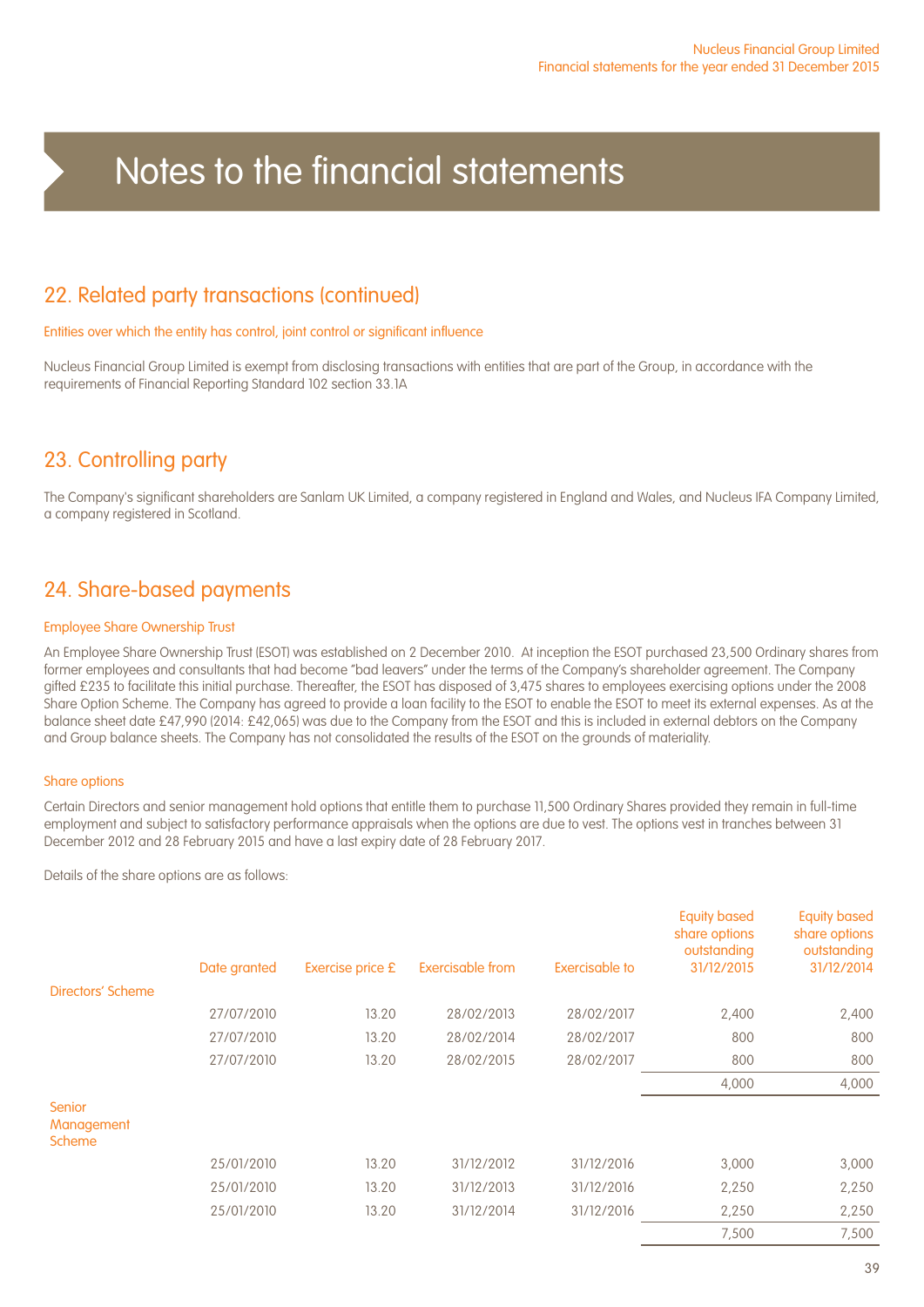### 24. Share-based payments (continued)

The share options granted were valued at date of grant using the Black-Scholes model. The significant assumptions used are shown in the table below:

| <b>Grant date</b>                                        | 27/07/2010 | 25/01/2010 |
|----------------------------------------------------------|------------|------------|
| Price of the underlying Ordinary share                   | £13.20     | £13.20     |
| Effective strike price of the option                     | £13.20     | £13.20     |
| Expected volatility of the share price                   | 50%        | 50%        |
| Risk-free rate interest rate over the life of the option | 1.72%      | 2.35%      |
| Dividend yield                                           | Nil        | Nil        |
| Fair value per option at grant date                      | £1.37      | £1.41      |

The volatility measured is based on historical volatility of similar listed entities over 2008, 2009 and 2010.

During the year £39 was charged (2014: £7,413 credit) to the profit and loss account in respect of this scheme.

#### Growth shares

G1, G2 and G3 Ordinary Shares are granted to Directors and employees. Details of the rights and the conditions attached to these shares are included in note 2.16(b) Share-based payments.

Details of the G Ordinary Shares are as follows:

|                            | Date granted | Par value £ | Realisable | <b>G</b> Ordinary<br>Shares in issue<br>31/12/2015 | <b>G</b> Ordinary<br>Shares in issue<br>31/12/2014 |
|----------------------------|--------------|-------------|------------|----------------------------------------------------|----------------------------------------------------|
| Growth share scheme        |              |             |            |                                                    |                                                    |
| GI Shares                  | 15/10/2012   | 0.05        | 31/12/2017 | 45,000                                             | 45,000                                             |
| GI Shares                  | 19/09/2013   | 0.05        | 31/12/2017 | 157,304                                            | 157,304                                            |
|                            |              |             |            |                                                    |                                                    |
| G <sub>2</sub> Shares      | 19/07/2013   | 0.05        | 31/12/2017 | 124,600                                            | 124,600                                            |
| G <sub>2</sub> Shares      | 14/03/2014   | 0.05        | 31/12/2017 | 587                                                | 587                                                |
|                            |              |             |            |                                                    |                                                    |
| G <sub>3</sub> shares      | 06/10/2015   | 0.05        | 31/12/2019 | 44,364                                             |                                                    |
|                            |              |             |            |                                                    |                                                    |
| <b>Total Growth Shares</b> |              |             |            | 371,855                                            | 327,491                                            |
|                            |              |             |            |                                                    |                                                    |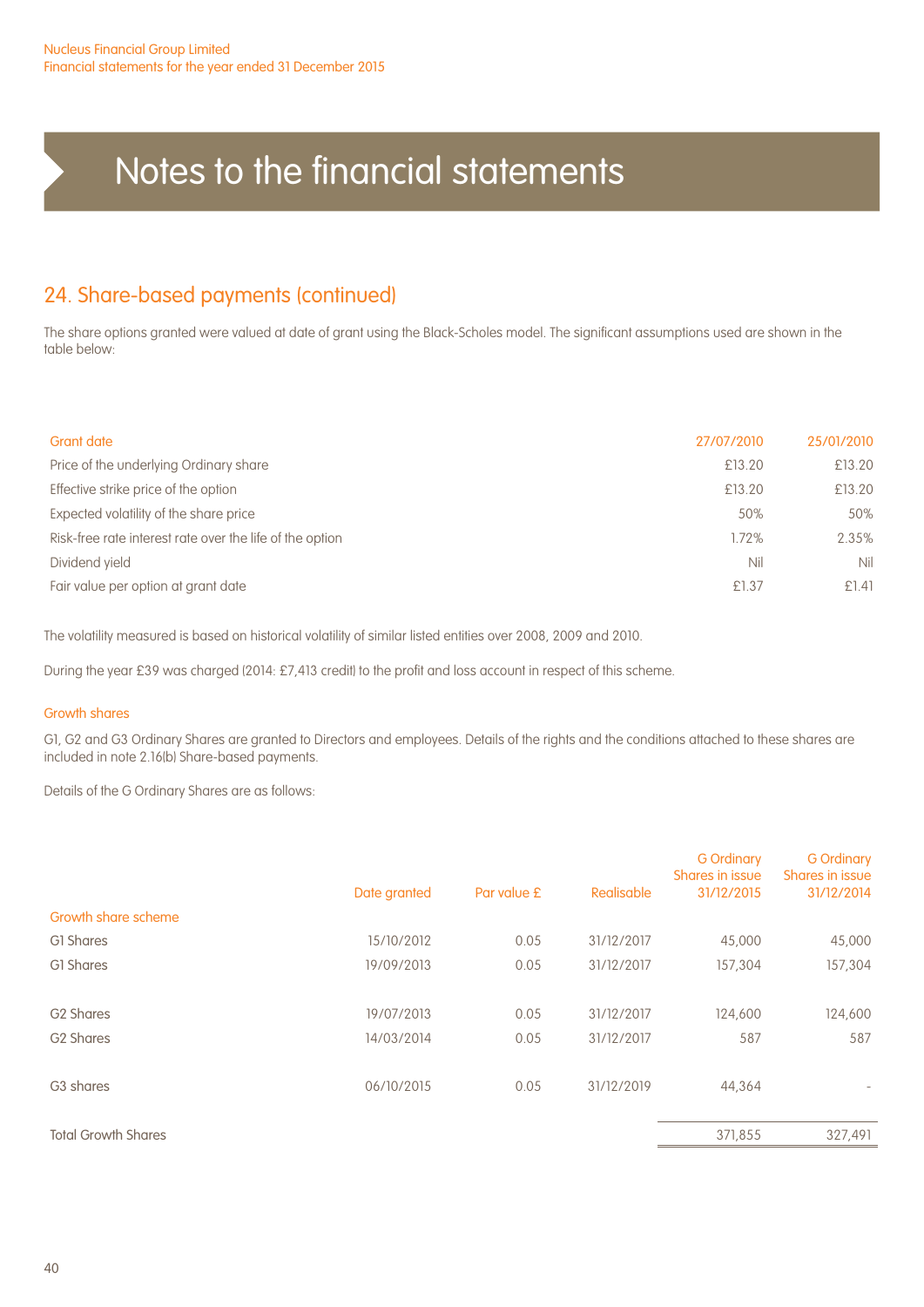### 24. Share-based payments (continued)

The G1, G2 and G3 Ordinary Shares granted were valued as at the date of grant or entitlement using the Black-Scholes model. The significant assumptions used are shown in the table below:

| Grant date                                                            | <b>G1 Shares</b><br>15/10/2012 | <b>GI Shares</b><br>19/09/2013 | <b>G2 Shares</b><br>19/07/2013 | <b>G2 Shares</b><br>14/03/2014 | <b>G3 Shares</b><br>06/10/2015 |
|-----------------------------------------------------------------------|--------------------------------|--------------------------------|--------------------------------|--------------------------------|--------------------------------|
| Price of the underlying Ordinary share                                | £28.22                         | £28.43                         | £28.43                         | £28.43                         | £34.41                         |
| Effective strike price of the G Ordinary Share                        | £24.10                         | £24.10                         | £31.24                         | £31.24                         | £34.41                         |
| Expected volatility of the share price                                | 40%                            | 40%                            | 40%                            | 25%                            | 25%                            |
| Risk-free rate interest rate over the life of the<br>G Ordinary Share | 0.79%                          | 1.47%                          | 1.08%                          | 1.36%                          | 1.05%                          |
| Dividend yield                                                        | Nil                            | Nil                            | Nil                            | Nil                            | Nil                            |
| Fair value per G Ordinary Share at grant date                         | £11.82                         | £11.44                         | £8.91                          | £4.95                          | £7.61                          |

The volatility measured is based on historical volatility of similar listed entities between 2008 and 2015.

During the year £540,787 (2014: £503,944) was charged to the profit and loss account in respect of these shares.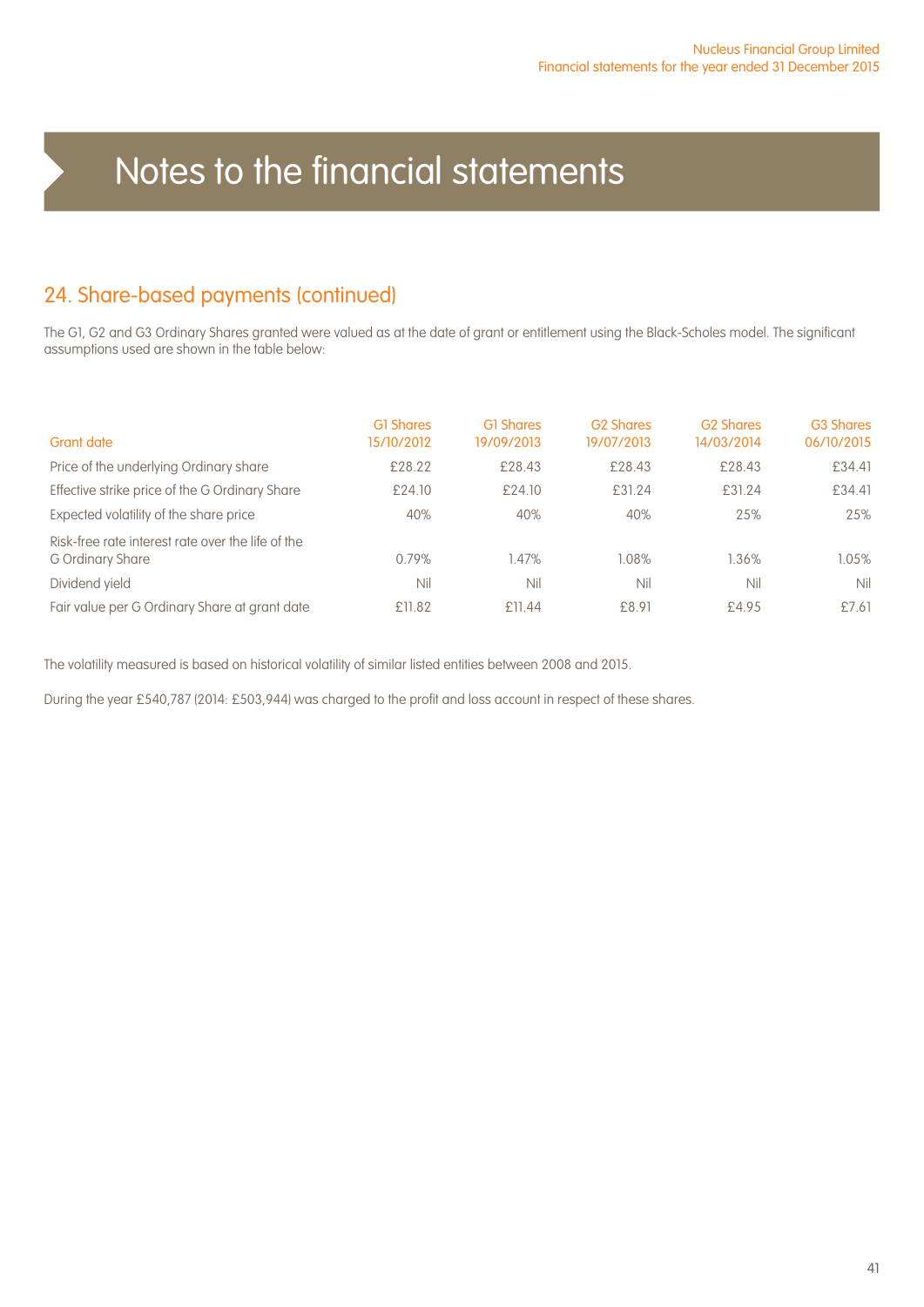### 25. Transition to FRS 102

This is the first year that the Company and Group has presented its results under FRS 102. The last financial statements prepared under UK GAAP were for the year ended 31 December 2014. The date of transition to FRS 102 was 1 January 2014. Set out below are the changes in accounting policies which reconcile profit for the financial year ended 31 December 2014 and the total equity as at 1 January 2014 and 31 December 2014 between UK GAAP as previously reported and FRS 102.

#### Reconciliation of consolidated profit for the financial year

| <b>Note</b>                                                  |     |           | Year ended<br>31 December<br>2014<br>£ |
|--------------------------------------------------------------|-----|-----------|----------------------------------------|
| UK GAAP (as previously stated)                               |     |           | 2,478,200                              |
| Adjustment to depreciation                                   | (a) | 5,021     |                                        |
| Operating lease incentives                                   | (b) | (14, 533) |                                        |
| Total adjustment to profit before tax for the financial year |     |           | (9, 512)                               |
| Deferred tax impact of adjustments:                          |     |           |                                        |
| Operating lease incentives                                   | (d) |           | 2,907                                  |
|                                                              |     |           |                                        |
| Profit after tax per FRS 102                                 |     |           | 2,471,595                              |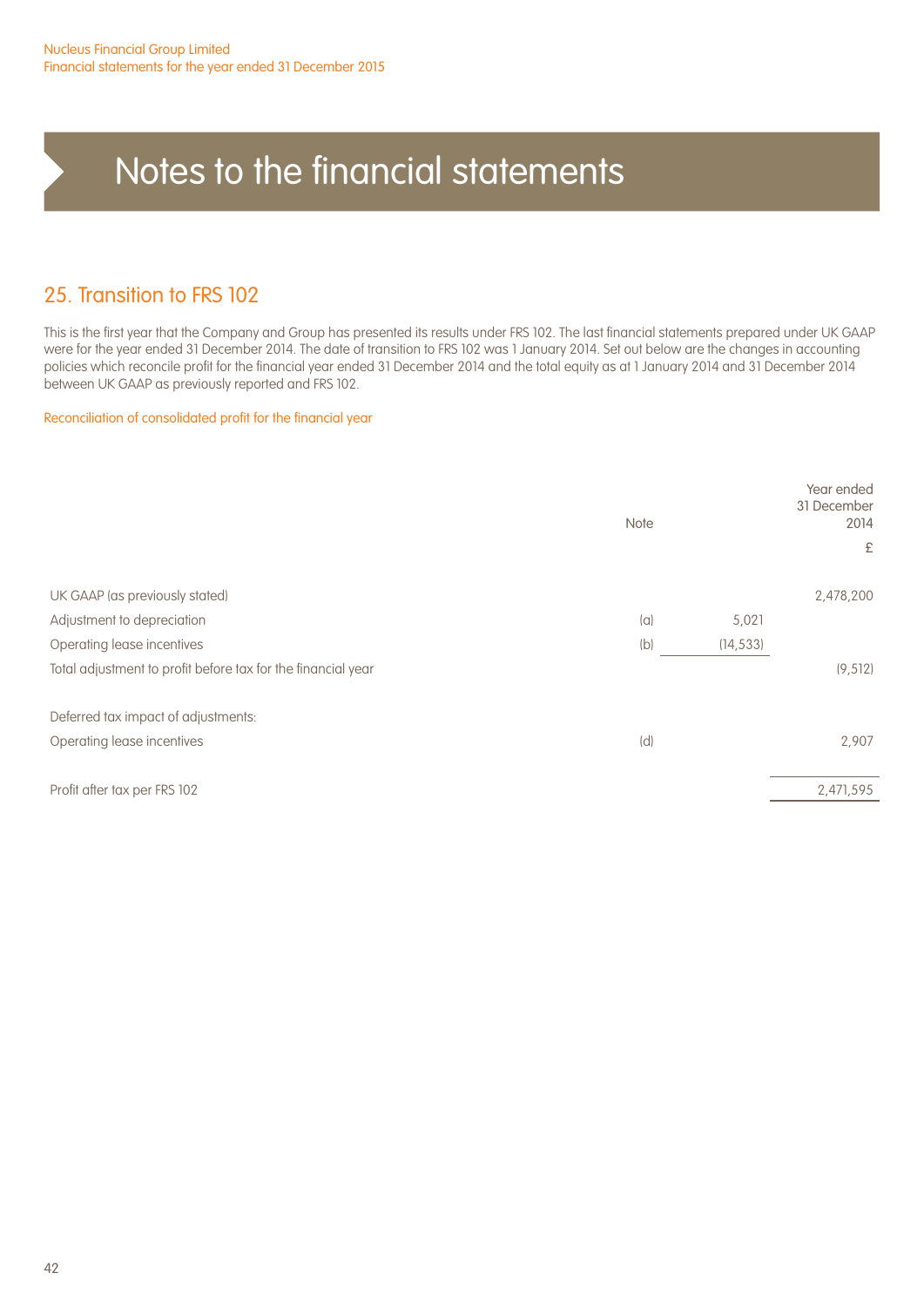### 25. Transition to FRS 102 (continued)

#### Reconciliation of consolidated equity

|                                             | <b>Note</b> | At 1 January<br>2014     | At 31 December<br>2014 |
|---------------------------------------------|-------------|--------------------------|------------------------|
|                                             |             | £                        | £                      |
| Capital and reserves (as previously stated) |             | 4,319,829                | 7,382,218              |
| Adjustment to depreciation                  | (a)         |                          | 5,021                  |
| Operating lease incentives                  | (b)         | $\overline{\phantom{a}}$ | (14, 534)              |
| Legal fees removed from fixed assets        | (c)         | (7,675)                  | (7,675)                |
| Deferred tax impact of adjustments:         |             |                          |                        |
| Operating lease incentives                  | (d)         |                          | 2,907                  |
| Capital and reserves (as restated)          |             | 4,312,154                | 7,367,937              |

(a) As a result of the adjustment made in (c) below, it was required to remove depreciation charged to the profit and loss account in 2014 in respect of the capitalised legal fees.

(b) Under previous UK GAAP, operating lease incentives, including rent free periods, were spread over the shorter of the lease period or the period to when the rental was set to a fair market rent. FRS 102 requires that such incentives are spread over the lease period. The Company has taken advantage of the exemption for existing leases at the transition date to continue to recognise these lease incentives on the same basis as previous UK GAAP. Accordingly, the FRS 102 accounting policy has been applied to new operating leases entered into since 1 January 2014 and the operating lease charge has increased by £14,534 for the year to 31 December 2014 with a corresponding increase in the accrued lease liability at 31 December 2014.

(c) In 2010, £24,983 of legal fees were capitalised and up until 31 December 2013, a total of £17,308 was depreciated in respect of these assets. It is not permissible to capitalise such expenditure under FRS 102, therefore the total fees of £24,983 should be reflected in the profit and loss reserve at the date of transition. As £17,308 had already been debited to the profit and loss account, an additional £7,675 was required to be debited to reserves as at the transition date.

(d) A deferred tax asset of £2,907 has been recognised to treat the transitional operating lease incentive debit as tax deductible.

(e) The Group's cash flow statement reflects the presentation requirements of FRS 102 which is different to that prepared under FRS 1. In addition, the cash flow statement reconciles to cash and cash equivalents whereas under previous UK GAAP the cash flow statement reconciled to cash.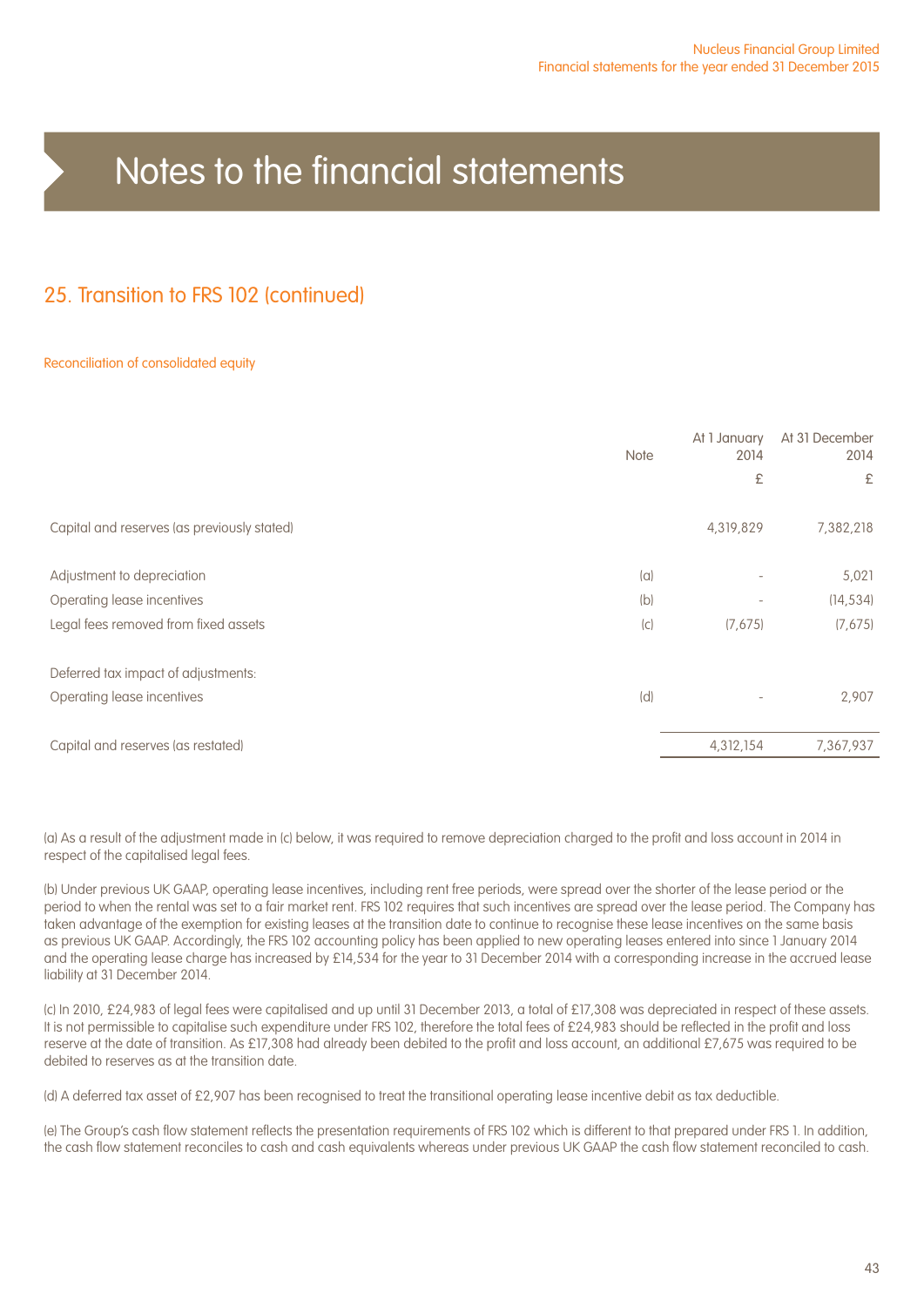### 25. Transition to FRS 102 (continued)

#### Reconciliation of Company equity

|                                             | <b>Note</b> | At 1 January<br>2014 | At 31 December<br>2014 |
|---------------------------------------------|-------------|----------------------|------------------------|
|                                             |             | £                    | £                      |
| Capital and reserves (as previously stated) |             | 15,460,790           | 14,719,851             |
| Adjustment to depreciation                  | (a)         | ٠                    | 5,021                  |
| Operating lease incentives                  | (b)         |                      | (14, 534)              |
| Legal fees removed from fixed assets        | (c)         | (7,675)              | (7,675)                |
| Deferred tax impact of adjustments:         |             |                      |                        |
| Operating lease incentives                  | (d)         |                      | 2,907                  |
| Capital and reserves (as restated)          |             | 15,453,115           | 14,705,570             |

(a) As a result of the adjustment made in (c) below, it was required to remove depreciation charged to the profit and loss account in 2014 in respect of the capitalised legal fees.

(b) Under previous UK GAAP, operating lease incentives, including rent free periods, were spread over the shorter of the lease period or the period to when the rental was set to a fair market rent. FRS 102 requires that such incentives are spread over the lease period. The Group has taken advantage of the exemption for existing leases at the transition date to continue to recognise these lease incentives on the same basis as previous UK GAAP. Accordingly, the FRS 102 accounting policy has been applied to new operating leases entered into since 1 January 2014 and the operating lease charge has increased by £14,534 for the year to 31 December 2014 with a corresponding increase in the accrued lease liability at 31 December 2014.

(c) In 2010, £24,983 of legal fees were capitalised and up until 31 December 2013, a total of £17,308 was depreciated in respect of these assets. It is not permissible to capitalise such expenditure under FRS 102, therefore the total fees of £24,983 should be reflected in the profit and loss reserve at the date of transition. As £17,308 had already been debited to the profit and loss account, an additional £7,675 was required to be debited to reserves as at the transition date.

(d) A deferred tax asset of £2,907 has been recognised to treat the transitional operating lease incentive debit as tax deductible.

### 26. Events after the reporting period

On 10 March 2016, the Group agreed an overdraft facility of £5,000,000 with The Royal Bank of Scotland plc for working capital purposes in support of the Group's discretionary commitment to prefund tax relief on eligible pension contributions. Interest is charged on this facility at 3% plus base rate up to an overdrawn amount of £5,000,000 and 5% plus base rate on any amount over £5,000,000. The overdraft is secured by a fixed and floating charge over all the Group's assets.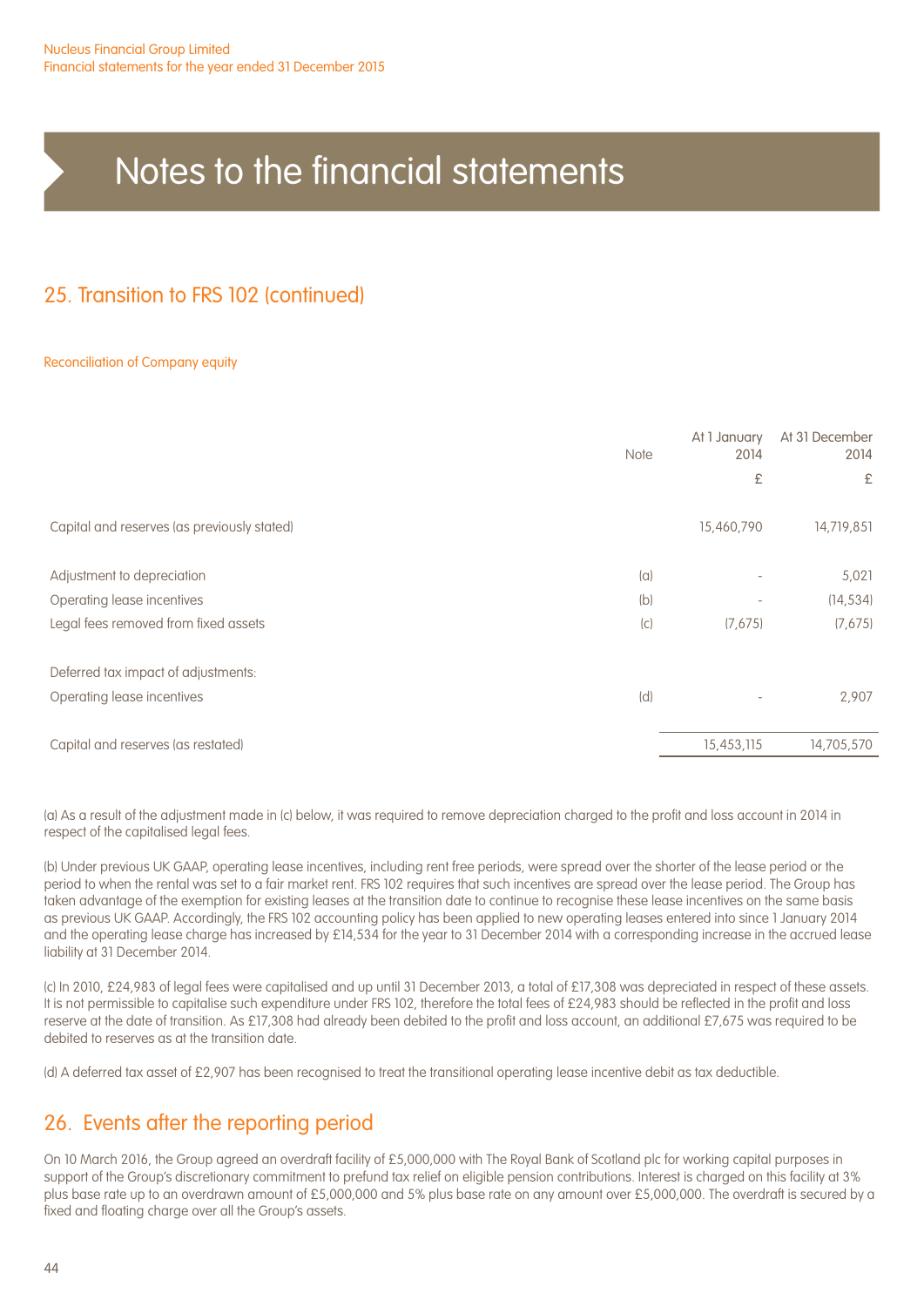# **Notes**

 $\blacktriangleright$ 

| $\overline{\phantom{a}}$ |
|--------------------------|
|                          |
|                          |
| $\overline{\phantom{a}}$ |
|                          |
| $\overline{\phantom{0}}$ |
|                          |
|                          |
|                          |
|                          |
|                          |
|                          |
|                          |
|                          |
|                          |
|                          |
|                          |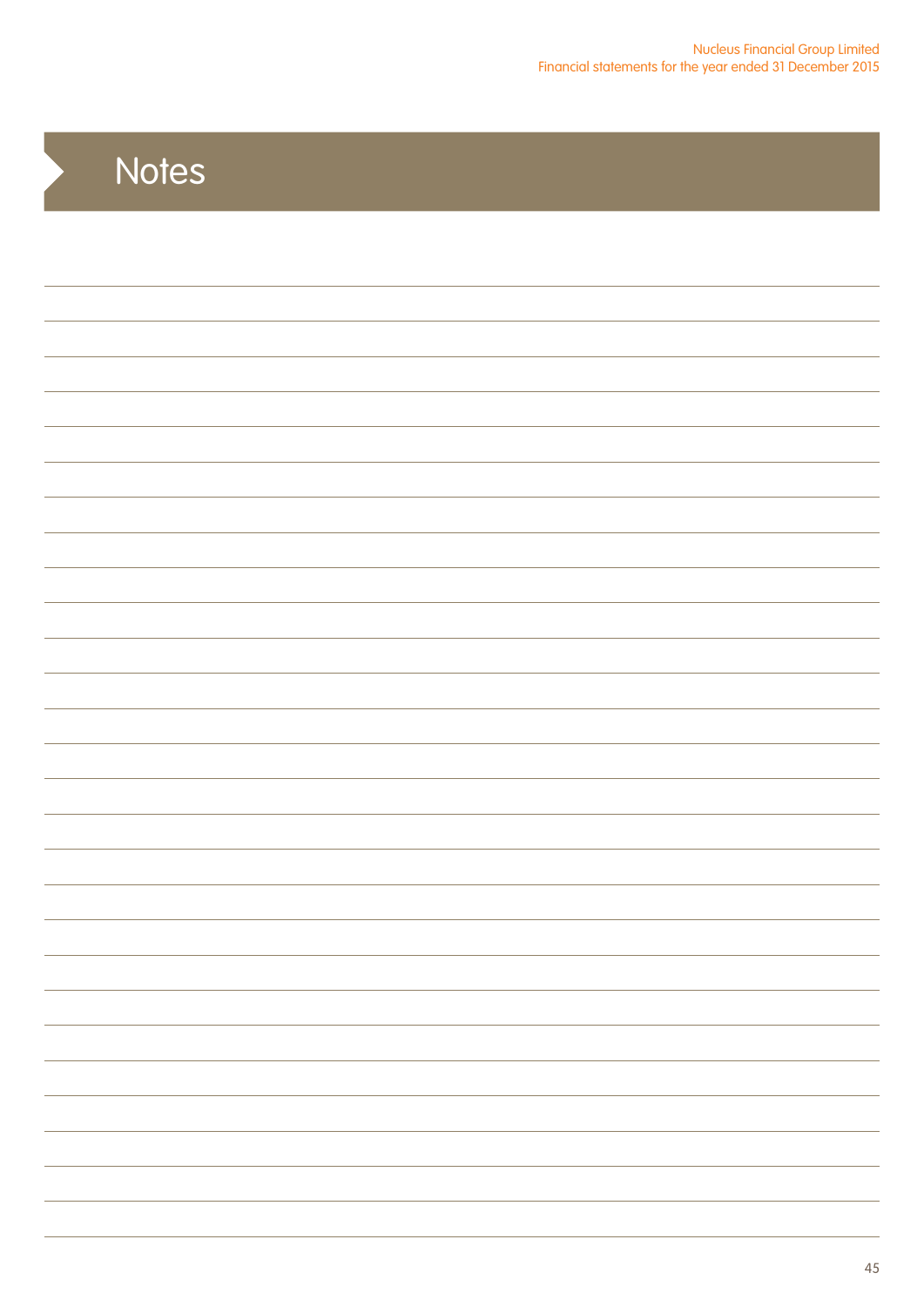Nucleus Financial Group Limited Financial statements for the year ended 31 December 2015

# **Notes**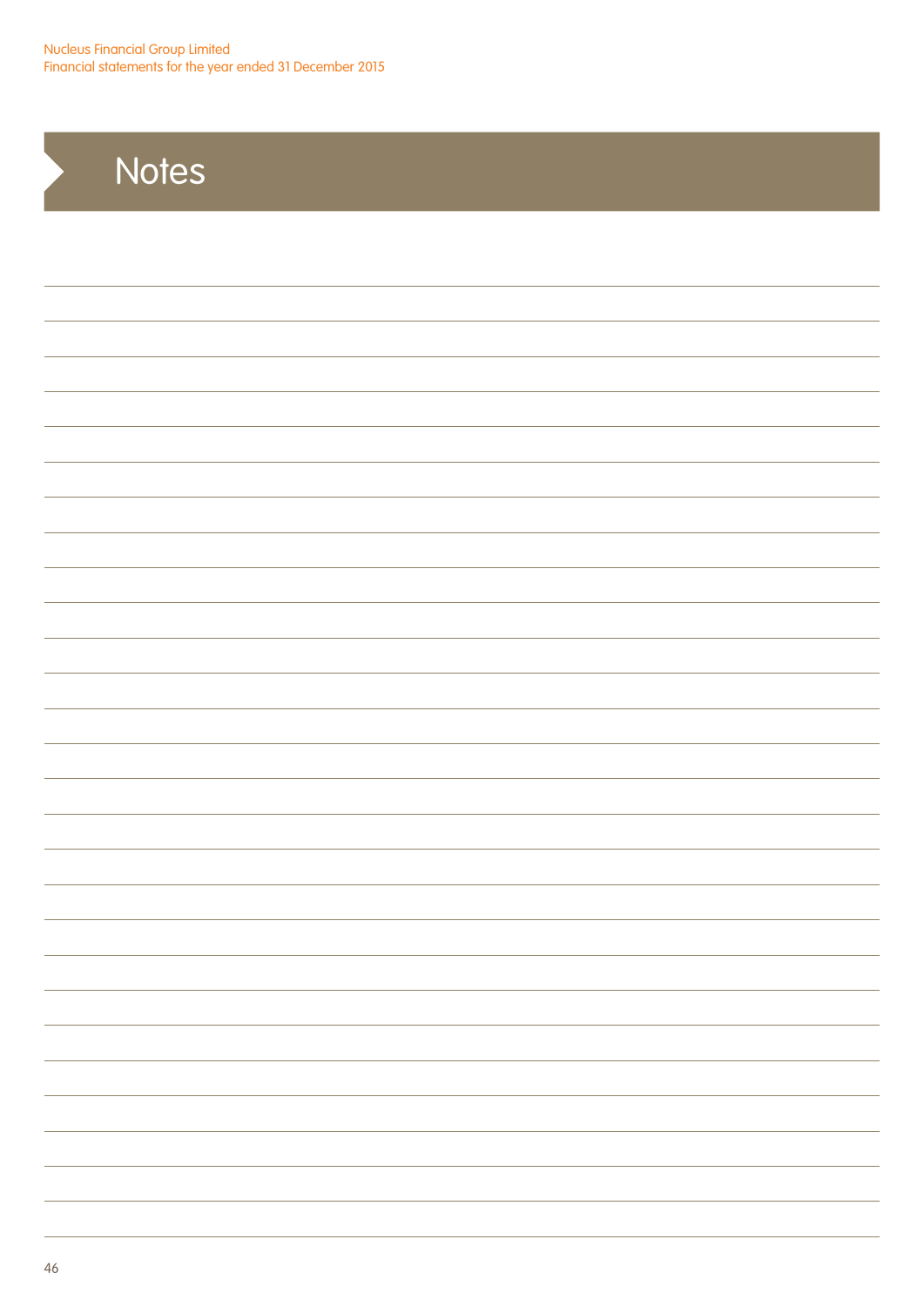# **Notes**

 $\blacktriangleright$ 

| $\overline{\phantom{a}}$ |
|--------------------------|
|                          |
|                          |
|                          |
|                          |
|                          |
|                          |
|                          |
|                          |
|                          |
|                          |